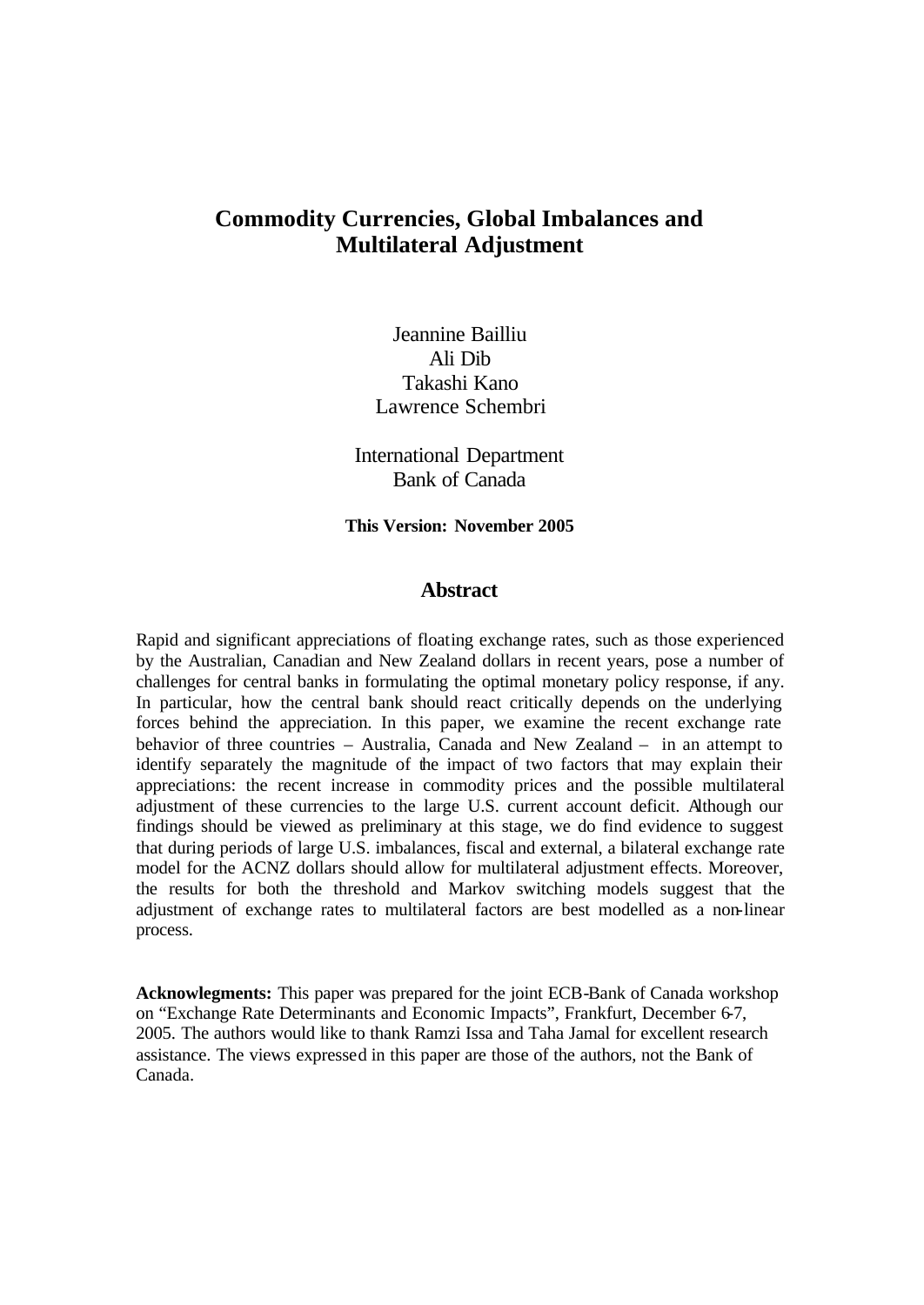# **1. Introduction**

Since the beginning of 2001, the currencies of a number of small and industrialised open economies have appreciated significantly, especially relative to the U.S. dollar. For example, the Australian, Canadian and New Zealand dollars have appreciated by about 30, 25, and 55 per cent, respectively, with most of the appreciation occurring in  $2003$ .<sup>1</sup> These rapid appreciations posed a challenge for monetary policy in these economies because they implied a dramatic change in the relative price of domestic goods and thus had a substantial impact on aggregate demand. In addition, these appreciations put downward pressure on inflation, to varying degrees depending on the extent of exchange rate pass-through.

Understanding the causes of these appreciations—and exchange rate movements, more generally—is, therefore, critical for determining the appropriate monetary policy response. This is particularly true for central banks that target inflation based on the expected future path of the output gap and various measures of core inflation. In theory, the monetary policy response to a sustained exchange rate movement would be muted if this relative price movement were driven largely by real fundamentals—that is, relative shifts in the demand for and supply of domestically-produced goods and services because the exchange rate would be adjusting to stabilize output close to potential. In other circumstances, some monetary accommodation might be useful to offset the impact

 $<sup>1</sup>$  In 2003, the Canadian dollar appreciated by almost 25 per cent in less than twelve months; it was the most</sup> rapid increase in the currency's history.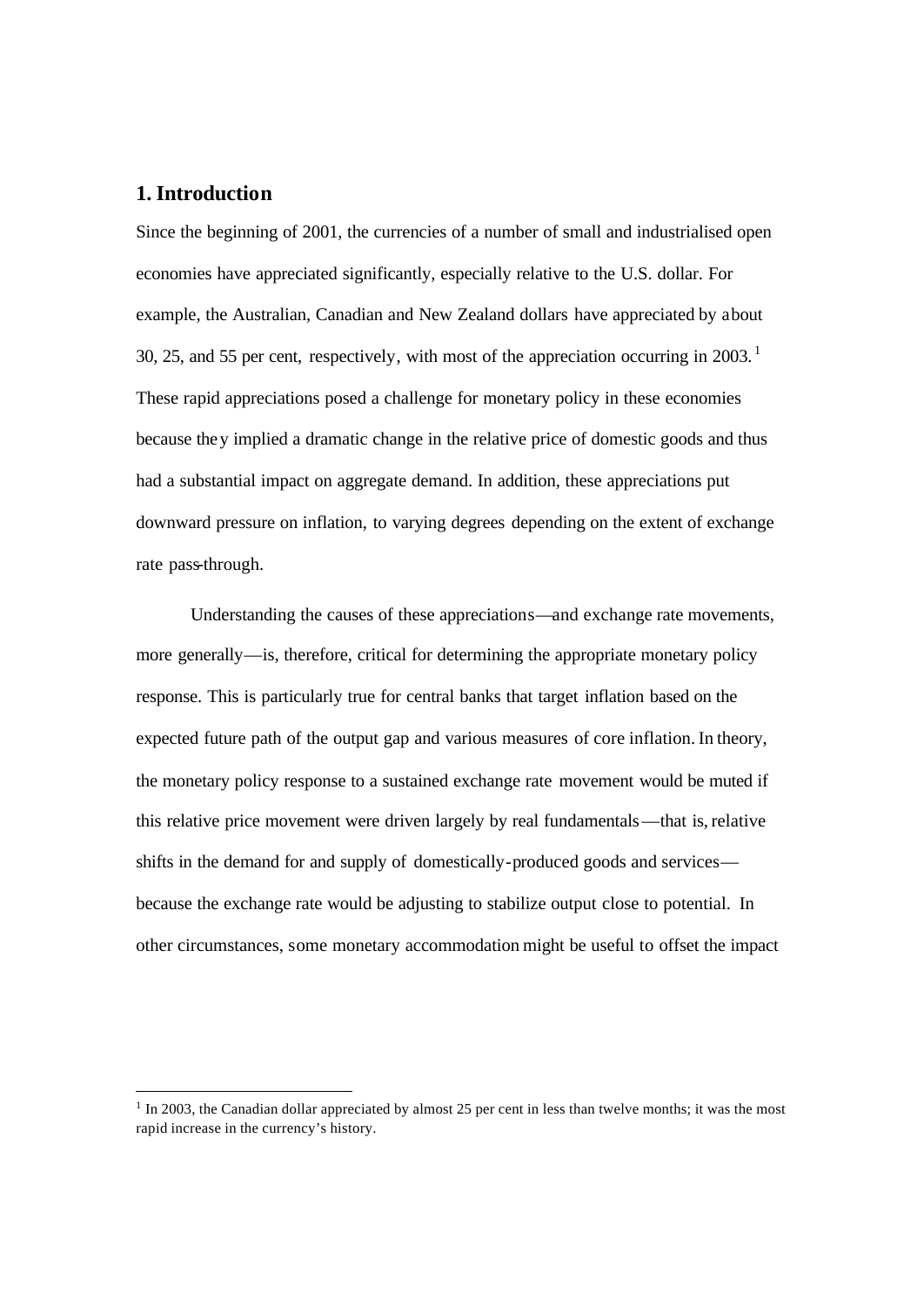of the exchange rate movement on the real economy or to facilitate the reallocation of resources between the traded and non-traded sectors.<sup>2</sup>

The purpose of this paper is to examine the recent exchange rate behavior of a subset of these open economies, Australia, Canada and New Zealand – often referred to as "commodity currencies" because of the importance of commodities in their exports and in the determination of their exchange rates. $3$  This comparative analysis is useful because, as already noted, their currencies experienced appreciations of a similar order of magnitude and thus by studying themwe may be able to discern the relative impact of a similar set of underlying fundamentals. In particular, we wish to identify separately the magnitude of the impact of two factors that may explain their appreciations: the recent increase in commodity prices and the possible multilateral adjustment of these currencies to the large U.S. current account deficit. Indeed, the focus of this paper will be on the issue of multilateral adjustment because cursory evidence indicates that the recent increase in commodity prices cannot fully explain the recent appreciations and that factors reflecting multilateral adjustment to U.S. imbalances may be an important—yet often overlooked—determinant of these commodity currencies.

This paper builds on earlier work by Djoudad, Murray, Chan and Daw (2001) and Chen and Rogoff (2003), which examined the impact of commodity prices on these three currencies. 4 It also extends recent work by Bailliu, Dib and Schembri (2004), which

 $2^2$  For a discussion of the monetary policy response to exchange rate movements in the Canadian context, see Dodge (2005) and Ragan (2005).

<sup>3</sup> Norway was initially also considered, but had to be dropped from our sample because the span of the data was too short for our purposes.

<sup>4</sup> Djoudad, Murray, Chan and Daw (2001) find that commodity prices play an economically and statistically significant role in explaining the behaviour of all three currencies. Chen and Rogoff (2003), on the other hand, find that although commodity prices were statistically significant in explaining exchange rate movements for Australia and New Zealand, they were not significant for Canada. Differences in the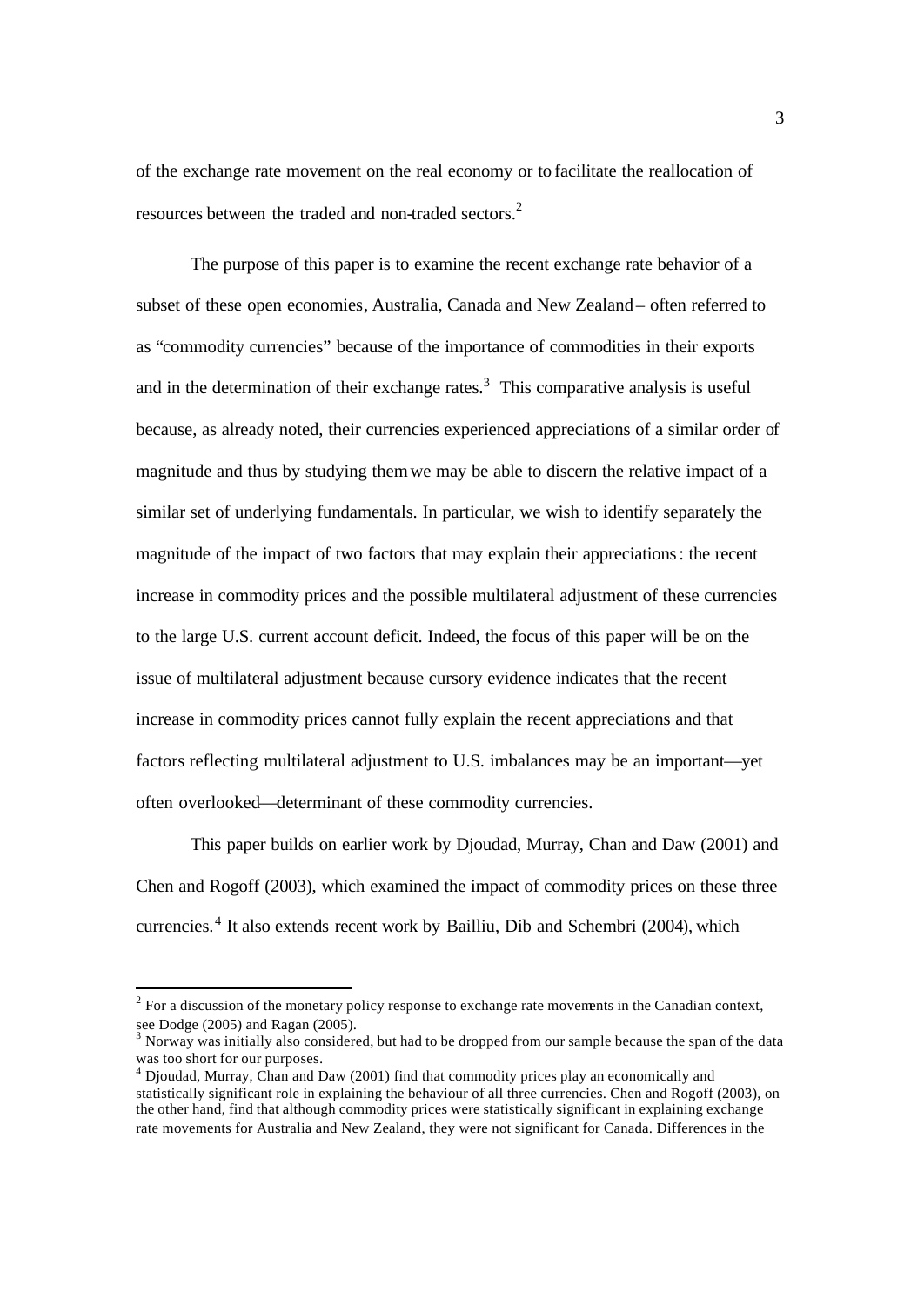estimated a nonlinear threshold model for the Canadian dollar and found evidence that factors related to multilateral adjustment are an important determinant of movements in this currency in periods where U.S. imbalances are significant. The exchange rate equations used in the studies by Djoudad *et al* (2001) and Bailliu *et al* (2004) are based on a terms of trade model for the bilateral exchange rate that was initially developed for Canada by Amano and van Norden (1993).<sup>5</sup> This error-correction model is built around a long-run relationship between the real exchange rate, real energy commodity prices and real non-energy commodity prices; short-run dynamics are captured by an interest rate differential. For most of the post-Bretton Woods period, it has been fairly successful at explaining broad movements in the Canadian dollar. There are episodes, however, when the equation has fared poorly. Notably, it failed to explain the large and rapid appreciation of the Canadian dollar starting in 2003—despite the concomitant rise in commodity prices—because there appeared to be other factors driving the exchange rate that were not included in the simple terms of trade model.

Multilateral adjustment is one possible candidate. Because the U.S. economy occupies a predominant position in the world economy, when it incurs—for example—a current account deficit that is viewed as potentially unsustainable at prevailing exchange rate levels, then all countries will see the value of their currencies appreciate relative to the U.S. dollar in order to facilitate global adjustment to the se U.S. imbalances.  $6$  For instance, in 2003, the United States was running a current account deficit of roughly 5 per

methodology used most likely explain the mixed results for Canada. Notably, Chen and Rogoff (2003) detrend the unit root variables in their equations.

 $<sup>5</sup>$  Researchers at the Bank of Canada have continued to work on improving the Amano-van Norden</sup> equation since it was first developed over ten years ago. Recent work has focused on the role of energy prices in the determination of the Canadian dollar (Issa, La france, and Murray (2005)) and on differences in Canadian and U.S. rates of productivity growth (Helliwell *et al*. (2005)).

<sup>6</sup> Obstfeld and Rogoff (2005) and Blanchard, Giavassi and Sa (2005) predict sizable depreciations of the U.S. dollar (i.e., 30 per cent or more).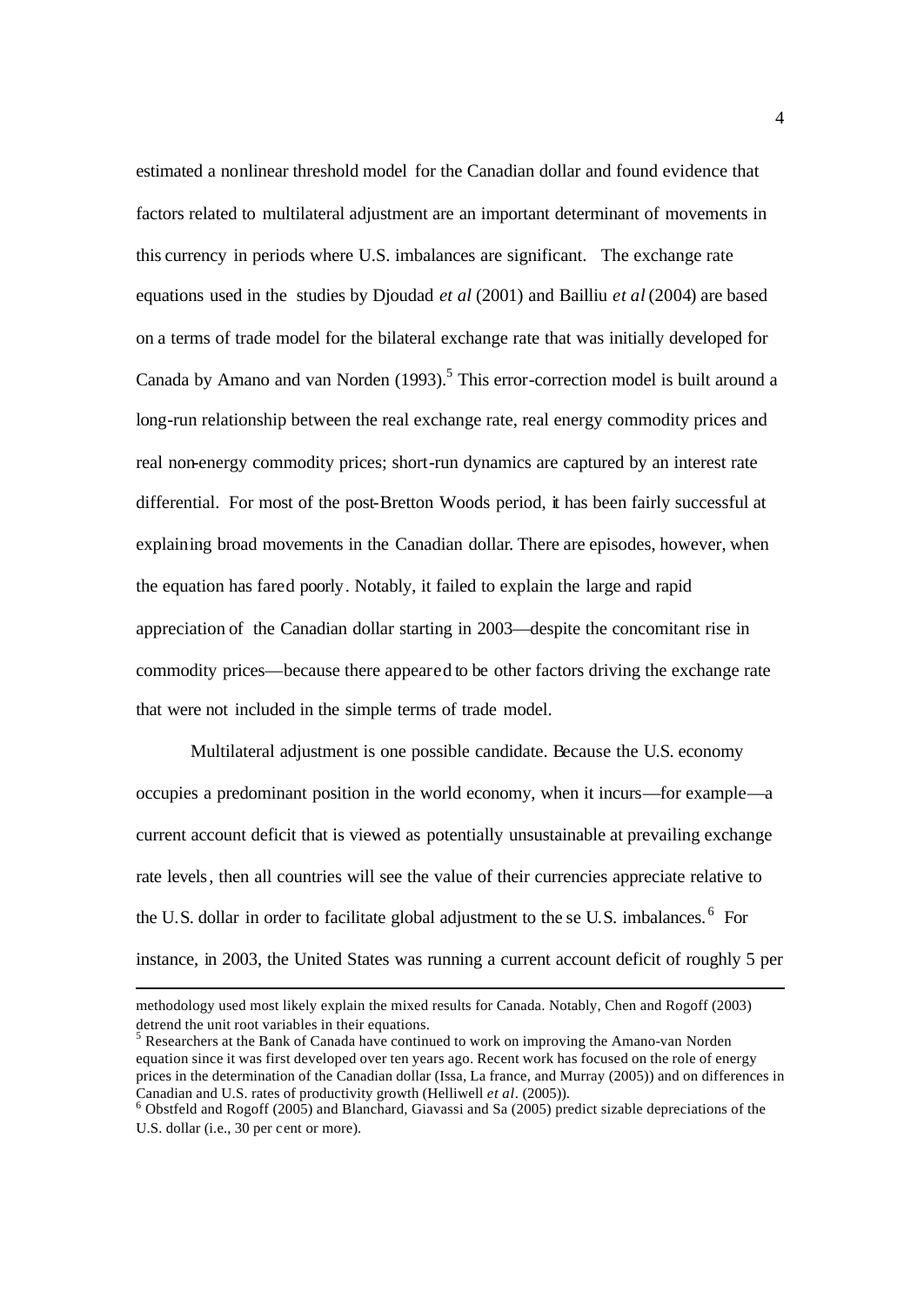cent of gross domestic product (GDP) that many observers felt was unsustainable at existing exchange rate levels. Consequently, all major currencies began to appreciate relative to the U.S. dollar. Table 1 shows that the rapid appreciation of the Australian, Canadian, and New Zealand (ACNZ) dollars compared to that experienced by other currencies.

| Nominal Appreciation from Jan 2, 2003 vs. US\$ (percentage)               |                   |                      |                     |
|---------------------------------------------------------------------------|-------------------|----------------------|---------------------|
|                                                                           |                   | To September 30 2005 |                     |
|                                                                           | To 1 October 2003 | (Can \$ Peak)        | To 18 November 2005 |
| Canadian Dollar (Can\$)                                                   | 16.82             | 35.62                | 32.31               |
| Euro                                                                      | 12.96             | 16.37                | 13.31               |
| <b>British Pound</b>                                                      | 4.30              | 10.74                | 7.32                |
| Japanese Yen                                                              | 8.34              | 5.80                 | 0.54                |
| Australian Dollar                                                         | 21.31             | 35.67                | 29.71               |
| New Zealand Dollar                                                        | 14.42             | 32.61                | 31.33               |
| Source: Daily recorded values at 12:00 p.m. E.S.T. by the Bank of Canada. |                   |                      |                     |

As discussed earlier, Bailliu *et al* (2004) examined the importance of these multilateral effects for the Canadian dollar by extending a simple terms of trade model to incorporate multilateral adjustment and to allow the specification of the empirical exchange rate model to change depending on the magnitude of U.S. imbalances. The key finding of this study is that the specification changes in periods when the United States is running a substantial fiscal deficit (i.e., more than 2.6 per cent of GDP). The result is intuitively appealing, because during episodes in the post-Bretton Woods period when the U.S. fiscal deficit was large, especially on a cyclically adjusted basis, the United States often had a substantial current account deficit. Yet the reverse was, in general, less often true, because current account deficits also occurred during investment booms when there was a fiscal surplus. Thus, current account deficits driven by fiscal deficits were seen as less sustainable thus warranting a substantial multilateral exchange rate adjustment.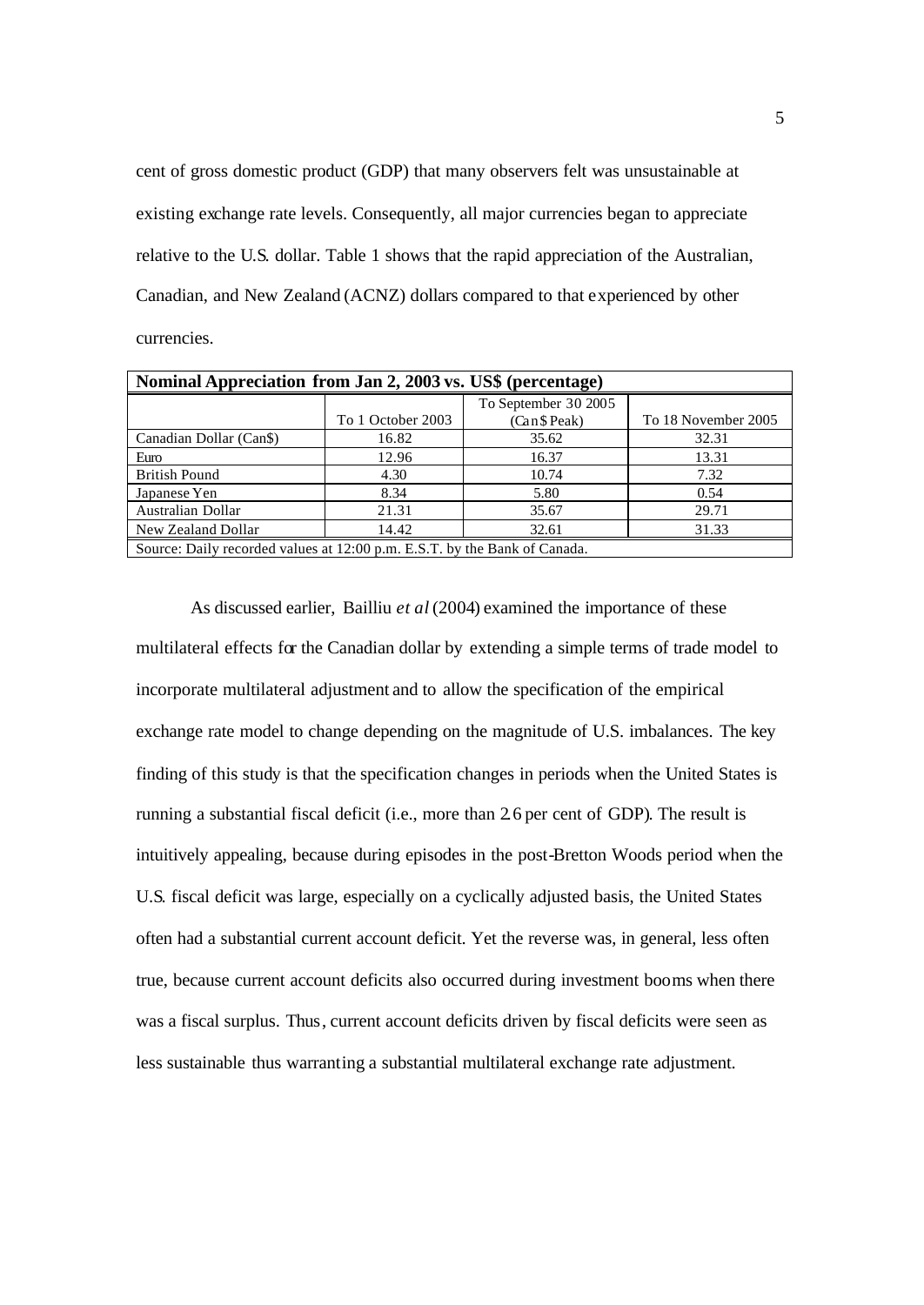This paper extends the work of Bailliu *et al* (2004) in two important dimensions. First, we study the importance of multilateral adjustment factors in the determination of the Australian and New Zealand dollars, in addition to the Canadian dollar. As already noted, this comparative analysis is useful because these currencies experienced similar appreciations in recent years and by studying this common episode, we may be able to discern the relative impact of a similar set of underlying fundamentals—notably commodity prices and multilateral adjustment factors. Second, we adopt two different estimation methodologies that allow the specification of the empirical model for the currencies in question to change when U.S. imbalances are significant. More specifically, the non-linear nature of this process is modeled by estimating both a threshold model and a Markov switching model. This enables us to check the consistency of our estimates across two econometric models that both treat the multilateral effects as threshold effects, but that model this process in different ways. Both models are suitable for this purpose, but rely on different assumptions, and as result, have different advantages in this context. Although our findings should be viewed as preliminary at this stage, we do find evidence to suggest that during periods of large U.S. imbalances, fiscal and external, an exchange rate model for the ACNZ dollars should allow for multilateral adjustment effects. Moreover, the results for both the threshold and Markov switching models suggest that the adjustment of exchange rates to multilateral factors are best modelled as a non-linear process.

The paper is organized into six sections. The next section examines large U.S. external imbalances in the post-Bretton Woods period and their implications for the adjustment of exchange rates, including the ACNZ dollars. Section 3 provides the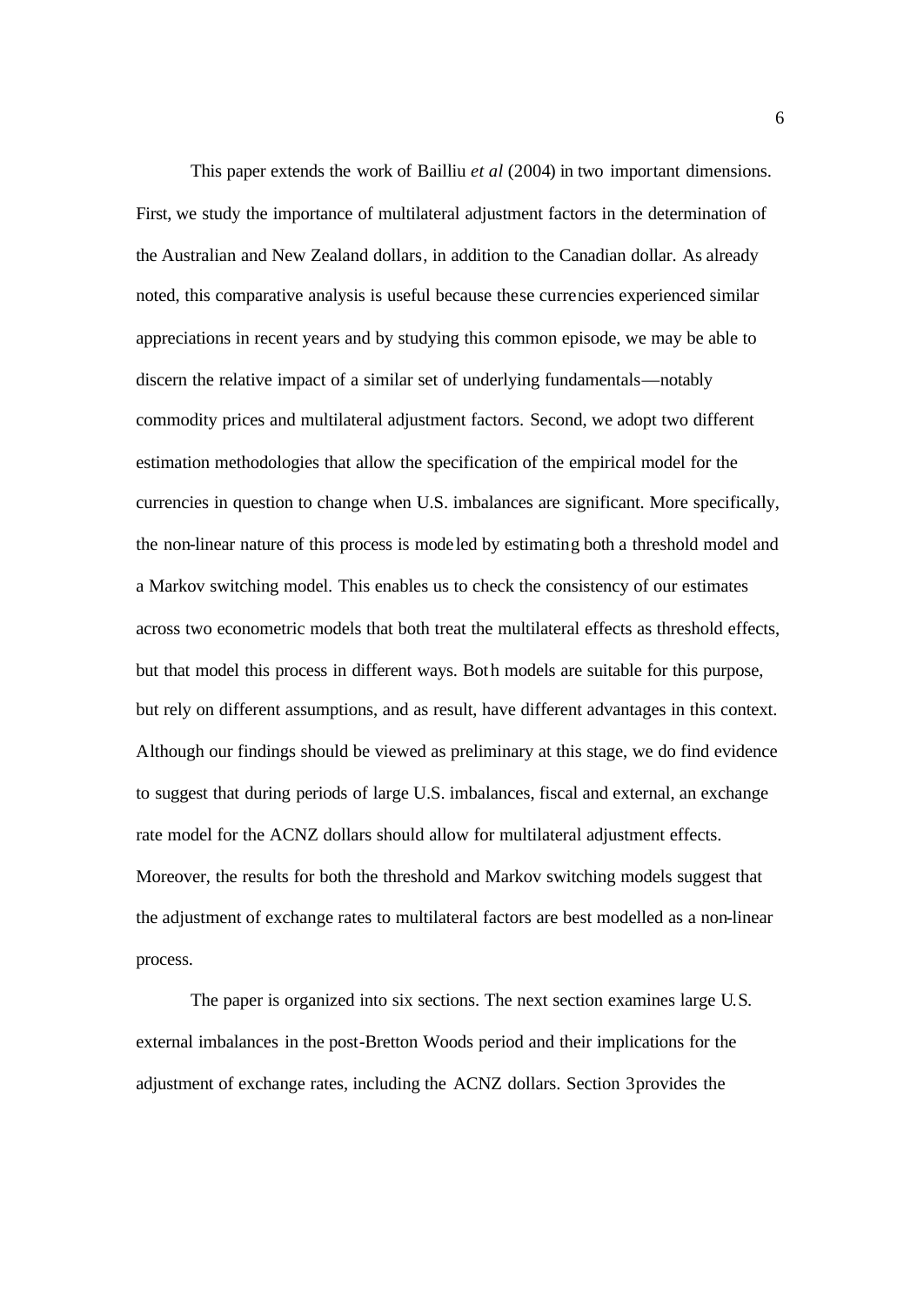theoretical motivation for the inclusion of factors related to multilateral adjustment in a bilateral exchange rate equation as well as their treatment as threshold effects. The empirical framework and data required are explained in section 4, which is followed in section 5 by a description of the estimation procedure and a presentation and interpretation of the empirical results. Concluding remarks are made in the final section.

# **2. U.S. Imbalances in the Postwar Period and the ACNZ Dollars**

Since 1960, the United States has run current account deficits on several occasions (as shown in Figure A1.1). And while the first two episodes in the 1970s (i.e., 1971-2 and 1977-80) were relatively small and short in duration, the two most recent episodes (i.e., 1984-89 and the ongoing episode, which started in 1992) have been much larger (exceeding 2 per cent of GDP for most of the period) and much more persistent. Indeed, over the four episodes, the size and persistence of the deficits have been increasing monotonically; the current deficit has lasted for over 13 years, with no clear signs of abating, and is now in excess of 6 per cent of GDP. It is worth noting that the increasing size and persistence of U.S. current account deficits is consistent with the Greenspan view that the increasing globalization of financial markets has made it easier for countries to finance external deficits. For the purpose of this paper, however, we wish to understand the implications of the increasing magnitude and persistence of U.S. current account deficits for the behavior of the exchange rates of the N-1 countries. In particular, it would be useful to determine the extent to which the value of these currencies is driven by the need for multilateral adjustment to these U.S. imbalances.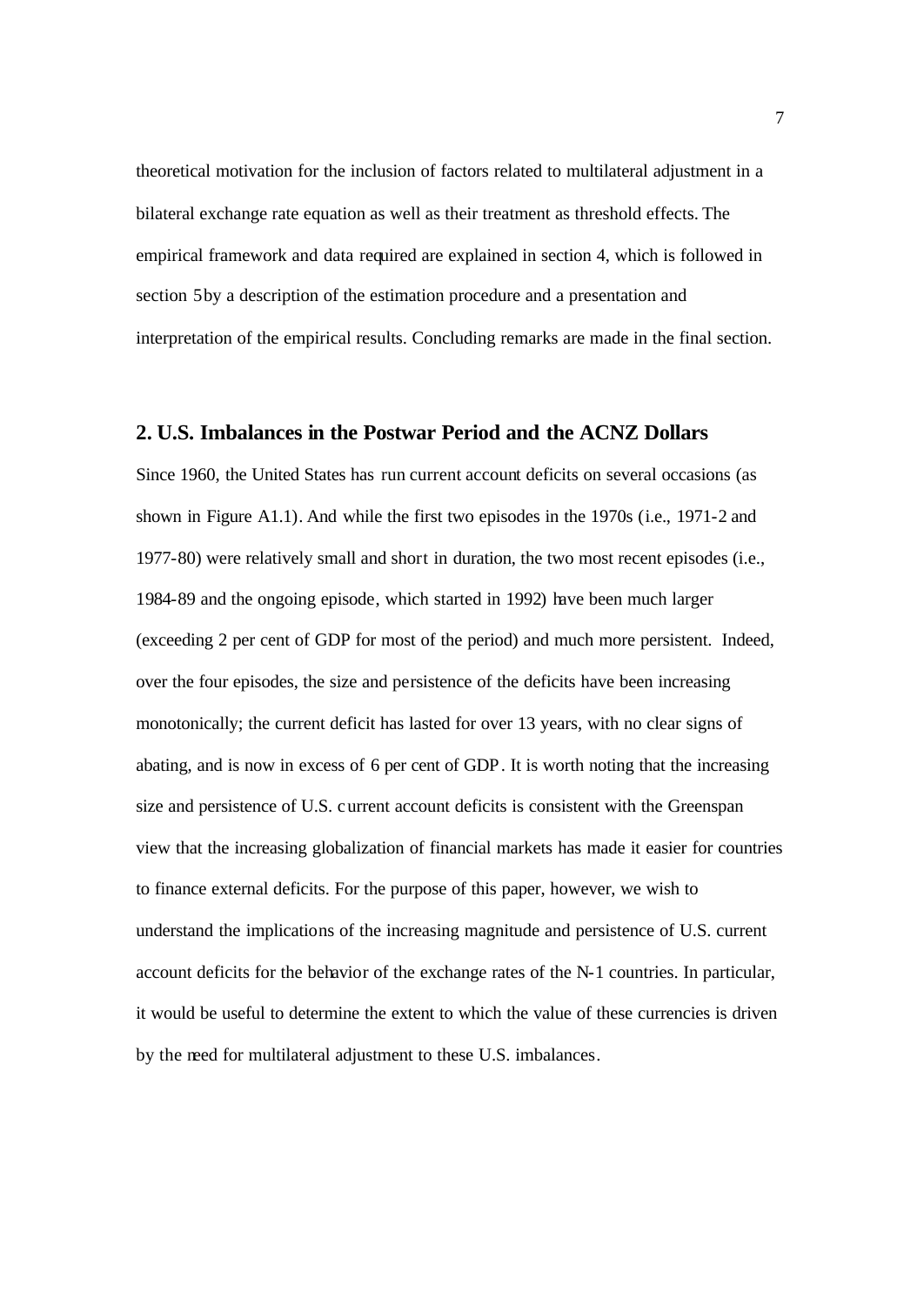Figure A.1.1 displays the U.S. current account and the exchange rates of the ACNZ dollars relative to the U.S. dollar. There appears to be a strong positive, albeit slightly out-of-phase, correlation among these currencies and the U.S. current account deficit during the latter two episodes when the deficits were the largest. In particular, the figure shows that during the period of the U.S. current account deficit of the mid-1980s, all of these exchange rates depreciated slightly before the U.S. current account deficit increased and then appreciated, again slightly before, the decline of the U.S. current account deficit. During the most recent episode, these currencies again depreciated just before the U.S. deficit increased and since 2003 they have all appreciated. Thus, if the experience of the 1980s is to be repeated in this case, we should expect the U.S. current account to begin to close shortly. From Figure A.1.2, we see that this out-of-phase correlation between the ACNZ dollars and the U.S. current account deficit is not atypical because it is also true for the U.S. effective exchange rate expressed as the U.S.-dollar price of a trade-weighted basket of currencies.<sup>7</sup> Furthermore, this finding would also be true if the real effective exchange rate were considered because inflation rates between the United States and its major trading partners have not diverged greatly in recent years.

Hence, the stylized evidence seems to indicate that when U.S. external imbalances are large, multilateral exchange rate adjustment to these imbalances is underlying the movement of bilateral exchange rates. Given that the United States is the predominant economy, representing approximately 30 per cent of world GDP, it is reasonable to believe that when the United States runs a large external deficit, the relative value of the

 $7$  While the currencies of most of the major trading partners of the United States have appreciated over the 2002-2005 period by a relatively large amount, two exceptions stand out: China and Mexico. China's exchange rate has remained almost fixed vis-à-vis the U.S. dollar over this period, although there was a small 2.1% revaluation in July 2005.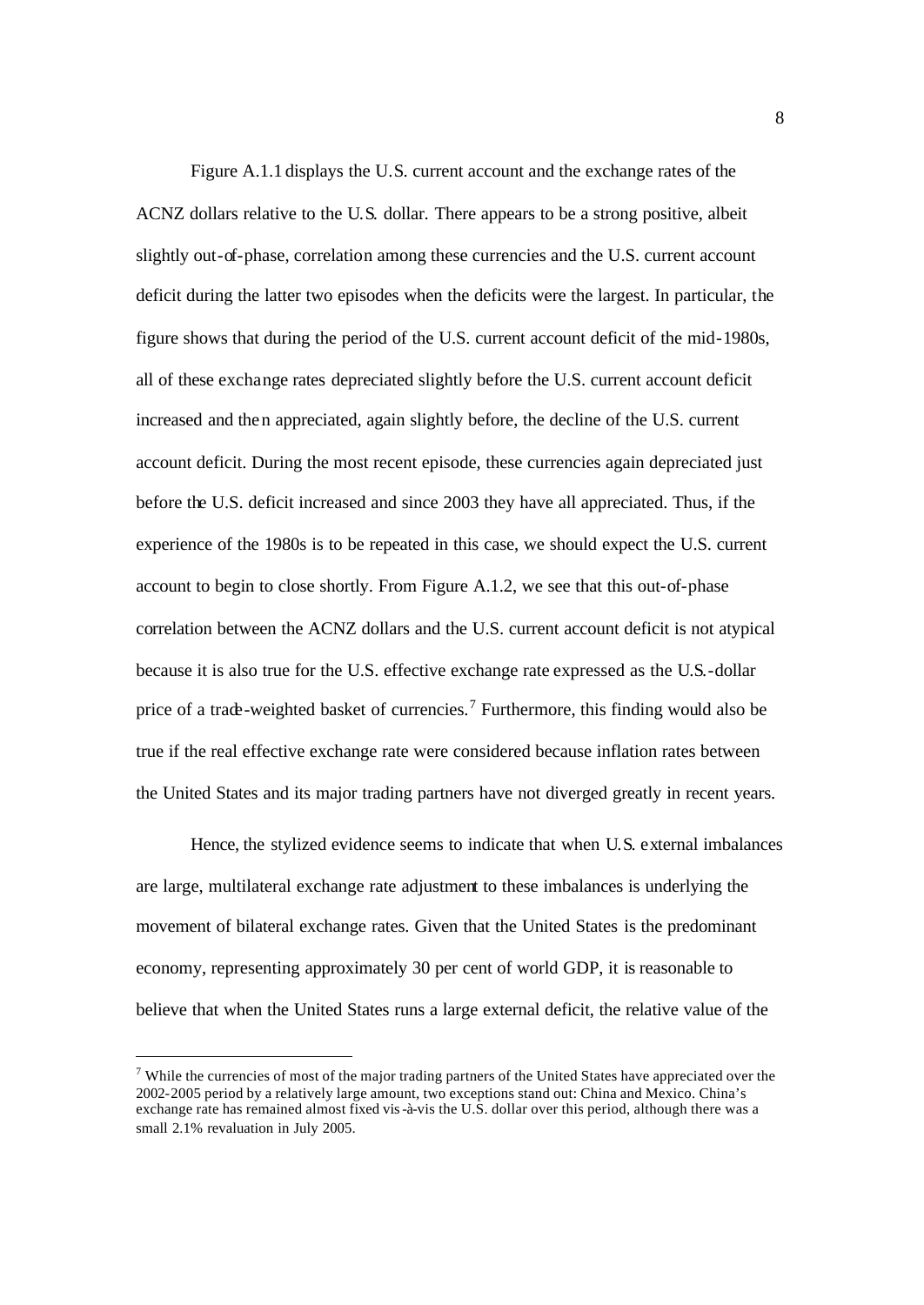currencies of all other countries must depreciate to facilitate the adjustment of the world economy to this imbalance. Indeed, if we compare the simulated values of the nominal exchange rates for the ACNZ currencies based on the traditional *bilateral* specification of the Bank of Canada's exchange rate equation<sup>8</sup>—which is based on commodity prices and interest rate differentials—to the actual value s of the exchange rates (shown in Figures A1. 3a—c), we see that the model cannot explain adequately the slope and magnitude of the appreciation of these currencies since 2002. It is perhaps not surprising that the exchange rate equation fits the Canadian dollar the closest, since it was originally designed for this purpose; nonetheless it does not closely capture the timing and the extent of the appreciation. The deviations are much greater for the Australian and New Zealand exchange rates.

Figures A1.4a—b display the real energy and non-energy commodity prices that we will later use in modeling the ACNZ dollars. The differences across countries are due to the different weights used to construct the indices. $9$  Both energy and non-energy commodity prices increased significantly over the period of the recent appreciation. In most cases, the increases were in the neighbourhood of 25-50%, but the clear outlier was the real energy price for Canada which increased by over 200%. It is clear that these increasing commodity prices undoubtedly are part of the story behind the appreciations of the ACNZ dollars over this period because these countries are large net exporters of these products. The outstanding question is how much of the appreciations of these currencies were to due to the concomitant increases of commodity prices and how much due to possible multilateral adjustment.

<sup>&</sup>lt;sup>8</sup> This equation is discussed in more detail in Section 4.

<sup>&</sup>lt;sup>9</sup> It should be noted that production weights are used for Canada whereas trade weights are used for Australia and New Zealand.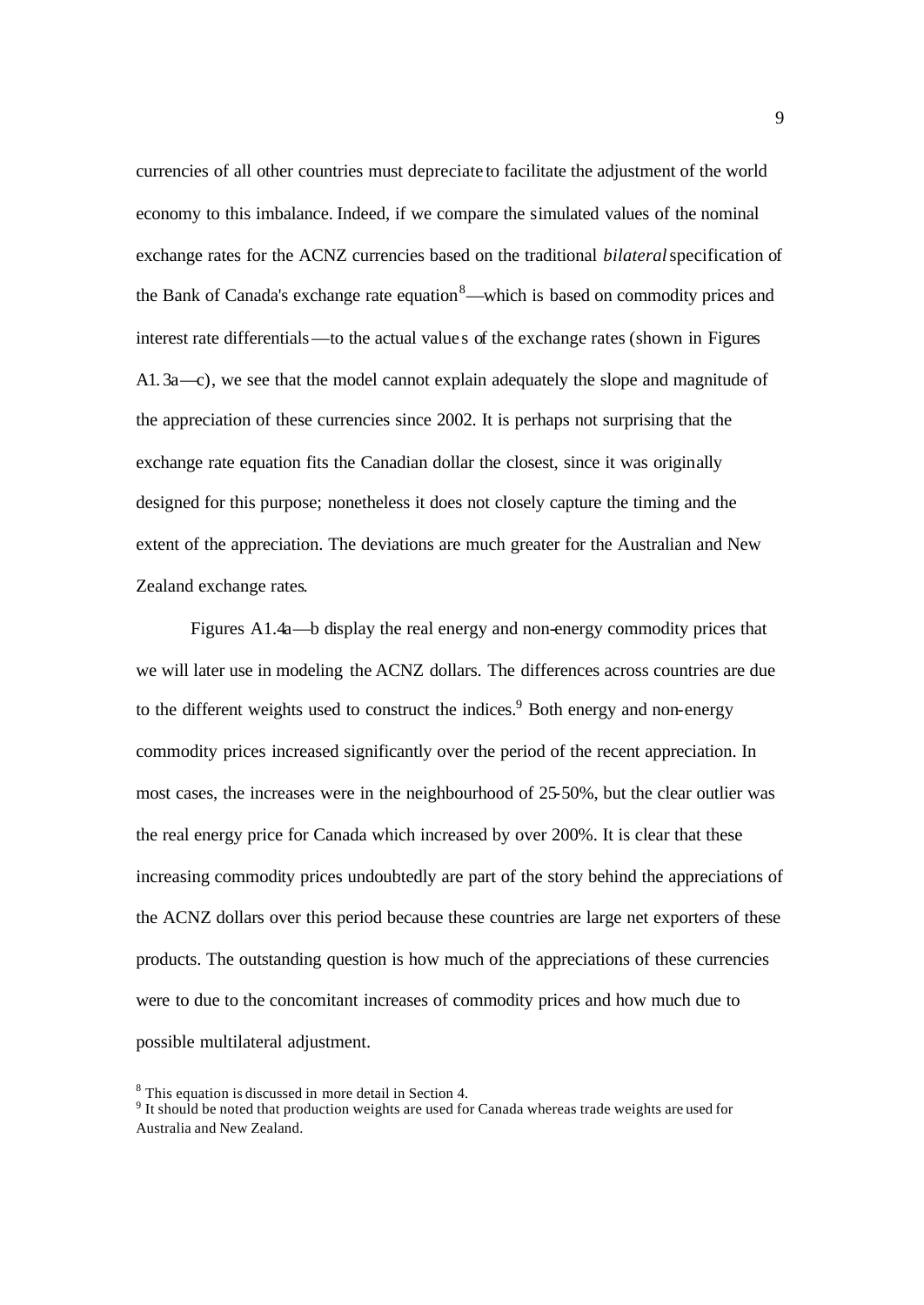To examine these U.S. external imbalances further, it is useful to employ the national income accounting identity; this identity implies that current account imbalances occur when there are fiscal deficits or a deficit of private savings relative to domestic investment. Figure A1.5 plots the U.S. current account deficit and the U.S. federal government fiscal deficit. Also shown is the difference between private savings and investment, which is calculated as the residual. Figure A1.5 shows that over the periods 1984-88, and 2002-04, the large U.S. external imbalances coincided with large fiscal deficits. When this simultaneous occurrence was observed in the 1980s, it was labeled the "twin-deficits" phenomenon, and the argument was made that the significant reductions in taxes and the concomitant increase in military spending during the Reagan administration caused both the fiscal and current accounts deficits over this period. While there was much public debate over this causal argument at the time, the standard non-Ricardian, open-economy model would predict that a temporary increase in domestic (government) spending would increase the current account deficit. This increase in demand would fall partly on traded goods, but largely on non-traded goods and services. Thus, resources would be shifted out of the traded goods sector to meet this demand. As a result, there would be less domestic supply of traded goods to satisfy the increase in demand, and a current account deficit would ensue. Domestic interest rates would rise and foreign borrowing would be used to finance the higher level of absorption.

The second period of significant external imbalance (i.e., more than 2 per cent of GDP), from 1998 to the present, is different from the earlier period in the 1980s, because the current account deficit emerged several years before the fiscal deficits of 2002-04; indeed, the US current account deficit begins whe n there is a large fiscal surplus. The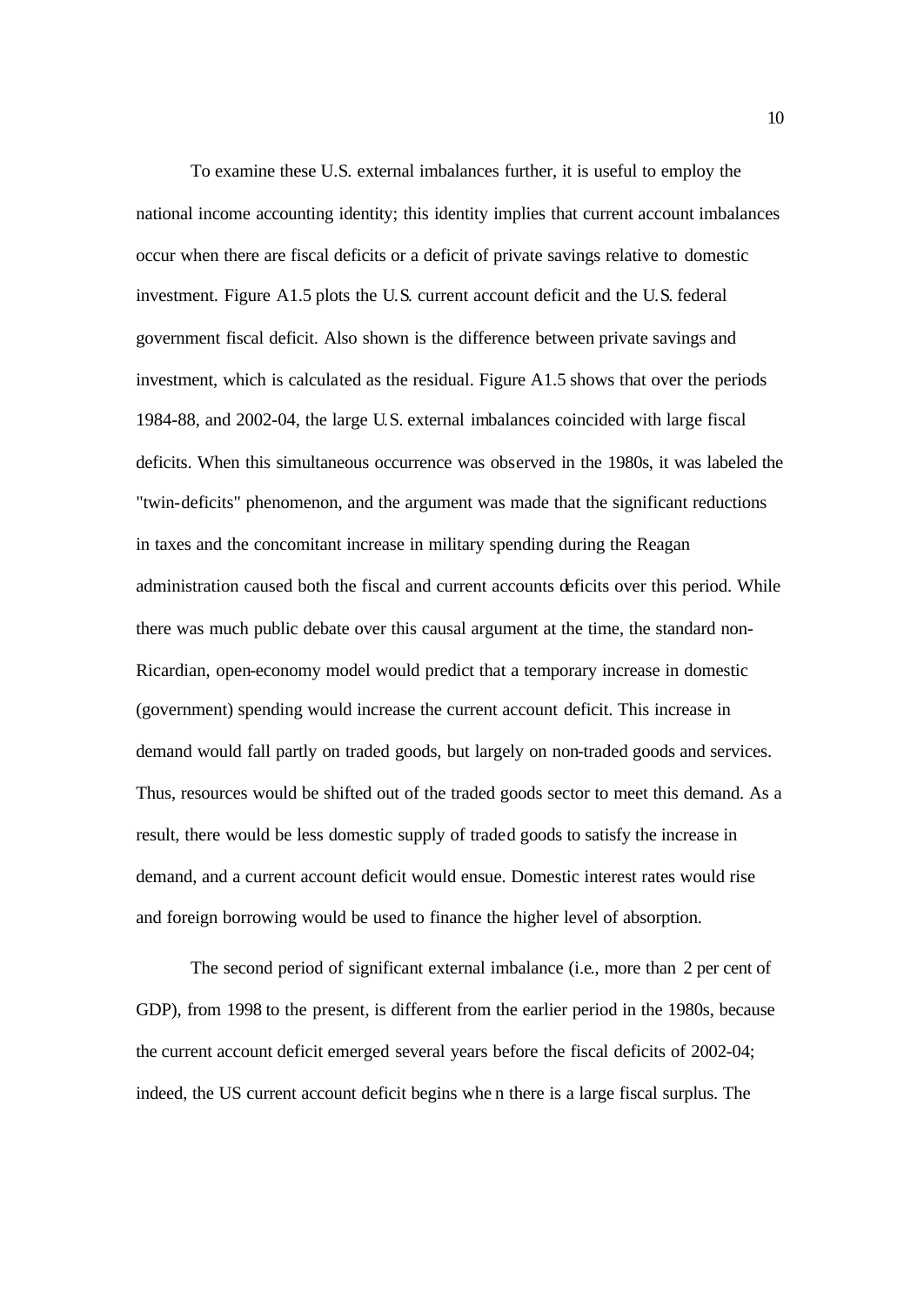critical difference is that over this period (1998-2001), the current account deficit is caused by an investment boom and relatively low domestic savings. As a result of this investment-savings gap, foreign capital flowed into the United States in expectation of higher returns owing to the rapid increases in productivity, which were anticipated to continue for the foreseeable future. This expectation of higher productivity growth also increased domestic consumption and reduced savings as U.S. residents intertemporally shifted higher expected future outputs and incomes to the present.

It is also noteworthy that in the three recessionary periods (i.e., 1974-75, 1981-82, and 1991-92), there was a slowdown in economic activity, and consequently, the fiscal position went into deficit because of lower tax revenues and increased transfers, and the current account deficit declined as imports fell. In these situations, higher fiscal deficits did not coincide with current account deficits, because aggregate investment fell below savings as economic prospects turned negative. To measure the underlying degree of fiscal stimulus, it is sometimes useful to adjust the fiscal position for effects of the business cycle. In Figure A1.6, the cyclically adjusted fiscal position is included in addition to the fiscal and current account positions. This figure shows clearly that a large part of the fiscal deficits observed during these episodes were indeed cyclical.

In summary, we have tried to demonstrate in this section that multilateral exchange rate adjustment to large U.S. external imbalances may have played a substantial role in explaining bilateral exchange rate movements between the United States and its trading partners. Moreover, this multilateral exchange rate adjustment is more likely to occur when these imbalances are caused in part by fiscal imbalances, rather than investment, because it is less likely that these imbalances can be sustained. Although the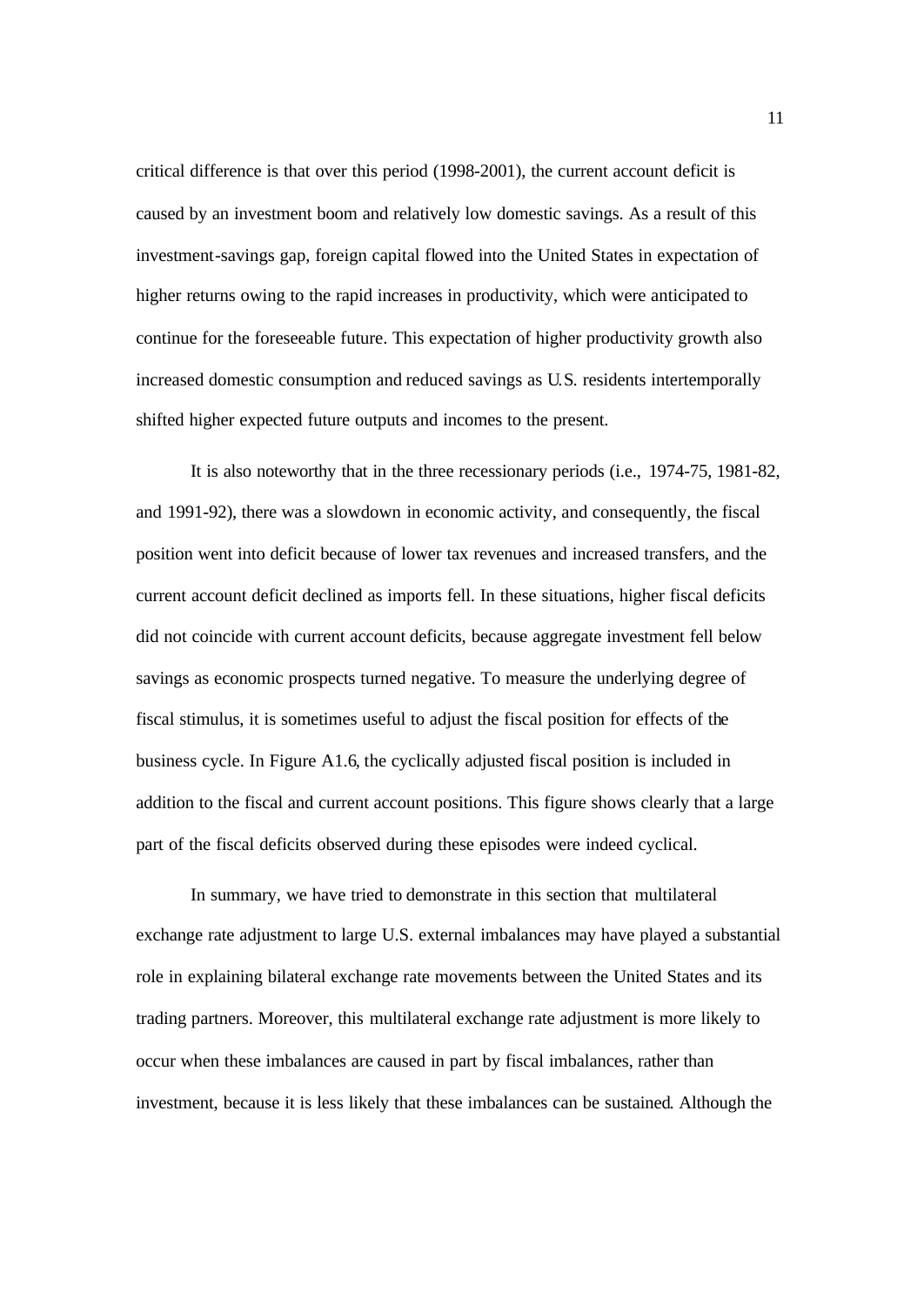focus of this analysis was on the possible impact of multilateral adjustment on the value of the ACNZ currencies, the findings are generally true for other currencies as well. Thus, incorporating multilateral adjustment to U.S. external imbalances into empirical exchange rate models may improve their explanatory power relative to traditional models based on differences in bilateral macroeconomic variables.

# **3. Theoretical Considerations**

The discussion in the previous section suggests that there are periods in which movements in the ACNZ dollars that are not well explained by domestic fundamentals may be accounted for by factors related to the multilateral adjustment to large U.S. external imbalances, in turn caused partly by fiscal imbalances. Therefore, an analysis of our commodity currencies based on a bilateral exchange rate equation that does not account for these multilateral effects stemming from the United States may suffer from omitted variable bias. Furthermore, it also suggests that these effects should be modeled as threshold effects given that they likely only emerge as an important determinant of the ACNZ dollars in periods where there are significant imbalances. The determinants of our commodity currenc ies might thus be better modeled in the context of a model with two regimes: one in which domestic fundamentals are the main drivers of the bilateral exchange rate and a second in which factors related to the multilateral adjustment to large U.S. imbalances kick in to become an additional important determinant. This section presents the theoretical motivation for the inclusion of factors related to multilateral adjustment in a bilateral exchange rate equation as well as their treatment as threshold effects.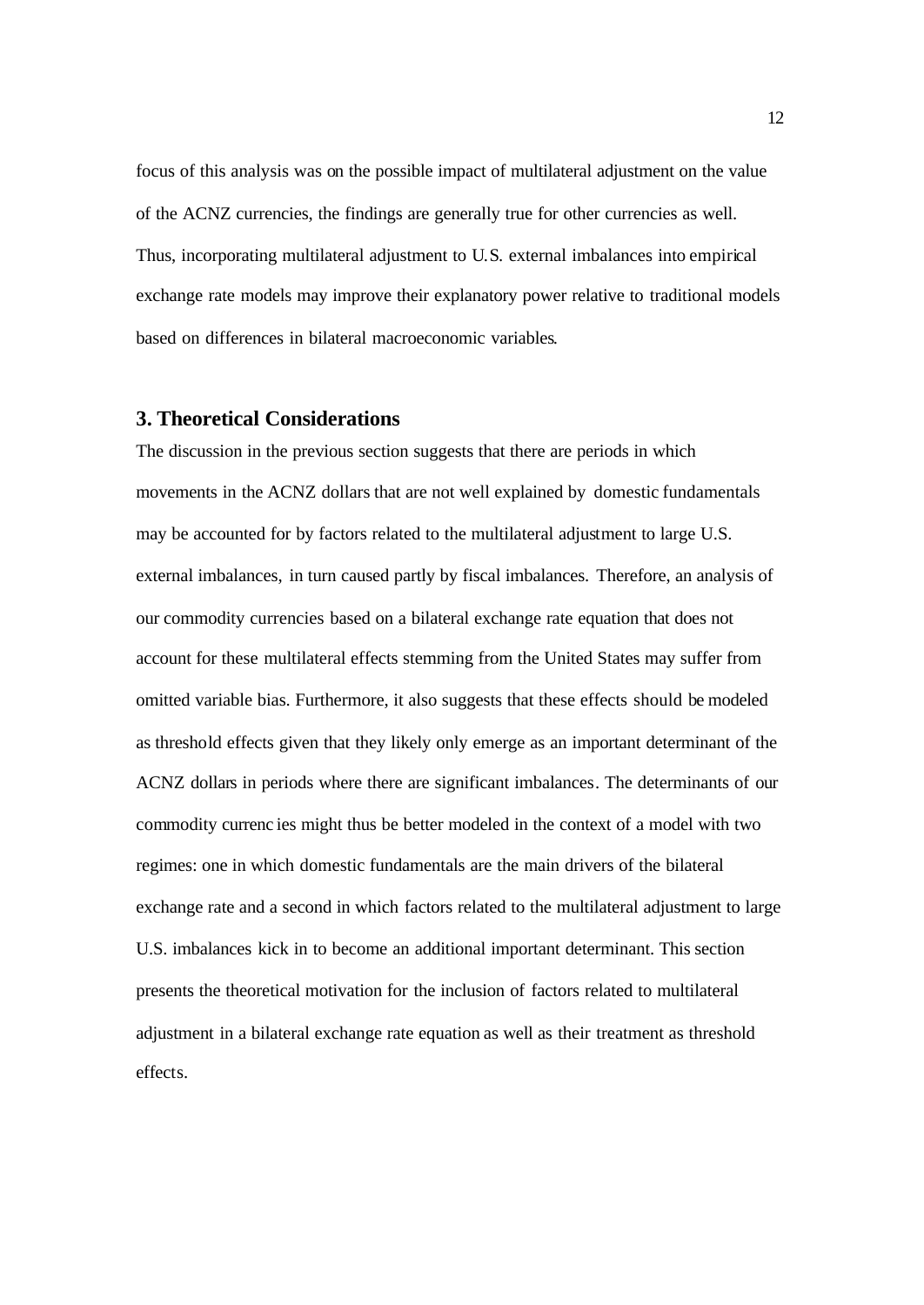Empirical exchange rate models that incorporate multilateral effects—such as the ones used in this paper—view exchange rates as being interdependent. In this type of framework, a bilateral exchange rate can thus be driven either by domestic fundamentals or by fundamentals that are influencing another currency (i.e., multila teral effects).<sup>10</sup> This is in contrast to the bulk of the empirical literature on the macroeconomic determinants of exchange rate which emphasizes the importance of intercountry differences in fundamentals. There are several potential explanations for multilateral effects. For instance, news about the fundamentals of another currency may reveal information about the domestic economy. Consider the following example. News about U.S. fundamentals may reveal information about the Canadian economy. And given the economic significance of the United States, news about U.S. fundamentals may provide information regarding the direction of the world economy, both of which should influence the Canadian dollar. Multilateral effects could also arise due to trade and financial-market linkages across countries. In other words, given that the real and financial sectors of the world economies are linked, so will their respective exchange rates. This is the basic idea behind models of exchange rate determination based on a multi-country framework, such as those developed by the International Monetary Fund  $(MF)$ .<sup>11</sup>

In our paper, we focus on an alternative potential explanation that relies on the assumption of informational heterogeneity. We thus motivate the presence of multilateral factors in our bilateral exchange rate equations by drawing on exchange rate models that are based on informational heterogeneity, such as the "scapegoat" model of Bacchetta

<sup>&</sup>lt;sup>10</sup> For more on exchange rate models that incorporate multilateral effects, see Bailliu, Dib and Schembri (2004) and the references therein.

 $11$  The IMF's work on estimating equilibrium exchange rates using a multi-country approach is outlined in Isard and Faruqee (1998) and Faruqee, Isard and Masson (1999).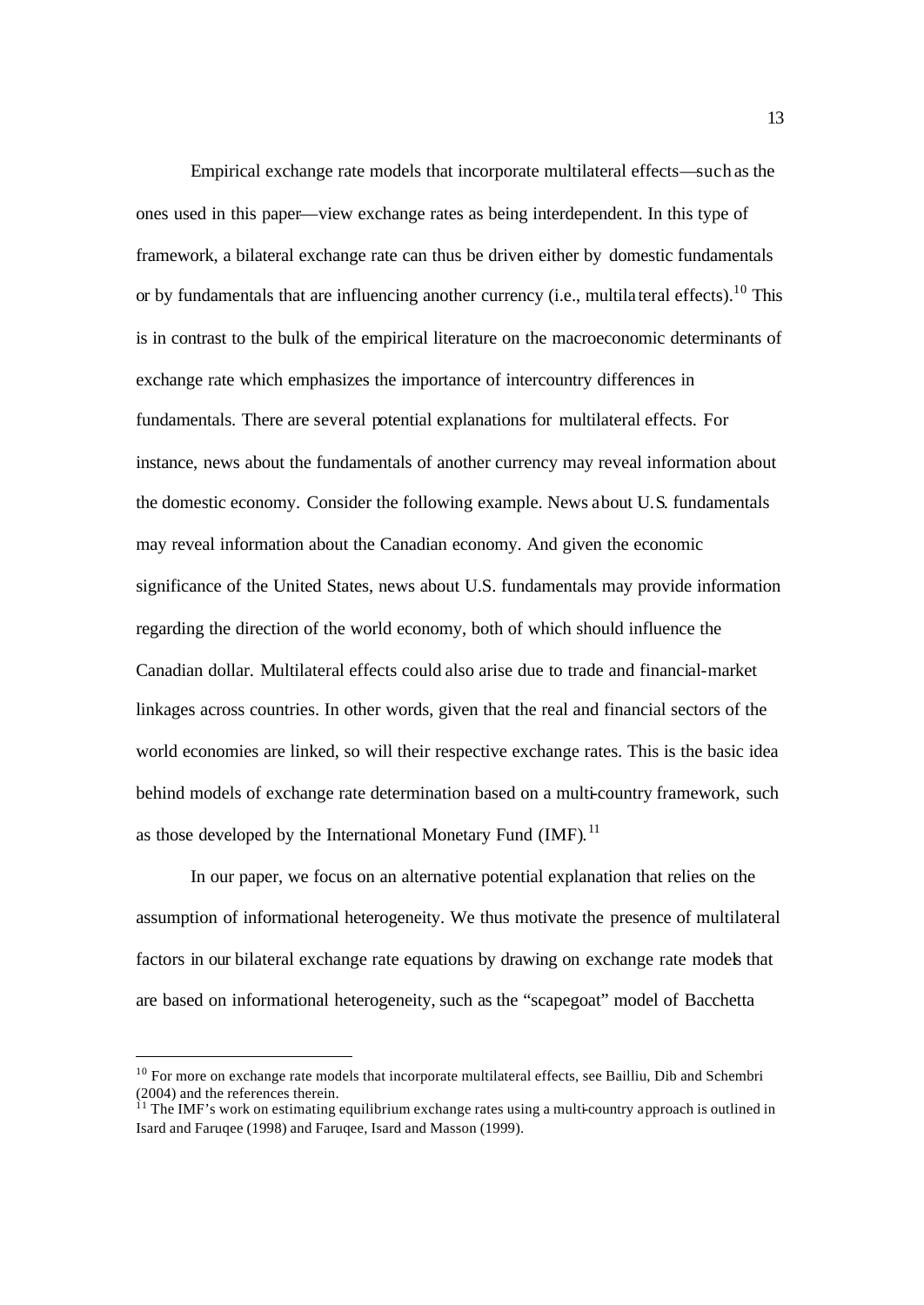and van Wincoop (2004). This framework was inspired by survey data that suggests that foreign exchange traders change the weight they attach to different macroeconomic indicators over time. Based on this, a model is developed where foreign exchange traders give a certain fundamental excessive weight during a period of time. The basic mechanism they rely on in the model is confusion in the market as to the true source of exchange rate fluctuations because agents have heterogeneous information. As the market rationally searches for an explanation, it may attribute these fluctuations to some observed macroeconomic indicator; this indicator then becomes the scapegoat and influences trading strategies.

This type of model also provides a theoretical rationale for treating multilateral effects as threshold effects. It can be used to justify why variables such as the U.S. current and fiscal account balances might only drive the U.S. dollar (and hence initiate a multilateral adjustment) once they hit a certain threshold level and become scapegoat variables. Indeed, the scapegoat model was itself motivated by the important role that foreign exchange traders appear to have given to U.S. imbalances in driving the U.S. dollar in recent years.

#### **4. Empirical Framework**

# **4.1 A Terms of Trade Model of the Bilateral Exchange Rate for Commodity Currencies with Multilateral Adjustment Effects**

As discussed earlier, we use a terms of trade model for the bilateral exchange rates of Australia, Canada, and New Zealand that is based on an equation that was initially developed for Canada by Amano and van Norden (1993) as a starting point for our analysis. This single-equation error-correction model is built around a long-run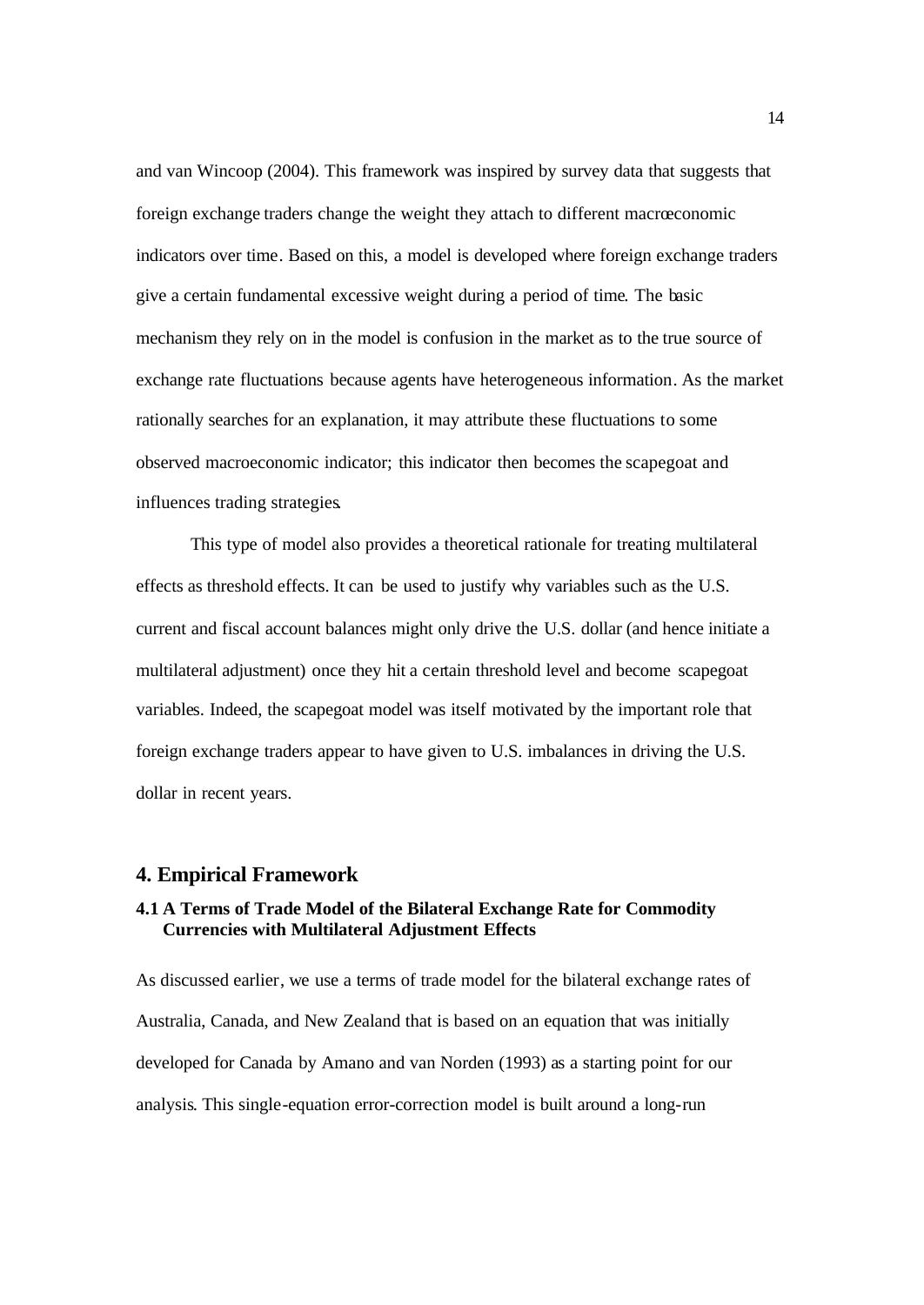relationship between the real exchange rate, real energy commodity prices and real nonenergy commodity prices.<sup>12</sup> Short-run dynamics are captured by an interest rate differential. Although parsimonious, this equation has been relatively successful at tracking most of the major movements in the Canadian dollar over the past few decades, has proven to be stable over time and has outperformed the random walk in out-ofsample forecasting exercises.<sup>13</sup>

For convenience, we focus on bilateral exchange rates in our paper. This is justified by the fact that the bilateral and effective series for our three countries are highly correlated (as shown in Figures A1.7a—A1.7c). This is hardly surprising for a country like Canada, where roughly 87% of exports go to the United States. This is a little more surprising for Australia and New Zealand, where the U.S. share of exports—at 9% and 15%, respectively—is much smaller.<sup>14</sup> As pointed out by Djoudad *et al.* (2000), this could be due to the number of their trading partners in Asia that peg their currencies to the U.S. dollar, either explicitly or implicitly.

The specifications for the terms of trade model for the Australian, Canadian, and New Zealand dollars, respectively, are as follows:

$$
\Delta \ln(rfx_i^a) = \mathbf{a}^a (\ln(rfx_{i-1}^a) - \mathbf{b}^a - \mathbf{f}^a \ln(\text{const}_{i-1}^a) - \mathbf{p}^a \ln(\text{enetot}_{i-1}^a))
$$
  
+ 
$$
\mathbf{d}^a R \text{int } \text{diff } \substack{a_{i-1} + \mathbf{e}_i} \tag{1a}
$$

 $12$  Under certain circumstances, a single-equation approach—as opposed to estimating the entire vector error-correction model—can be justified. Indeed, as discussed by Johansen (1992), estimation and inference based on the single-equation system will be equivalent to that of the full system if there is only one cointegrating vector and all the other cointegrating variables are weakly exogenous with respect to the first variable under consideration (in this case, the real exchange rate). As shown in Tables A3.2a --A3.2c and Tables A3.3a --A3.3c in Appendix 3, cointegration and weak exogeneity tests generally support this approach for our sample countries (the weak exogeneity tests suggest a potential problem with the Australian data – this issue needs to be explored further).

<sup>&</sup>lt;sup>13</sup> For more information on this equation and its performance over time, see Murray *et al.* (2000).

<sup>&</sup>lt;sup>14</sup> These figures are averages for the 2000-2004 period.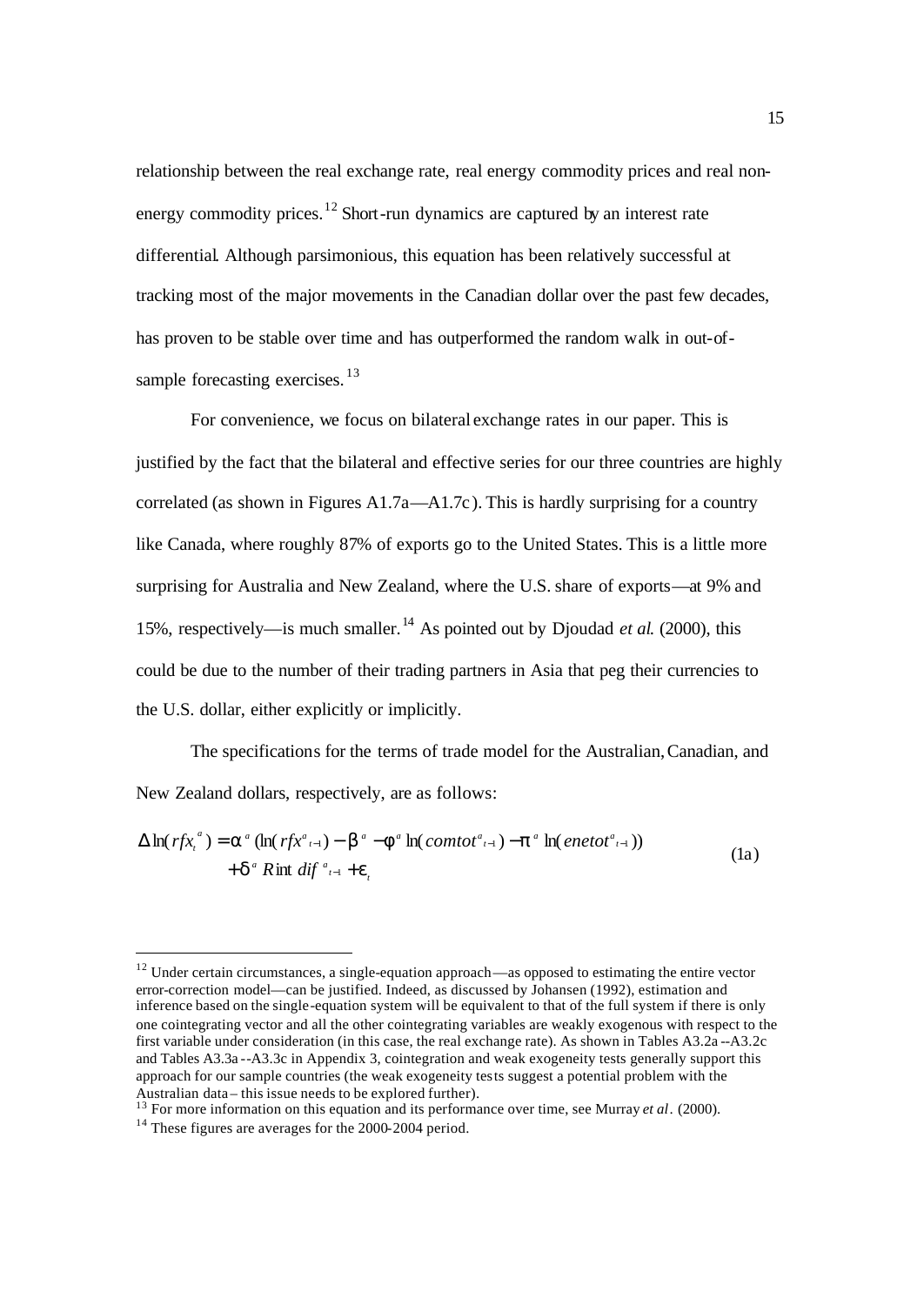$$
\Delta \ln(rfx_t^b) = \mathbf{a}^b (\ln(rfx_{t-1}^b) - \mathbf{b}^b - \mathbf{f}^b \ln(\text{contot}_{t-1}^b) - \mathbf{p}^b \ln(\text{enetot}_{t-1}^b))
$$
  
+ 
$$
\mathbf{d}^b \text{ int } \text{diff}_{t-1}^b + \mathbf{h} \,\Delta \text{debtdif}_{t-1} + \mathbf{e}_t
$$
 (1b)

$$
\Delta \ln(rfx_t^c) = \mathbf{a}^c (\ln(rfx_{t-1}^c) - \mathbf{b}^c - \mathbf{f}^c \ln(comto_{t-1}^c) + \mathbf{d}^c R \text{ int } dif_{t-1}^c + \mathbf{e}_t
$$
 (1c)

where  $r f x^a$ ,  $r f x^b$ , and  $r f x^c$  are the real dollar exchange rates for the Australian, Canadian and New Zealand dollars, respectively<sup>15</sup>; *comtof*, *comtof*, *comtof* are the real nonenergy price indices for Australia, Canada, and New Zealand<sup>16</sup>; *enetot<sup>h</sup>*, *enetot*<sup>b</sup> are the real energy price indices for Australia and Canada; *Rintdif<sup>a</sup>*, *Rintdif<sup>b</sup>* are the real shortterm interest rate differentials with the U.S. for Australia and New Zealand; *intdif* is the Canada-U.S. short-term interest rate differential; and *Ddebtdif* is the first difference of the Canada-U.S. relative public sector debt. Appendix 2 provides more details on the data.

Unit root tests were conducted on all the series in equations  $(1a)$ - $(1c)$  using the DF-GLS test developed by Elliot, Rothenberg and Stock (1996). The results, as well as a description of this test, are provided in Tables A3.1a--A3.1c in Appendix 3. They suggest (for all three countries) that  $rfx$ , *comtot*, and *enetot* are non-stationary, as assumed. <sup>17</sup> Initial results (which are reported) for the interest rate and debt differential variables were mixed, and suggested in some cases that these variables may be non-nonstationary. By increasing the sample size (when possible), we were able to find support for our priors that these variables should indeed be stationary.<sup>18</sup>

<sup>&</sup>lt;sup>15</sup> In each case, the nominal exchange rate (which is expressed in local currency units) is deflated by the ratio of the GDP deflators for the two countries.

 $16$  The energy and non-energy price indices are each deflated by the U.S. GDP deflator to convert them into real terms.

<sup>17</sup> Johansen cointegration test results, shown in Table A3.2a--A3.2c, support the presence of one cointegrating vector between the real exchange rate, real non-energy commodity prices, and real energy commodity prices for Australia and Canada, and the presence of one cointegrating vector between the real exchange rate and real non-energy commodity prices for New Zealand.

<sup>&</sup>lt;sup>18</sup> The only variables that are still problematic are the interest rate differential for New Zealand and the debt differential term for Canada. This issue needs to be explored further for these two variables.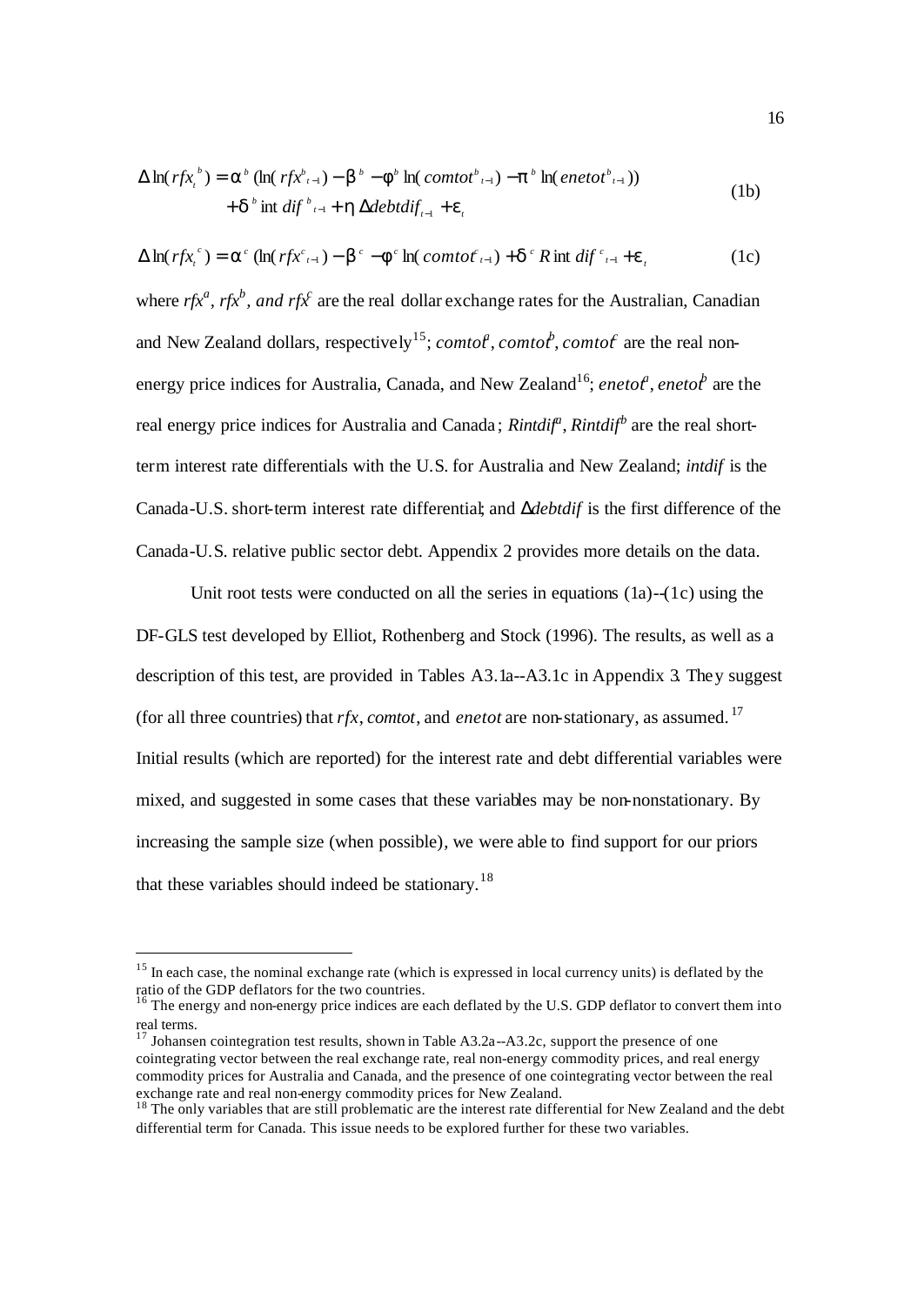There are some differences in the equations across the three countries. First, the terms of trade variables (i.e., *comtot* and *enetot*) are constructed using different weights for the three countries, to reflect the different basket of commodities that each country produces and imports. Second, the energy price index is not included as a variable in the equation for New Zealand.<sup>19</sup> Third, we use the nominal interest rate differential as an explanatory variable for Canada but the real interest rate differential for Australia and New Zealand. Finally, we include a debt differential term for Canada. This variable was not in the original Amano-van Norden equation, but was included in later versions following work suggesting that it added some explanatory power.<sup>20</sup> We had originally excluded it from the equation for Canada, for the sake of consistency across the three countries. In addition, this omission was justifiable given that the Canada-U.S. debt differential is not believed to be one of the key determinants of the Canadian dollar. However, we decided to include it as it proved to be an important variable to help identify the two regimes in both the threshold and Markov-switching models.

Next, we modify this basic framework by adding some variables that reflect multilateral exchange rate effects stemming from the United States. As discussed in Section 2, the two key variables that reflect U.S. imbalances and that are likely to instigate a multilateral adjustment of the U.S. dollar are the U.S. fiscal and current account balances. Thus, we consider these two variables. In addition, we construct a third variable to capture the phenomenon of twin deficits; this variable is simply the average of the U.S. fiscal and current account deficits.

 $19$  The model with energy prices for New Zealand performed poorly so we decided to exclude this variable from the analysis for New Zealand only.

<sup>&</sup>lt;sup>20</sup> For example, see Djoudad and Tessier (2000).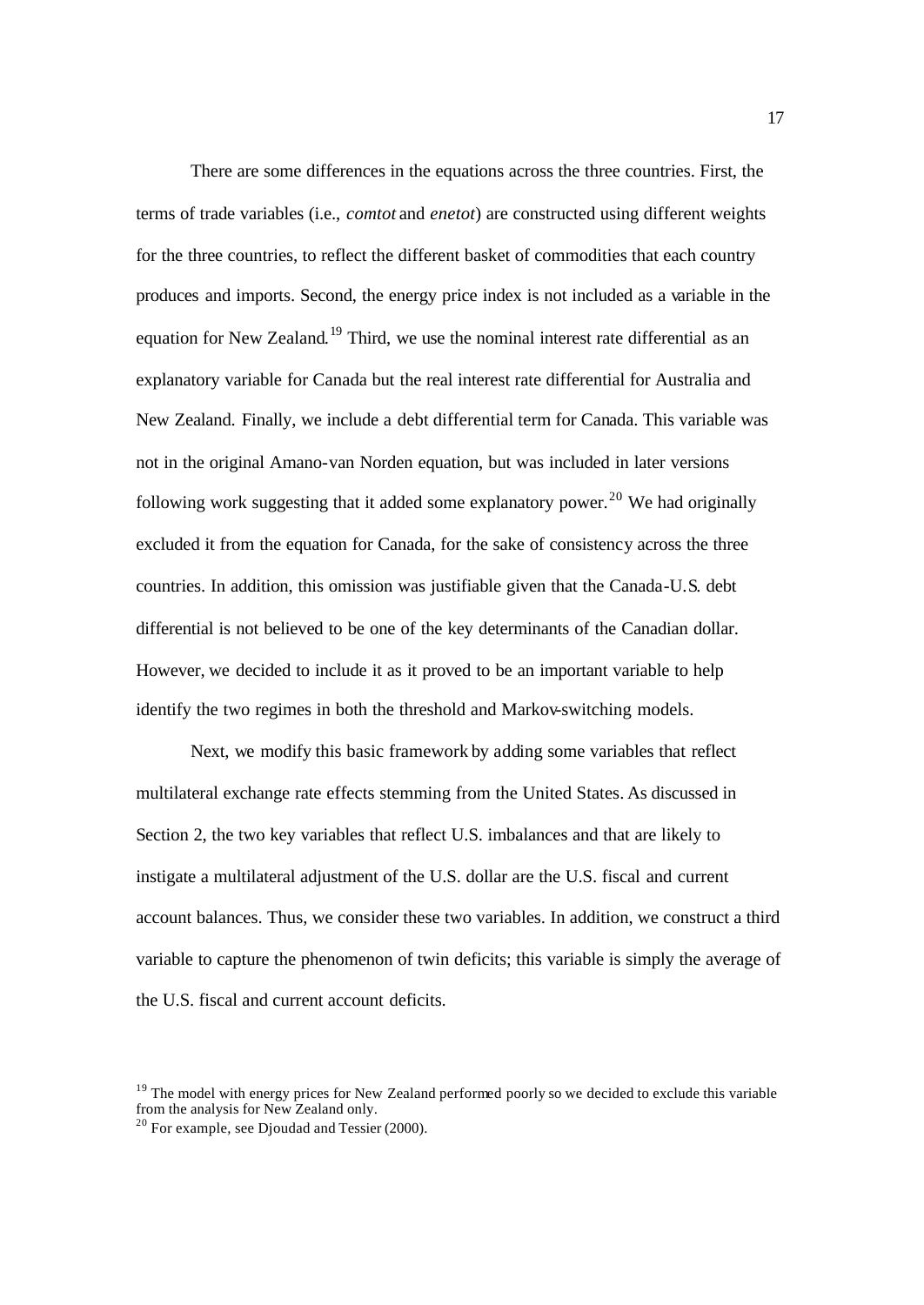Unit root tests were also conducted on these two variables and are reported in Table A3.1a. As shown, the DF-GLS unit root test suggests that both the fiscal balance to GDP ratio and the current account to GDP ratio contain a unit root. By increasing the time span used in the tests, we found evidence that the fiscal balance to GDP ratio follows a stationary process but that the current account ratio does not. The latter is contrary to what one would expect and suggests that the intertemporal budget constraint is violated and that the current account in on an explosive path. Christopoulos and Leon-Ledesma (2004) also find that traditional unit root tests for the U.S. current account to GDP ratio suggest that the series is non-stationary, even when the sample is extended back to 1960. However, they argue that these tests suffer from an important loss of power if the dynamics of the series being tested exhibit non-linearities, which they show is the case for the U.S current account. They address this issue by analyzing the stationarity of the US current account using new econometric tests based on a non-linear adjustment, and find evidence that the U.S. current account to GDP ratio is stationary when this nonlinearity is taken into account. Given these results and our priors based on theoretical considerations, we decide to treat the U.S. current account to GDP ratio as a stationary variable in our analysis.

By making these modifications, we obtain the following specifications for the terms of trade model with multilateral effects for our three commodity currencies:

$$
\Delta \ln(rfx_t^a) = \mathbf{a}^a (\ln(rfx_{t-1}^a) - \mathbf{b}^a - \mathbf{f}^a \ln(\text{const}_{t-1}^a) - \mathbf{p}^a \ln(\text{enetot}_{t-1}^a))
$$
  
+ 
$$
\mathbf{d}^a \text{ Rint } \text{diff }^{a_{t-1}} + \mathbf{c}^a \text{ US }_{\text{max}} \text{ cabal}_{t-1}^a + \mathbf{I}^a \text{ US }_{\text{max}} \text{ fishal}_{t-1}^a + \mathbf{e}_t
$$
 (2a)

$$
\Delta \ln(rfx_i^b) = \mathbf{a}^b (\ln(rfx_{i-1}^b) - \mathbf{b}^b - \mathbf{f}^b \ln(\text{comtot }_{i-1}) - \mathbf{p}^b \ln(\text{enetot }_{i-1}))
$$
  
+  $\mathbf{d}^b \text{ int } \text{diff }_{i-1}^b + \mathbf{h} \Delta \text{debtdiff}_{i-1} + \mathbf{c}^b \text{ US }_{\text{in}} \text{ cabal }_{i-1}^b$   
+  $\mathbf{I}^b \text{ US }_{\text{in}} \text{ fisbal }_{i-1}^b + \mathbf{e}_i$  (2b)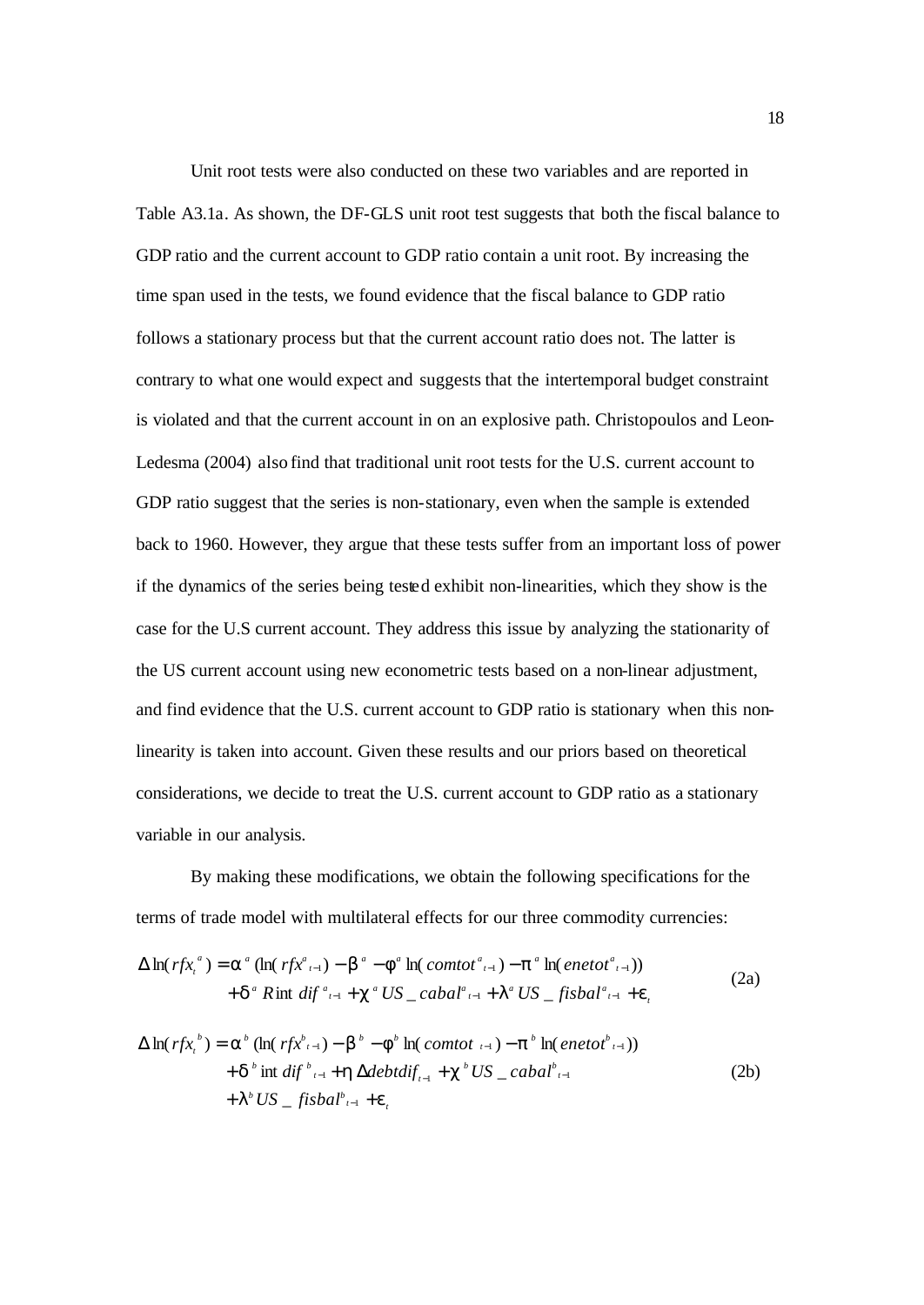$$
\Delta \ln(rfx_t^c) = \mathbf{a}^c (\ln(rfx_{t-1}^c) - \mathbf{b}^c - \mathbf{f}^c \ln(comtot_{t-1}^c) + \mathbf{d}^c R \text{int } dif_{t-1}^c
$$
  
+  $\mathbf{c}^c US\_cabal_{t-1}^c + \mathbf{I}^c US\_fisbal_{t-1}^c + \mathbf{e}_t$  (2c)

where *US\_cabal* is the US current account balance as a proportion of GDP and *US\_fisbal* is the US fiscal balance as a proportion of GDP. As mentioned, we also modify the specifications above by replacing these two multilateral variables with *twin\_def* , a term that captures both the U.S. fiscal and current account deficits. The next two sections describe a threshold model and a Markov switching model of the bilateral exchange rate with multilateral effects.

Before turning to these econometric models, it may be useful to discuss the expected signs on the coefficients in equations  $(2a)$ - $(2c)$ . First, the energy and nonenergy price indices in the cointegrating vector are proxies for the terms of trade and should play a role in the determination of the long-run value of our three commodity currencies. Since all three countries are major exporters of non-energy commodities, one would expect that an increase in their price would lead to an appreciation of all three currencies. As for energy commodities, only Australia and Canada are net exporters. Therefore, one would expect that an increase in the price of energy would cause an appreciation of both the Australian and Canadian dollars.

Second, the interest rate differential term captures the effect of relatively higher interest rates in our three countries—as a result of, for instance, relatively tighter monetary policy compared to the United States—on their bilateral exchange rates. One would expect that an increase in this variable would lead to an appreciation of the commodity currencies, as an increase in the rate of return of assets denominated in these currencies should increase the demand for such assets.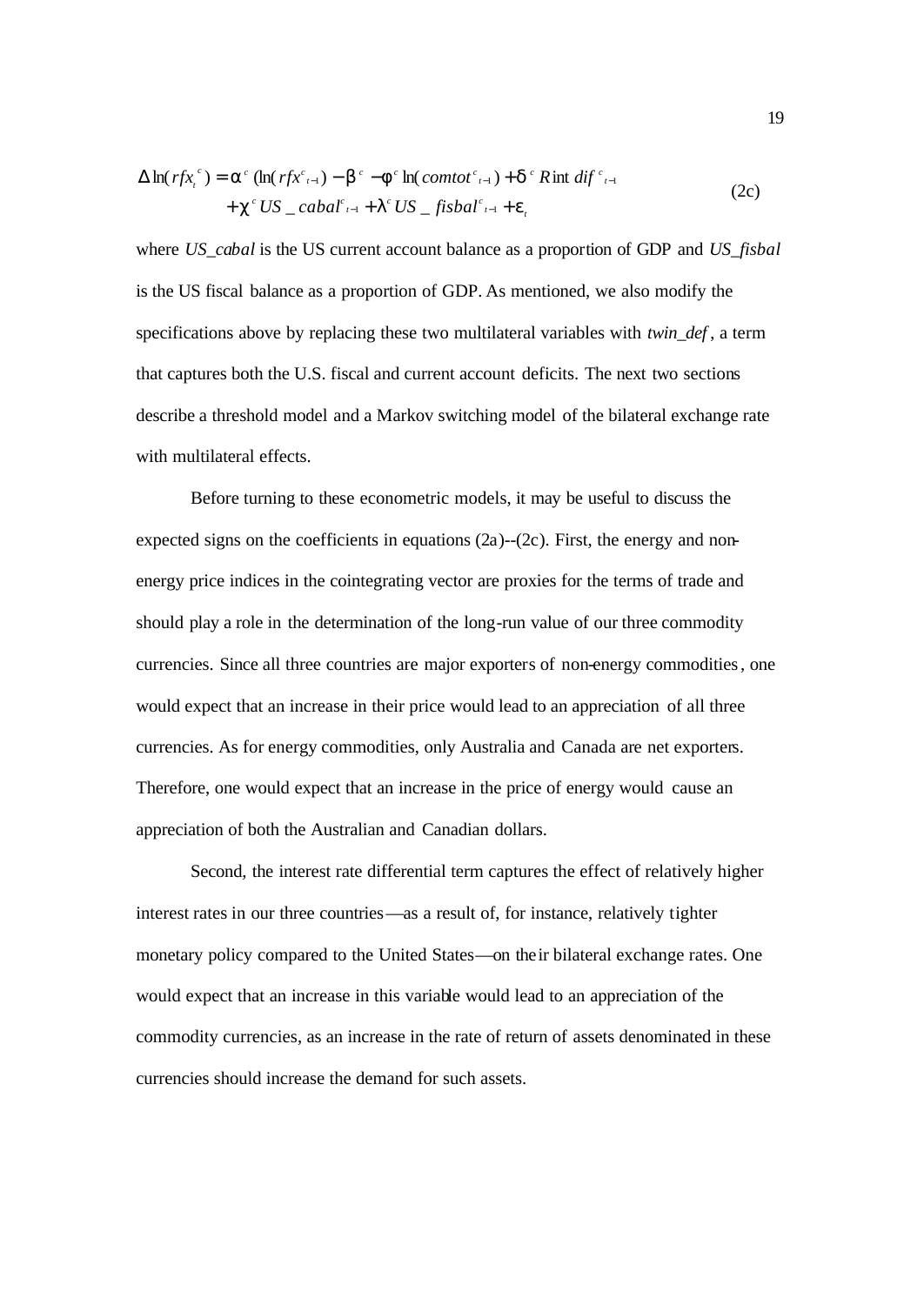Finally, the expected effects of the U.S. current account and fiscal balances on the three commodity currencies are also ambiguous. One would expect that an increase in the U.S. fiscal deficit should lead to a depreciation of the U.S. dollar in the long-run—and hence to an appreciation of our three commodity currencies—since higher US government debt will likely lead to both higher domestic and foreign debt, which will eventually necessitate higher net exports to finance this excess absorption. It should be noted that in the short run, the effects of a deterioration of the fiscal balance on the exchange rate can be ambiguous. Indeed, the stimulative effects of higher government debt could put upward pressure on the currency in the short-run, but this could be partially or fully offset by risk considerations if the level of the debt increased beyond the level considered to be sustainable. Thus, these arguments for the effects of the fiscal balance on the national currency suggest that they depend on both the time horizon and the market's perception as to the sustainability of the level of national debt.

Similar arguments can also be made for the current account balance. Thus, if the U.S. government is running fiscal and current account deficits, this could put upward pressure on the U.S. dollar and hence lead to a depreciation of our commodity currencies, as long as the market perceived the twin deficits to be sustainable. Once the markets' perception changed, this could reverse the effects and lead to downward pressure on the U.S. dollar and hence an appreciation of the commodity currencies. This suggests that the effects of these U.S. variables on these three currencies might be best modelled in a framework with threshold effects, which is what we turn to in the next two sections.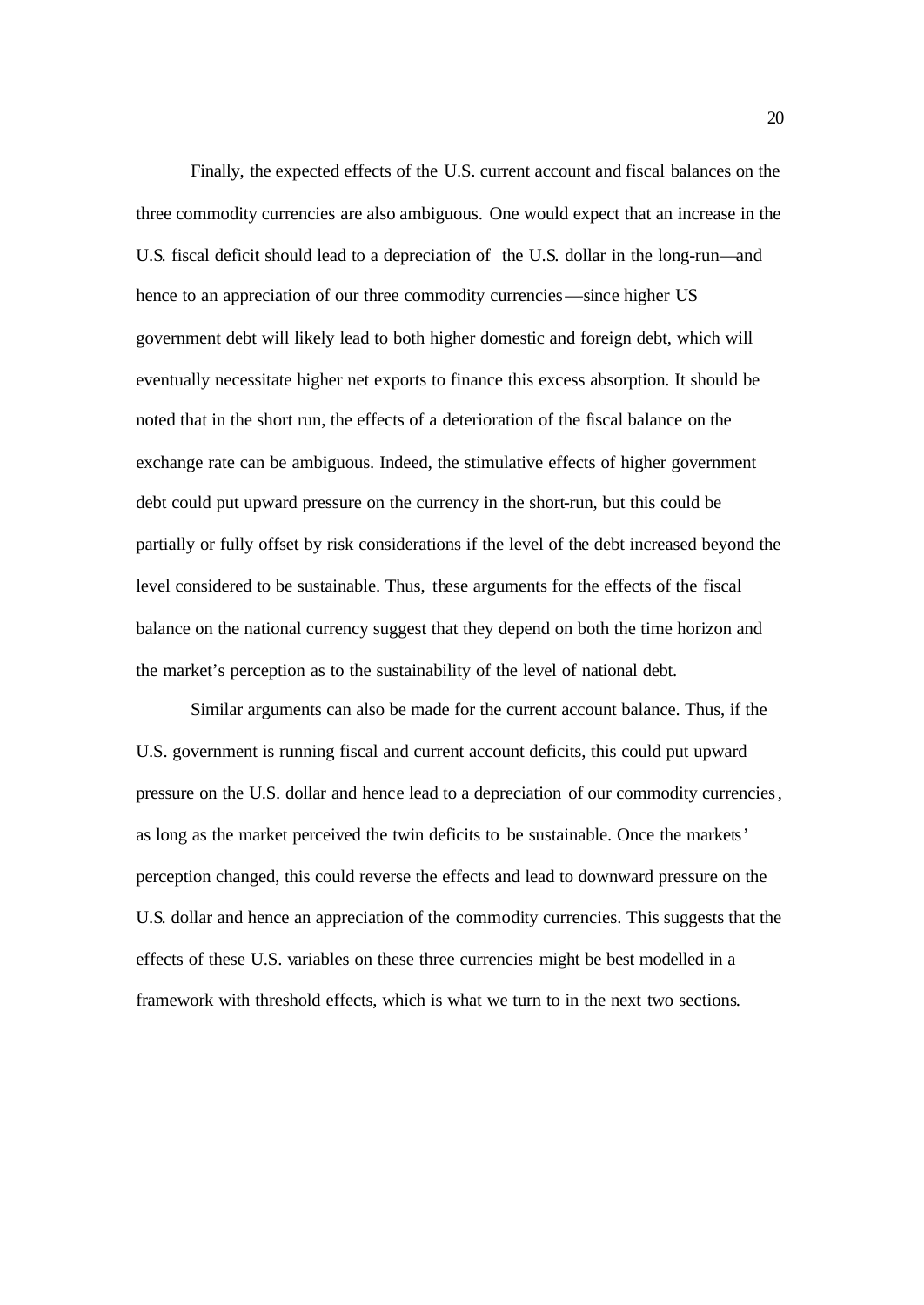#### **4.2 A Threshold Model**

In this paper, we use two different econometric models that allow us to treat these multilateral effects on our three commodity currencies as threshold effects. The first, which is described in this section, is a threshold (THR) model. The second, which we turn to in the next section, is a Markov switching model with a threshold variable.

Threshold regression models have a variety of applications in economics and have increased in popularity in recent years. This type of model splits the sample into "regimes" based on the threshold value of an observed variable, the so-called threshold variable. Given that the threshold value of the variable is typically unknown, it needs to be estimated along with the other parameters of the model. Several authors have contributed to developing a theory of estimation and inference of threshold models (also referred to as sample-splitting models) over the past decade or so, including Chan (1993), Hansen (1996), Hansen (1999), Caner (2002), and Caner and Hansen (2004).

Thus, our bilateral exchange rate equation with multilateral effects for each one of our countries (shown above ) can be transformed into the following threshold model with two regimes:

$$
\Delta \ln(rfx_i) = \mathbf{a}_1 (\ln(rfx_{i-1}) - \mathbf{b}_1 - \mathbf{f}_1 \ln(comtot_{i-1}) - \mathbf{p} \ln(enetot_{i-1})) + \mathbf{d}_1 \text{ int } diff_{i-1} + \mathbf{c}_1 US\_cabal_{i-1} + \mathbf{1}_1 US\_fishal_{i-1} + \mathbf{e}_i, \qquad q_{i-1} > q^*
$$
\n(3i)

$$
\Delta \ln(rfx_i) = \mathbf{a}_1 (\ln(rfx_{i-1}) - \mathbf{b}_1 - \mathbf{f}_1 \ln(comtot_{i-1}) - \mathbf{p} \ln(enetot_{i-1})) + \mathbf{d}_1 \text{ int } diff_{i-1} + \mathbf{c}_1 US\_cabal_{i-1} + \mathbf{I}_1 US\_fisbal_{i-1} + \mathbf{e}_i, \qquad q_{i-1} \leq q^*
$$
 (3ii)

where *q* is the threshold variable and  $q^*$  is the estimated threshold value. It is worth pointing out that this model allows all the regression parameters to vary in the two regimes. We use two different threshold variables: the US fiscal balance as a proportion of GDP and our twin deficits measure. Both choices are motivated by the fact that current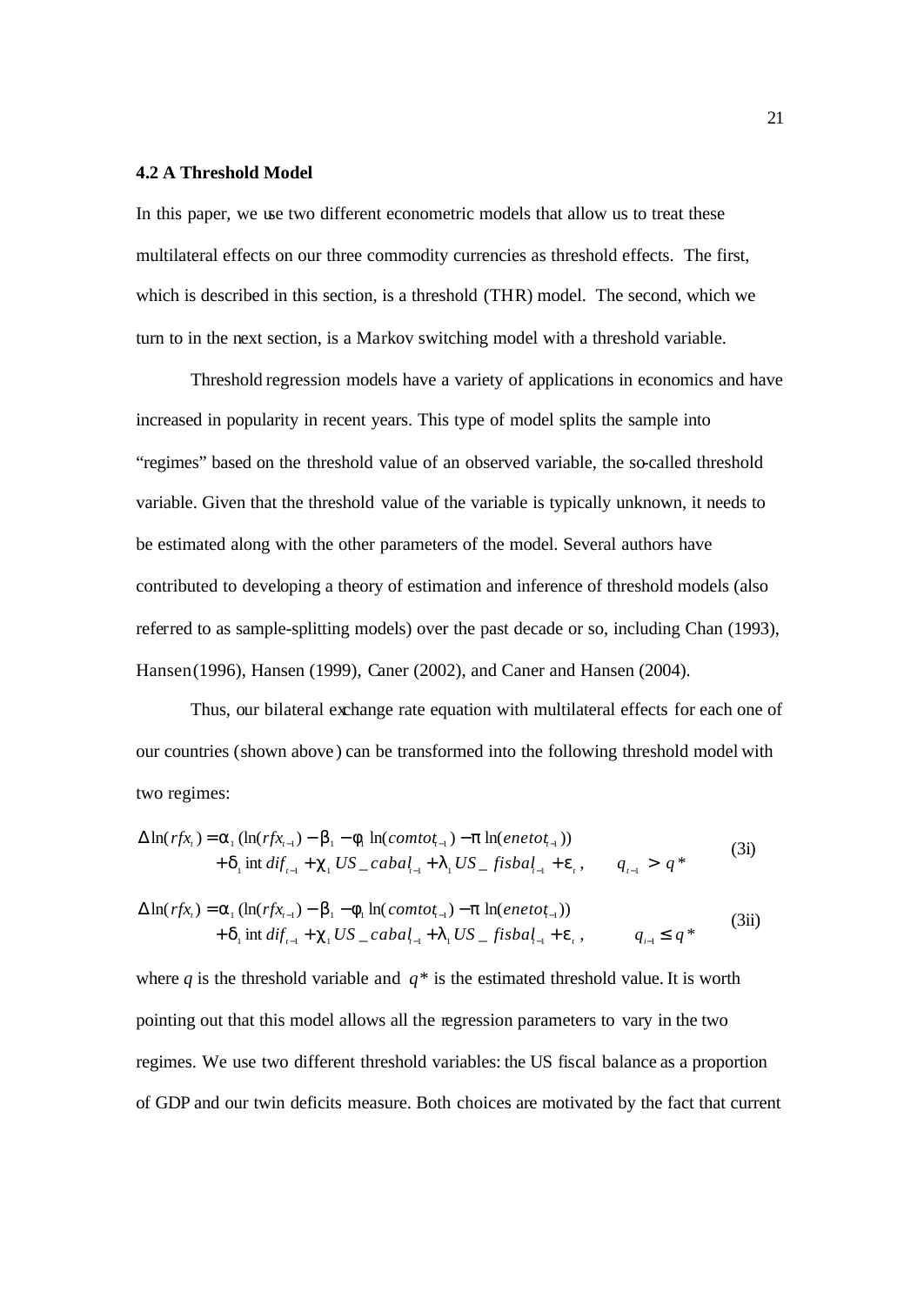account deficits can occur during investment booms and such external deficits are likely to be viewed as more sustainable at existing exchange rate levels than ones caused by fiscal deficits (i.e., the twin deficits phenomenon). The estimation procedure for the threshold model is discussed in Section 5. Before turning to the estimation procedures, we first present our Markov switching model.

#### **4.3 A Markov-Switching Model with a Threshold Variable**

This section describes the second econometric model that we use to estimate our multilateral effects as threshold effects: a Markov switching model with a threshold variable (henceforth MSTV). More specifically, we develop an econometric model by augmenting a standard Markov switching framework (henceforth MS) with a threshold variable. Our MSTV model is characterized by an unobservable state of the economy and a time-varying transition probability matrix. The main feature of our model is that the transition probability matrix depends on a time-varying threshold variable. To the best of our knowledge, our paper is the first to develop a Markov switching model with a threshold variable.<sup>21</sup>

Our MSTV model is based on the following standard MS framework<sup>22</sup>:

<sup>&</sup>lt;sup>21</sup> We are not the first, however, to use a Markov-switching model with a time-varying transition probability matrix. Ghysels, McCulloch, and Tsay (1998) developed such a model where the transition probability matrix of the state of the economy changes based on the seasonal characteristics of the data. Also, Filardo (1994) developed a MS model to examine properties of the U.S. business cycle in which the transition probability matrix is time-varying and given as a logistic function of an exogenous information variable. And in the context of PPP, Taylor (2004) constructed a MS model with a time -varying transition probability matrix which is a logistic function of the past duration of the state of the economy, the sample mean of the U.S.-German bilateral real exchange rate, and an index of intervention activity. In our model, on the other hand, the transition probability matrix changes depending on the position of the threshold variable relative to its threshold value.

 $22$  For more information on a standard Markov switching model such as this one, see Hamilton (1989, 1994).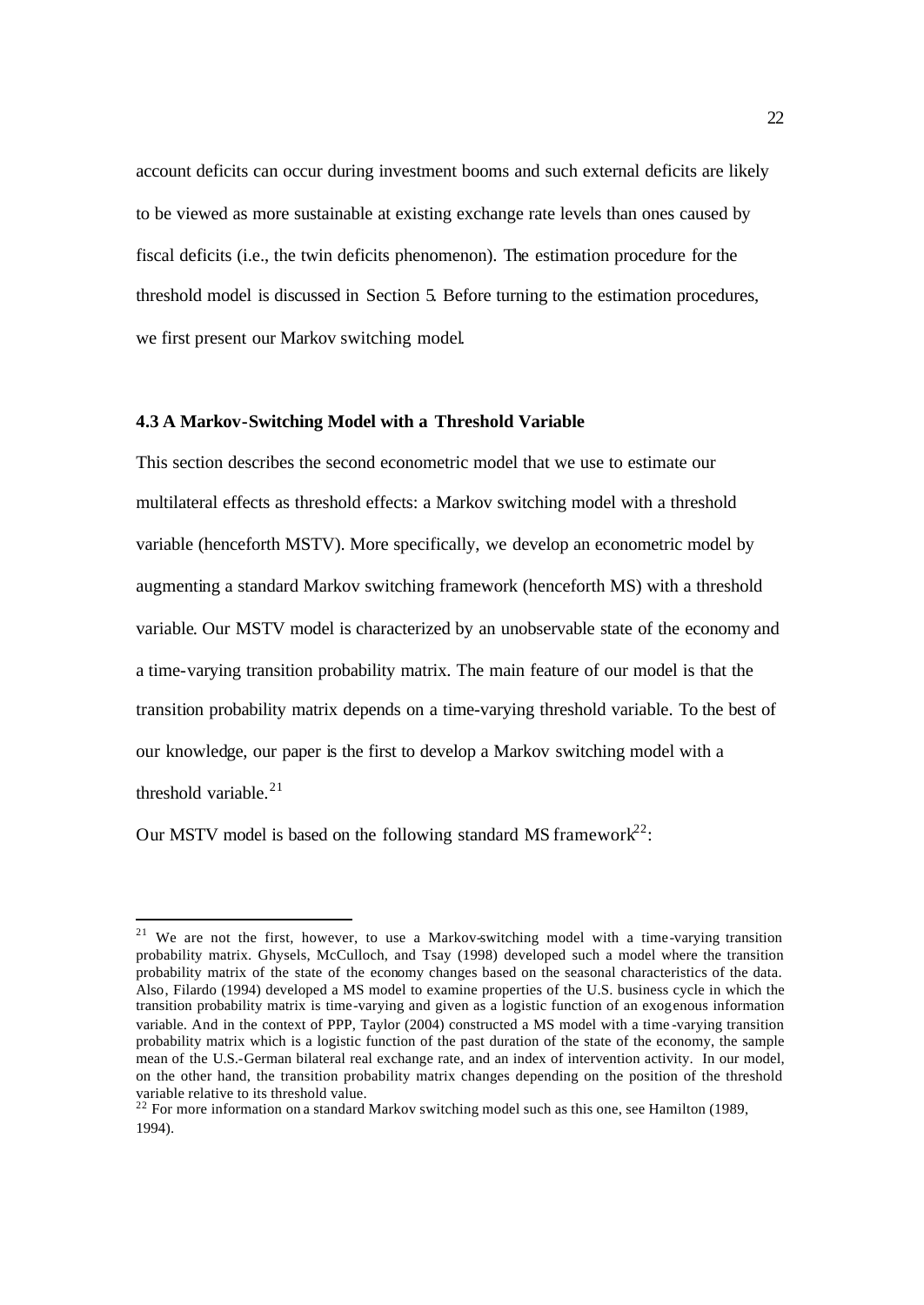$$
y_{t} = \begin{cases} X_{t} \mathbf{q}_{1} + e_{1,t} \text{ if } S_{t} = 1, \\ X_{t} \mathbf{q}_{2} + e_{2,t} \text{ if } S_{t} = 2, \end{cases}
$$
\n
$$
e_{1,t} \sim \text{i.i.d. } N(0, \mathbf{s}_{e1}^{2}), e_{2,t} \sim \text{i.i.d. } N(0, \mathbf{s}_{e2}^{2}),
$$
\n(4)

where  $y_t$  is the dependent variable,  $X_t$  is a vector of explanatory variables,  $S_t$  is the unobservable state of the economy (where  $S_t = \{1, 2\}$ ) and  $e_{1,t}$  and  $e_{2,t}$  are Gaussian errors, respectively. This is thus a regime-switching model with a two-point unobservable state  $S_t$  where the coefficient vector on  $X_t$  varies with the state of the economy (i.e.,  $q_1 \neq q_2$ ). The transition from one state or regime to the other is determined by the transition probability matrix  $\Gamma_t$ , where

$$
\Gamma_t = \begin{bmatrix} m & 1 - n \\ 1 - m & n \end{bmatrix}
$$

which is assumed to be known.

In contrast to this standard model, in our MSTV model the transition probability matrix is time-varying and depends on a threshold variable  $q_{t-1}$  as follows:

$$
\Gamma_{t} = \begin{bmatrix} m_{1} & 1 - n_{1} \\ 1 - m_{1} & n_{1} \end{bmatrix} \text{ if } q_{t-1} > \mathbf{g} \text{ and } \begin{bmatrix} m_{2} & 1 - n_{2} \\ 1 - m_{2} & n_{2} \end{bmatrix} \text{ if } q_{t-1} \leq \mathbf{g}
$$
 (5)

where each  $(i, j)$  element of the transition matrix represents the proba bility of

 $S_t = i$  conditional on  $S_{t-1} = j$  and either  $q_{t-1} \leq g$  or  $q_{t-1} > g$ ; for example,

 $m_1 = P[S_t = 1 | S_{t-1} = 1, q_{t-1} \le g]$ . Following Hansen (1996, 2000), we further assume that threshold variable  $q_{t-1}$  is distributed as follows:

$$
q_{t-1} \sim
$$
 i.i.d. with cdf :  $P[q_{t-1} \leq g] = F^g(g)$  (6)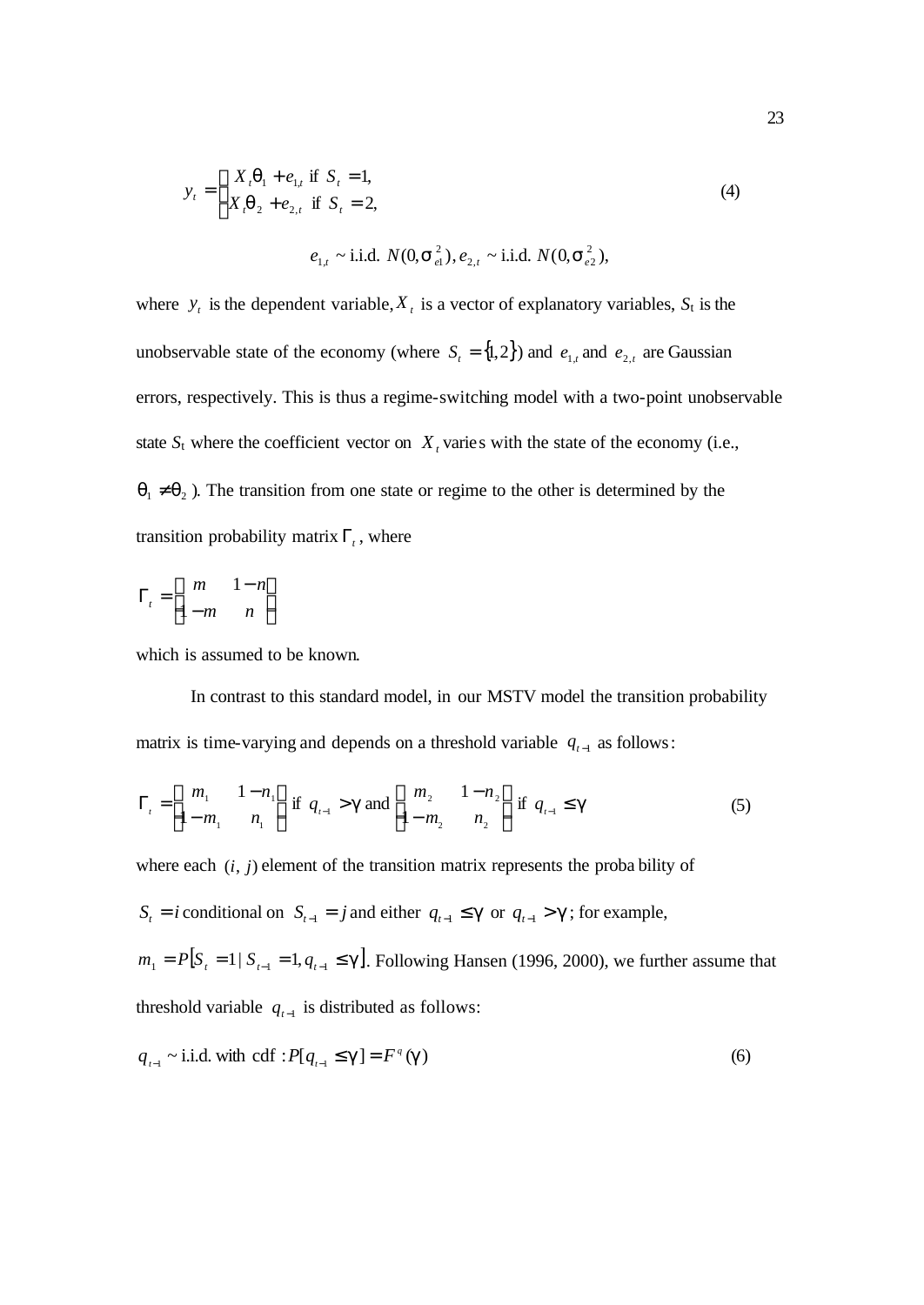where  $F^q$  (*g*) is the probability that the threshold variable,  $q_{t-1}$ , takes on a value of less than *g* .

Moreover, our MSTV model also differs from the standard MS model in the identification scheme used. In the latter case, restrictions are imposed on the coefficient vectors in (4) (i.e., $\mathbf{q}_1$  and  $\mathbf{q}_2$ ) in order to identify the state of the economy that is realized in a given period. However, in our model, no such restrictions are imposed. It is both the threshold variable and the restrictions imposed on the time-varying transition probability matrix that enable us to identify the model.

It is worth pointing out that equation (4) is symmetric across the two states. This means that, in order to identify our model, we need to impose some restrictions on the transition probability matrices in (5). In this model, the identification restrictions are simply given as the following two inequalities:  $m_1 > m_2$  and  $n_2 > n_1$ . To understand the economic intuition behind the two inequalities, it is useful to emphasize that both  $P[S_i = 1 | S_{i-1} = 1, q_{i-1} > g] > P[S_i = 1 | S_{i-1} = 1, q_{i-1} \le g]$  and  $P[S_i = 1 | S_{i-1} = 2, q_{i-1} > g] > P[S_i = 1 | S_{i-1} = 2, q_{i-1} \le g]$  will also hold. These inequalities with respect to the conditional probabilities imply that, if  $q_{t-1} > g$ , then State 1 has a higher probability of occurring in the current period than does State 2, regardless

Similarly, both  $P[S_i = 2 | S_{i-1} = 2, q_{i-1} \le g] > P[S_i = 2 | S_{i-1} = 2, q_{i-1} > g]$  and  $P[S_t = 2 | S_{t-1} = 1, q_{t-1} \le g] > P[S_t = 2 | S_{t-1} = 1, q_{t-1} > g]$  will also hold. Therefore, if  $q_{t-1}$  ≤ **g**, State 2 has a higher probability of occurring in the current period than does

of the state of the economy realized in the previous period.

State 1, regardless of the state of the economy that was realized in the previous period.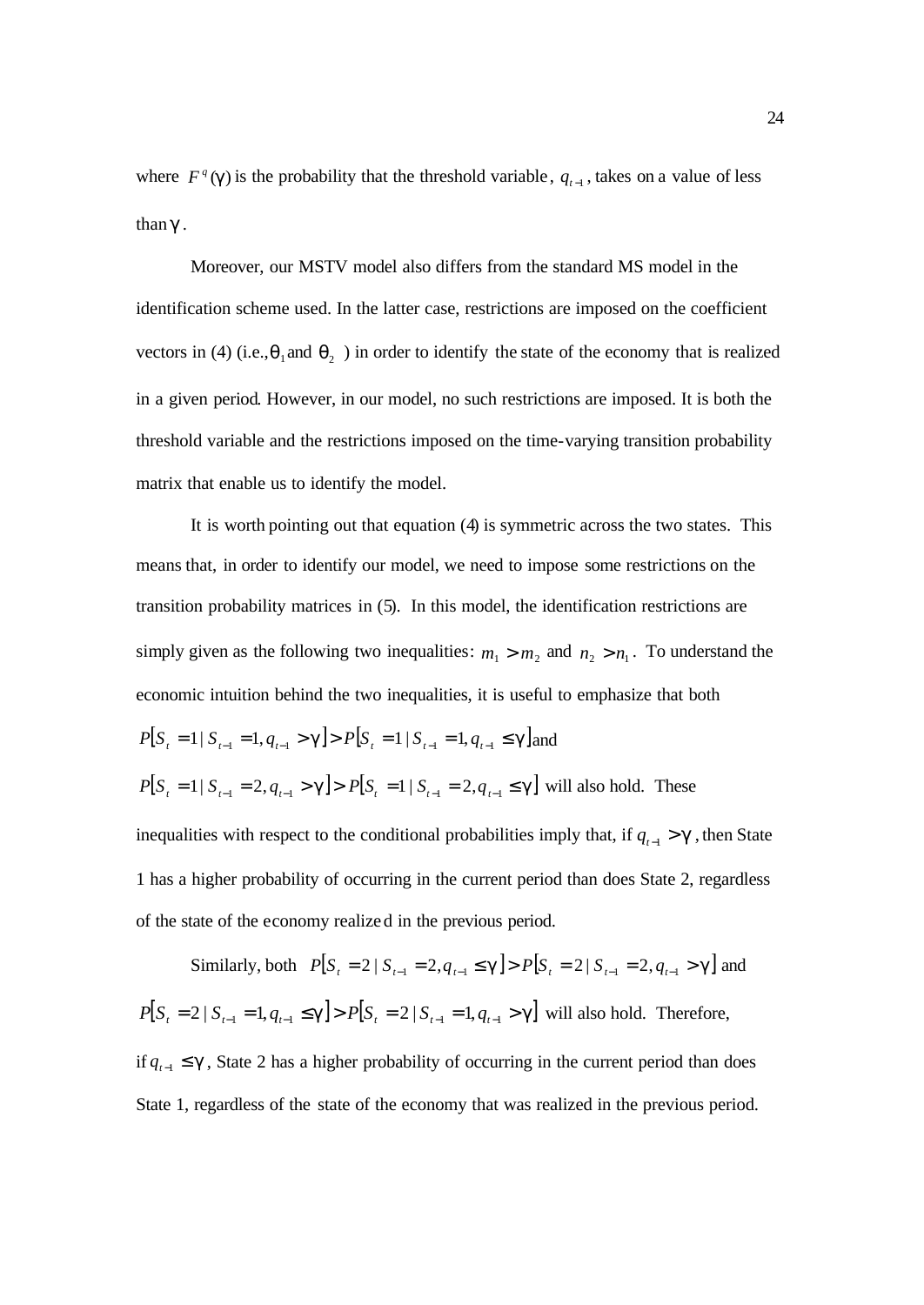Hence, in this model, State 2 is identified as the state of the economy which has a probability of realization strictly higher than that of the other state when the threshold variable,  $q_{t-1}$ , is less than its threshold value  $g$ . Similarly, State 1 is identified as the state of the economy which has a probability of realization strictly higher than that of the other state when the threshold variable,  $q_{t-1}$ , is greater than its threshold value  $g$ .

As discussed earlier, we estimate our bilateral exchange rate equations using both the THR and MSTV models because this enables us to check the consistency of our estimates across two econometric models that both treat the multilateral effects as threshold effects, but that model this process in different ways. Both models are suitable for this purpose, but rely on different assumptions, and as result, have different advantages in this context. The main advantage of the THR model, compared to the MSTV model, is that the results are more intuitive because the link between the threshold variable and the two regimes is very clear. For example, in the THR model, one regime is directly associated with values of the threshold variable that are below the threshold value (i.e., regime 1). This thus enables us to associate periods in which the U.S. fiscal deficit is below its threshold value with a regime where global imbalances are significant and hence where multilateral effects could be an important determinant of the bilateral exchange rates of our three commodity currencies.

This link is not as clear with the MSTV model where the position of the threshold variable with respect to its threshold value *increases the probability* of being in a given regime but does not guarantee that this regime will occur. In other words, the MSTV model is a generalization of the THR model that allows for some positive probability (where this probability  $= 1$ ) of switching regimes based on the position of the threshold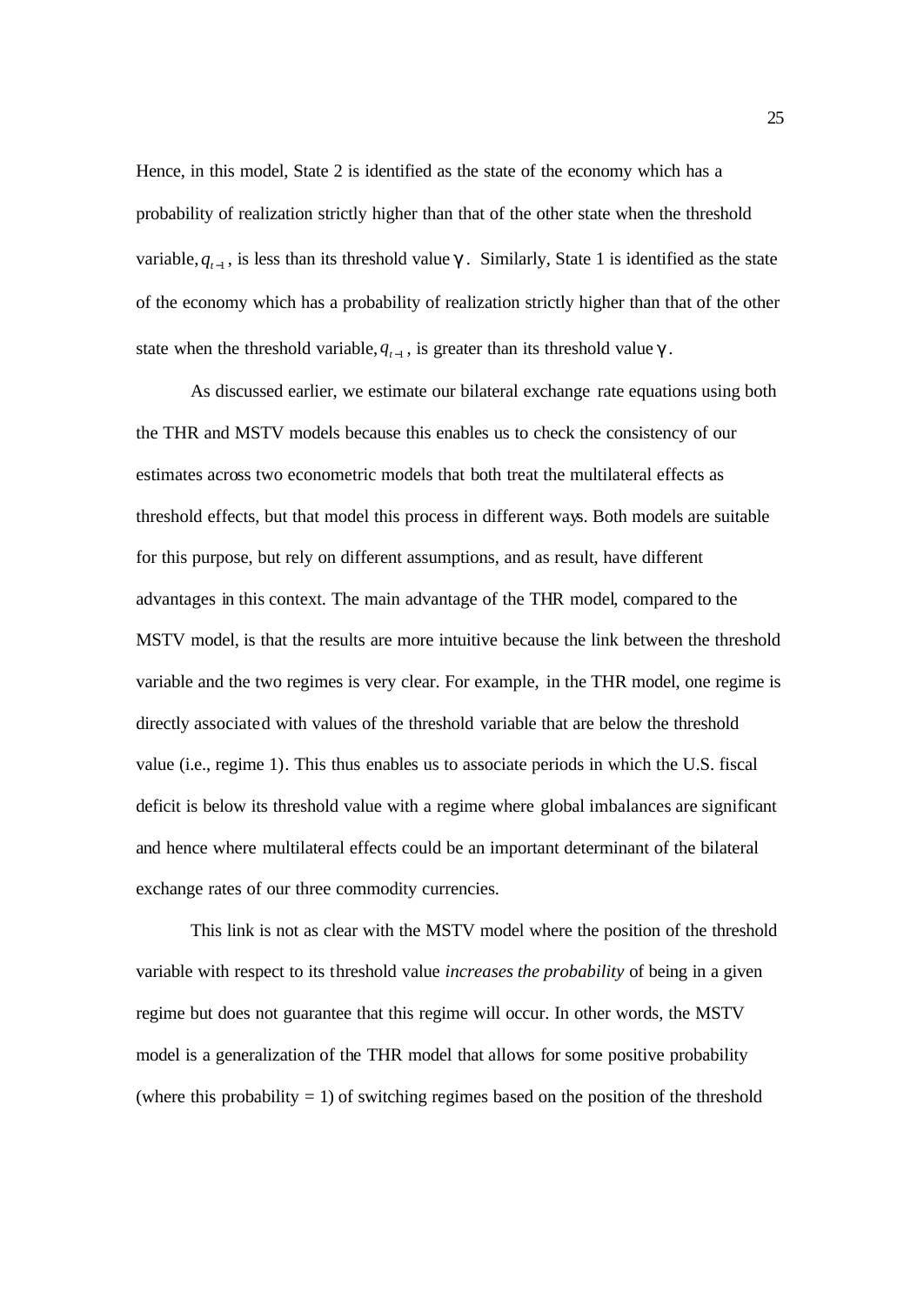variable relative to its threshold value. This generalization, however, can also be viewed as a strength of the MSTV model, relative to the THR model. Indeed, the former is a less restrictive model because it generalizes a very strong assumption that is imposed on the transitory probability matrix in the THR model, and could hence be more realistic. For example, in the THR model, it is assumed that the fundamental long-run cointegration relationship change s from one regime to the other based only on the position of the U.S. fiscal balancewhereas in the MSTV model, the change in the cointegration relationship from one regime to another could be explained by many factors including the threshold variable.

# **5. Estimation Methodology and Results**

### **5.1 Estimation Procedure s**

This section describes the estimation procedures that we use for the different bilateral exchange rate equations that we estimate in our paper. First, we estimate the bilateral exchange rate equations without multilateral effects for each one of our commodity currencies (equations  $(1a) - (1c)$ ) – this is our benchmark model. Second, we estimate the bilateral exchange rate equations with multilateral effects where theses effects are *not* modelled as threshold effects (equations  $(2a) - (2c)$ ) – this is our multilateral effects (ME) model. This latter model assumes that the effects of multilateral adjustment factors on the exchange rate are constant across all periods (or in other words, it is assumed that there is only one regime). Both sets of equations described above are estimated using non-linear least squares (NLLS). Such a procedure is necessary given the presence of the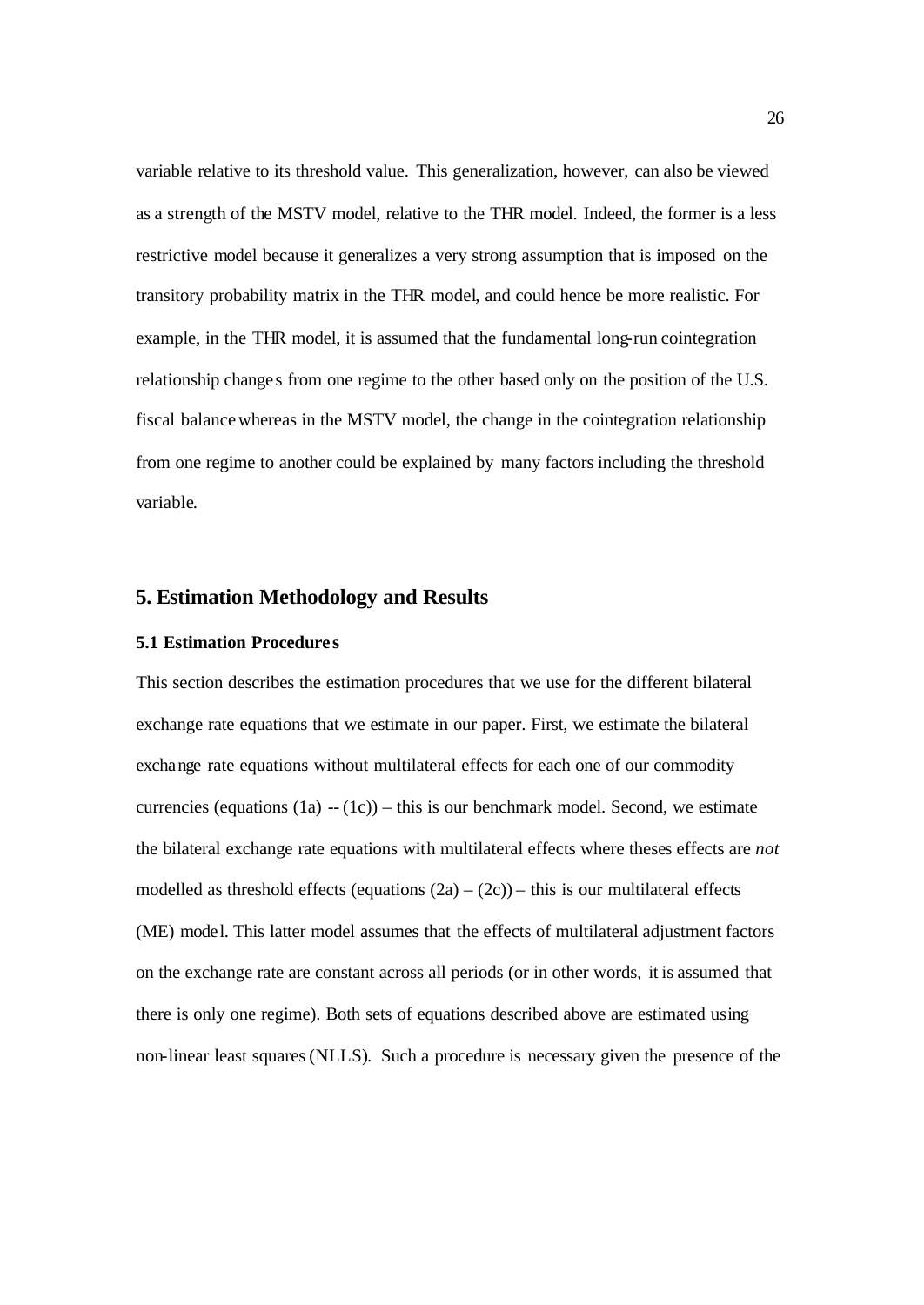long-term relationship between the real exchange rate and the terms of trade variables (i.e., the error correction terms).

Finally, we estimate our bilateral exchange rate equations using two different econometric models that treat the multilateral adjustment factors as threshold effects: the THR model and the MSTV model.

#### *5.1.1 Estimation Procedure for the Threshold Model*

The THR model (equations  $(3i)$ — $(3ii)$ ) is estimated for each one of our commodity currencies using a two-step procedure, as proposed by Hansen (1999). The first step involves estimating the threshold parameter,  $q^*$ , that splits the sample into two regimes. In the second step, the other parameters associated with each regime are then estimated.<sup>23</sup>

Using Hansen's (1999) notation, we can rewrite the THR model (equations (3i)- (3ii)) in the following form:

$$
y_t = ?_2' X_t + e_t \quad , \qquad q_{t-1} > q^* \tag{7}
$$

$$
y_t = ?_1' X_t + e_t \quad , \qquad q_{t-1} = q^* \tag{8}
$$

where *?<sup>1</sup>* and *?<sup>2</sup>* are two parameter vectors associated with regimes 1 and 2, the observed sample is  $\{y_t, X_t, q_{t-1}\}_{t=1}^T$ ,  $y_t$  is the dependent variable (? ln(*rfx*<sub>*t*</sub>)),  $X_t$  is a vector of exogenous variables,  $q_t$  is the threshold variable that is also included in  $X_t$ , and  $e_t$  is a random variable of errors. The threshold parameter  $q^*$ , which is a strict subset of support of *qt*, is unknown and needs to be estimated.

The estimator of  $q^*$  minimizes the sum of squared errors from the regression of  $y_t$ on  $X_{qt} = X_t \mathbf{1}(q_{t-1} = q^*)$ . The non-linear least square estimator for  $q^*$  is the minimizer of the sum of squared errors,  $S_T(q^*)$ :

l

 $23$  This procedure is equivalent to jointly estimating the parameters in both regimes.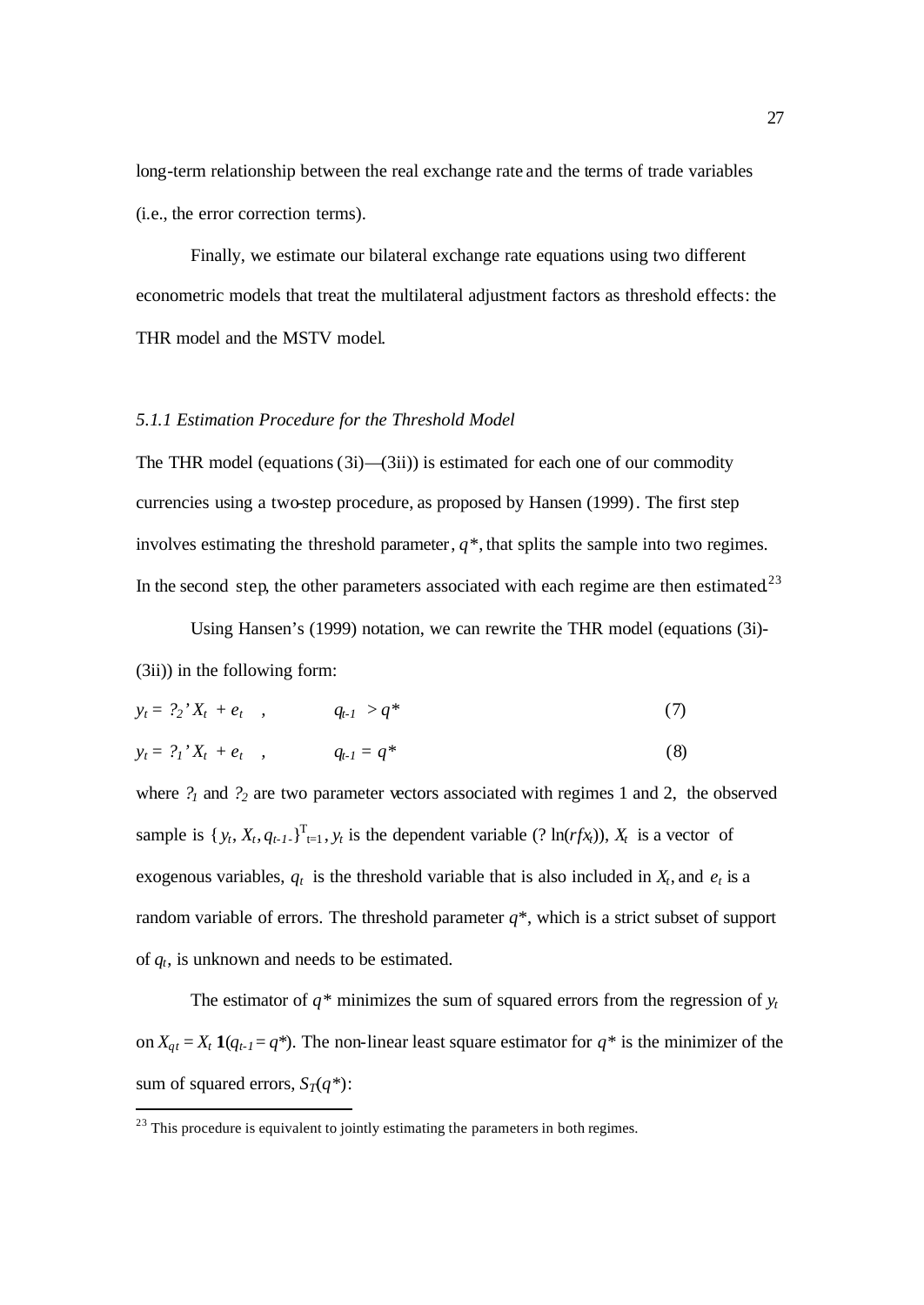where  $Q = \{q_1 \dots q_T\}$ . Since  $S_T(q^*)$  may take *T* distinct values, the estimation of  $q^*$ requires *T* function evaluations (where *T* is the total number of observations).

### *5.1.2 Estimation Procedure for the Markov Switching Model with a Threshold Variable*

To explain the estimation procedure that we use for the MSTV model, it is useful to first present another representation for the time-varying transition matrix (2) that is time invariant. In order to do so, we introduce a new state variable,  $S_t^*$ , that is defined as follows:

$$
S_t^* = \begin{cases} 0 \text{ if } S_t = 1 \text{ and } q_t \leq g \\ 1 \text{ if } S_t = 1 \text{ and } q_t > g \\ 2 \text{ if } S_t = 2 \text{ and } q_t \leq g \\ 3 \text{ if } S_t = 2 \text{ and } q_t > g. \end{cases}
$$

Given the transition probability matrix (5) and the cumulative density function of the threshold variable  $q_{t-1}$ ,  $F^q(\mathbf{g})$ , it can be shown that this new state variable,  $S_t^*$  $S_t^*$ , has the following time-invariant transition matrix  $24$ :

$$
\Gamma^* = \left\{ P \Big[ S_i^* = i \mid S_{i-1}^* = j \Big] \right\}
$$
\n
$$
\left[ \begin{array}{ccc} F^q(\mathbf{g})m_1 & F^q(\mathbf{g})m_2 & F^q(\mathbf{g})(1-n_1) & F^q(\mathbf{g})(1-n_2) \\ \left[ 1 - F^q(\mathbf{g}) \right]m_1 & \left[ 1 - F^q(\mathbf{g}) \right]m_2 & \left[ 1 - F^q(\mathbf{g}) \right] (1-n_1) & \left[ 1 - F^q(\mathbf{g}) \right] (1-n_2) \\ F^q(\mathbf{g})(1-m_1) & F^q(\mathbf{g})(1-m_2) & F^q(\mathbf{g})n_1 & F^q(\mathbf{g})n_2 \\ \left[ 1 - F^q(\mathbf{g}) \right] (1-m_1) & \left[ 1 - F^q(\mathbf{g}) \right] (1-m_2) & \left[ 1 - F^q(\mathbf{g}) \right]n_1 & \left[ 1 - F^q(\mathbf{g}) \right]n_2 \end{array} \right].
$$

l

 $24$  This is shown in Appendix 5.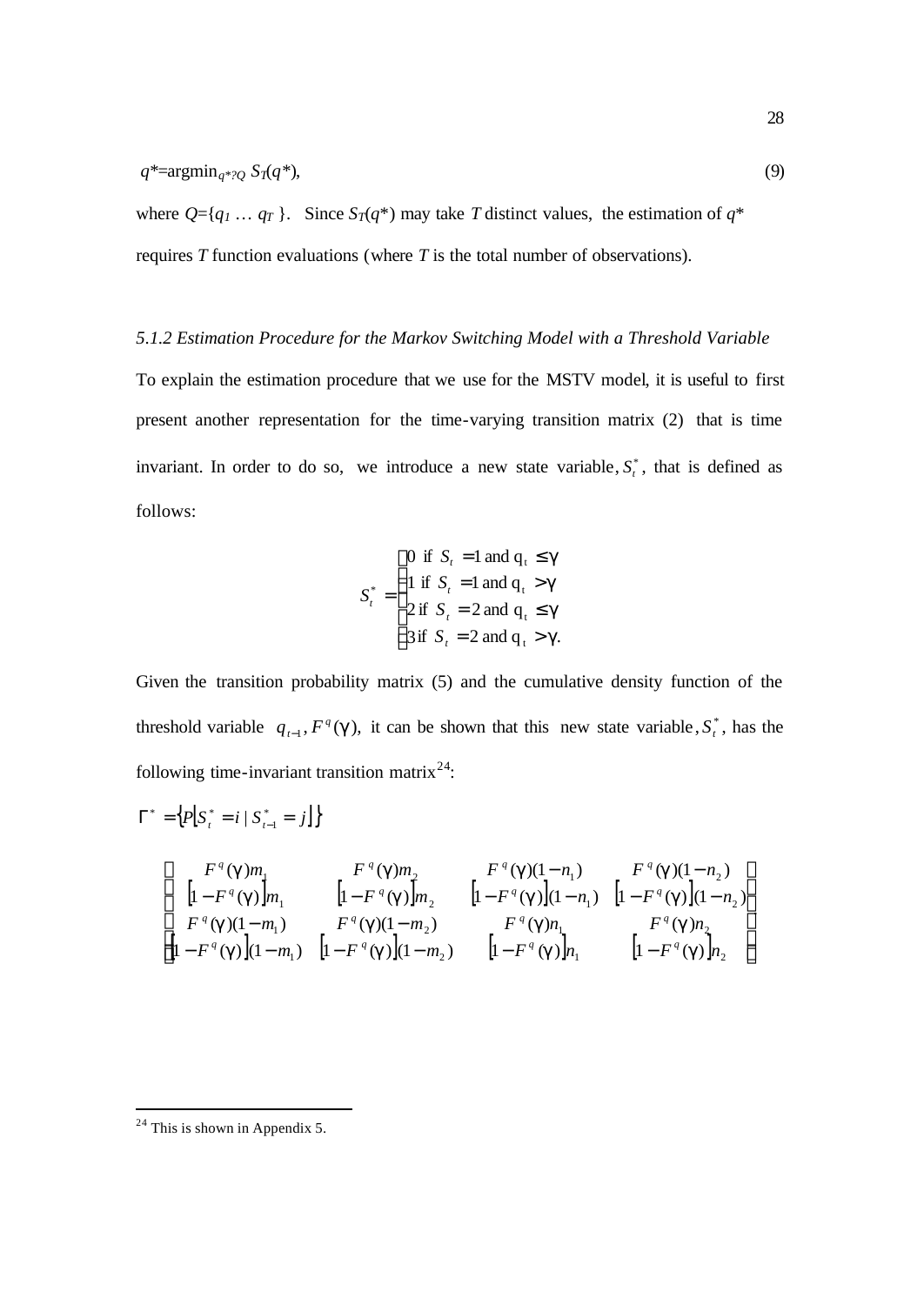Therefore, in our model, the probability of the current state of the economy depends on the past state of the economy through the first-order Markov process with the above timeinvariant transition matrix.

 In Appendix 5, we show that, given the MSTV model in (4) with its time-invariant transition matrix  $\Gamma^*$ , the log-likelihood function of the series  $y^T$ ,  $X^T$ , and  $q^T$  will be given as

$$
\ln L(y^T, X^T, q^T | \mathbf{q}_1, \mathbf{q}_2, m_1, m_2, n_1, n_2, \mathbf{g}, \mathbf{S}_{e1}, \mathbf{S}_{e2}) = \sum_{t=1}^T \ln f(y_t | \Psi_{t-1}, X_t)
$$
  
= 
$$
\sum_{t=1}^T \ln \{ \sum_{s_t^* = 0}^3 f(y_t | S_t^*, \Psi_{t-1}, X_t) P[S_t^* | \Psi_{t-1}, X_t],
$$

where

$$
f(y_t | S_t^*, \Psi_{t-1}, X_t) = \begin{cases} \frac{1}{\sqrt{2\mathbf{p} s_{e1}^2}} \exp\left\{-\frac{(y_t - X_t \mathbf{q}_1)^2}{2\mathbf{s}_{e1}^2}\right\} \text{if } S_t^* = 0 \text{ or } S_t^* = 1, \\ \frac{1}{\sqrt{2\mathbf{p} s_{e2}^2}} \exp\left\{-\frac{(y_t - X_t \mathbf{q}_2)^2}{2\mathbf{s}_{e2}^2}\right\} \text{if } S_t^* = 2 \text{ or } S_t^* = 3. \end{cases}
$$

In this paper, we exploit Hamilton's (1989) filter to construct the conditional probability of each state,  $P[S_t^* | \Psi_{t-1}, X_t]$  for  $t = 1, 2, ..., T$ . By maximizing the loglikelihood function, ln *L* , we then obtain estimates of the parameters of our MSTV model (i.e.,  $\mathbf{q}_1, \mathbf{q}_2, m_1, m_2, n_1, n_2, \mathbf{g}, \mathbf{s}_{e_1}, \mathbf{s}_{e_2}$ ). And since our model satisfies the regularity conditions of the Maximum Likelihood (ML) estimation, our ML estimates have standard asymptotic properties.

#### **5.2 Estimation Results**

In this section, we present the estimation results for the bilateral exchange rate equations described above (all the relevant tables are found in Appendix 4). We first present and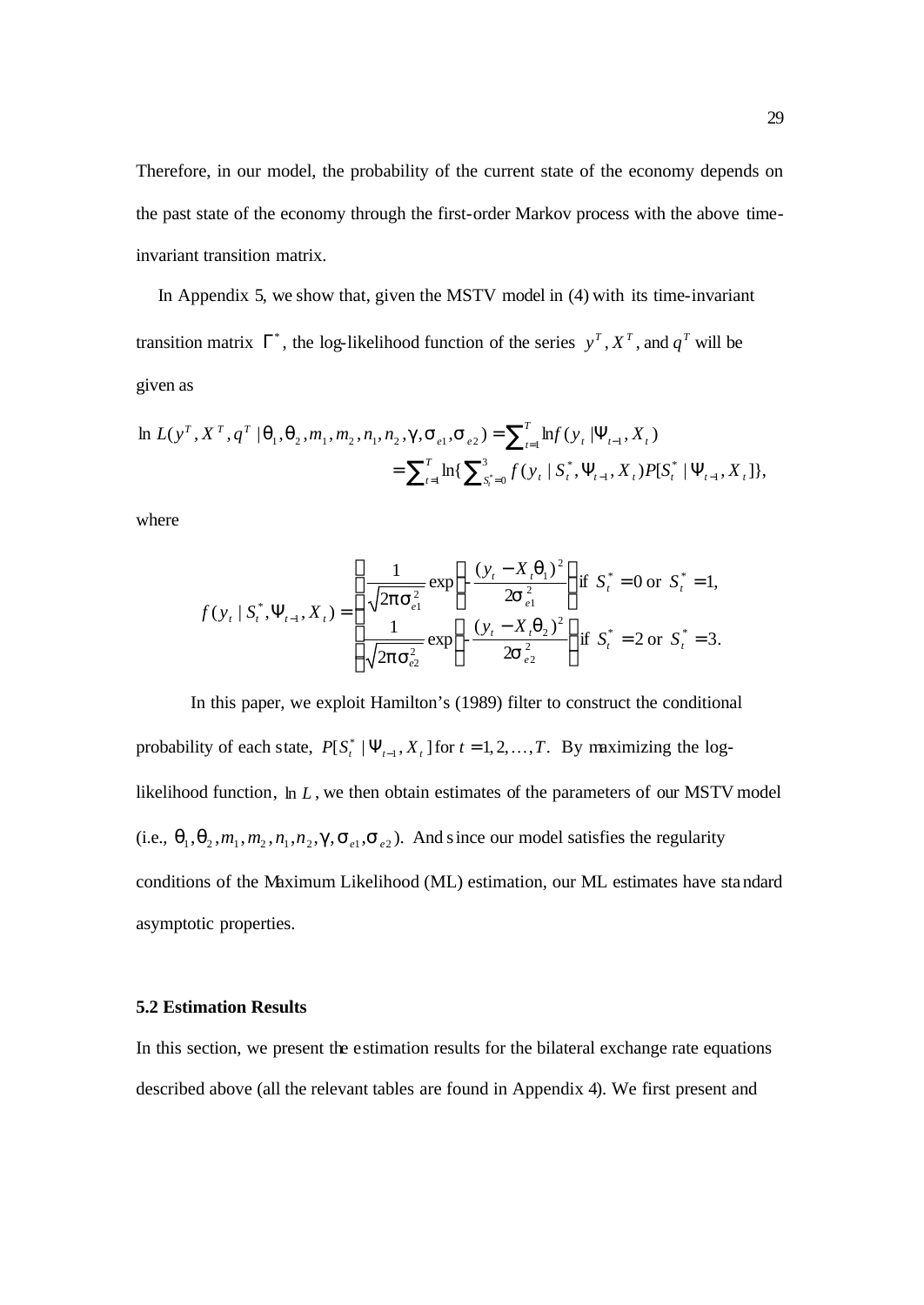discuss our estimation results for Canada which are more complete than those for Australia and New Zealand. We then turn to the presentation of our results for the other two commodity currencies, which should be viewed as preliminary at this stage. Indeed, we experienced some problems in applying the different bilateral exchange rate equations models used for Canada to Australia and New Zealand; we elaborate on these problems below.

#### *5.2.1 Estimation Results for Canada*

The estimation results for Canada are shown in Tables A4.1a – A4.1c. Table A4.1a depicts the estimates for the benchmark model, the multilateral effects model, and the THR model using both the U.S. fiscal and current account balances as the multilateral variables. Table A4.1b shows the results for the se same models using our twin deficits variable as the multilateral variable instead. Finally, the results for the Markov switching model are presented in Table A4.1c. All models for Canada are estimated using data for the period 1973Q1 to  $2005Q1$ .<sup>25</sup>

For the THR model, we use the first lag of the U.S. fiscal balance, *US\_fisbalt-*1, or our measure of the U.S. twin deficit, *twin\_deft-*1, as the threshold variable, *qt-1* whereas in the MSTV model, we use only the U.S. fiscal balance as the threshold variable. The estimated values of the threshold parameters for the THR model for Canada are: -1.86% for *US\_fisbal<sub>t-1</sub>* and -1.45% for *twin\_def<sub>t-1</sub>*.<sup>26</sup> Thus, in the THR model, the first regime is characterized by a situation where the U.S. is running a fiscal deficit that is smaller than 1.86% of GDP (i.e.,  $US_f$ *isbal*<sub> $t-1$ </sub> > -1.86%) or a twin deficit that is smaller

 $25$  It is worth noting that Canada had a floating exchange rate regime over this entire period.

<sup>&</sup>lt;sup>26</sup> Hansen's test—an LM test for no threshold—rejects the null hypothesis of no threshold at 2% significance level for both threshold variables.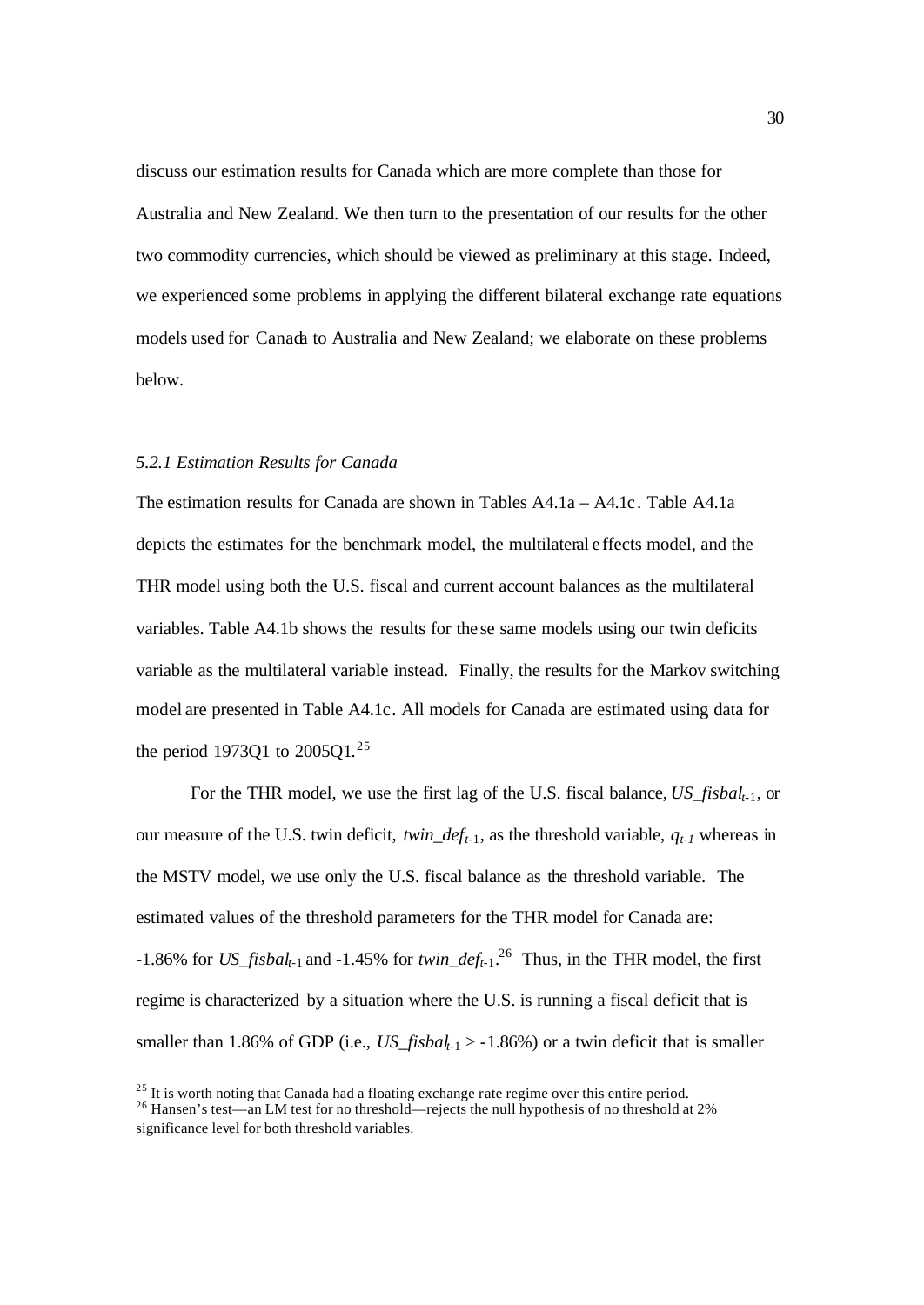than 1.45% of GDP (i.e.,  $twin\_def_{t-1} < 1.45\%$ ) or a surplus.<sup>27</sup> The second regime is then characterized by periods in which either the U.S. fiscal deficit is larger than 1.86% of GDP (i.e., *US\_fisbal<sub>t-1</sub>* = -1.86%) or the U.S. twin deficit is larger than 1.45% of GDP (i.e., *twin\_deft-*1 = 1.45%). There are 51 (57) observations in the first regime and 78(72) in the second when using the U.S. fiscal balance (the U.S. twin deficit measure) as the threshold variable. Figures A4.1a—b plot the evolution of the three multilateral variables—the U.S. current and fiscal account balances and the twin deficits measure across the two regimes identified for the THR model for Canada , where the shaded area represents the second regime. As expected, in each case the second regime contains all of the observations for the periods where there were large twin deficits in the U.S.. For the MSTV model, the estimated value of the threshold parameter is very similar, at  $-1.7\%$ .<sup>28</sup>

The parameter estimates in the equations for Canada are generally statistically significant at conventional levels and are of the expected sign. The estimated long-run effects suggest that an increase in the non-energy commodity price index leads to an appreciation of the real exchange rate across all models, as expected. The coefficient on the energy commodity price term is not always statistically significant and when it is, it is positive, suggesting that an increase in energy prices leads to a depreciation in the Canadian dollar.

This counterintuitive result has been noted in previous research and has been the focus of some recent work by Issa, Lafrance, Murray (2005). More specifically, they examine whether the nature of the relationship between the exchange rate and energy

 $27$  Or alternatively, the budget could be balanced in this regime.

<sup>&</sup>lt;sup>28</sup> For the specification that uses the U.S. twin deficit measure as the multilateral variable, the estimated value of the threshold parameter is not statistically different from zero. As shown in Table A4.1c, it is not estimated as precisely as the threshold parameter for the U.S. fiscal balance.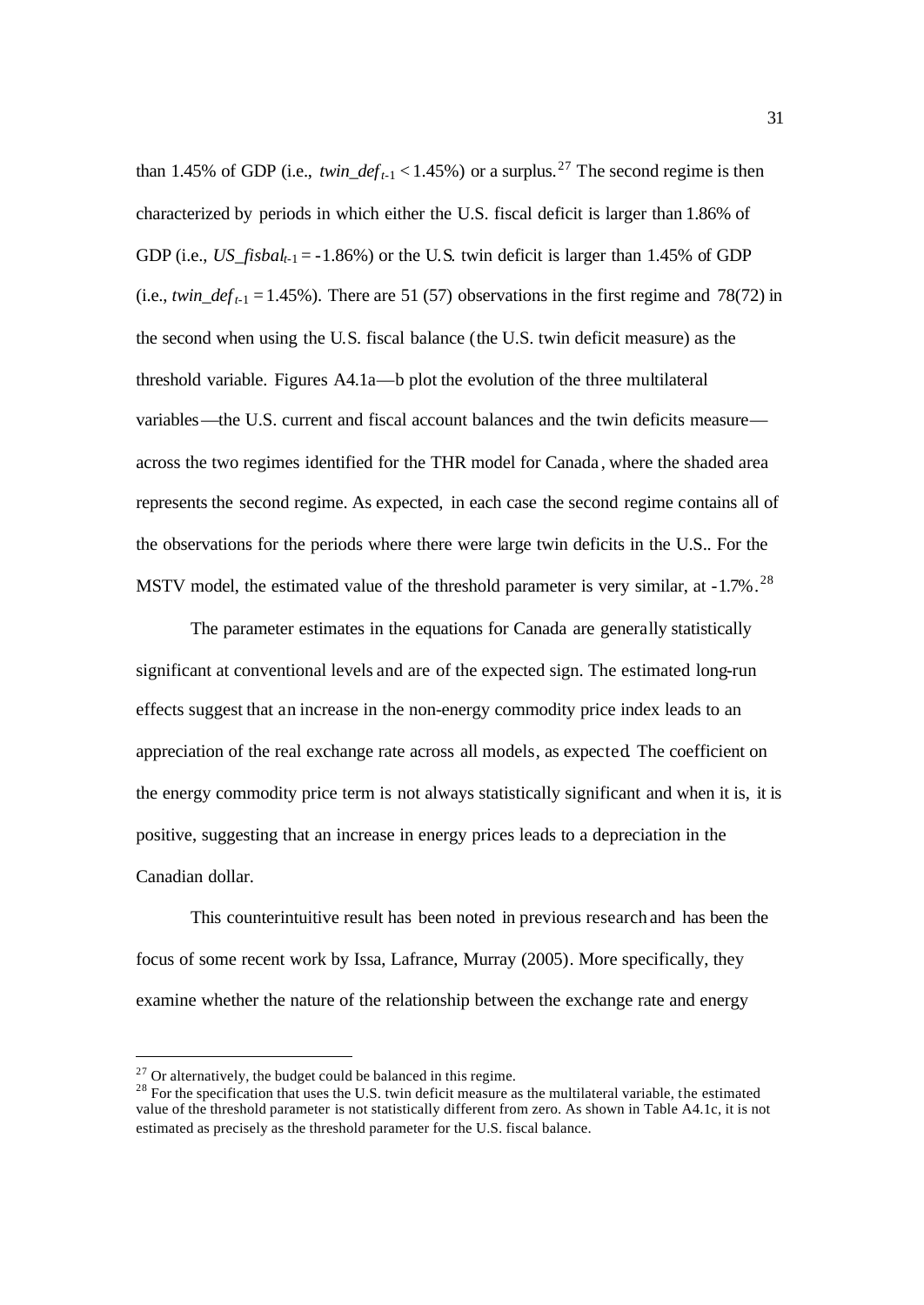prices has changed over the past three decades given the increased importance of energy products in Canadian exports. They find evidence that this relationship changed in the early 1990s, which is consistent with major changes in Canada's energy policies and international trade. Thus, it appears that the benefits of higher energy prices (through higher export revenues, increased investment and greater net wealth) started to offset the costs in the early 1990s. They then re-estimate the Amano-van Norden model allowing the coefficient on the energy term to change in the second half of the sample, and find that it becomes positive. Moreover, the explanatory power of the model is improved with this modification.

The coefficients on the two variables that capture short-run dynamics are gene rally statistically significant and of the expected sign. Indeed, they suggest that an increase in the Canadian short-run interest rate spread results in an appreciation of the Canadian dollar whereas an increase in Canadian government debt relative to the U.S. will tend to depreciate the Canadian dollar.

The coefficients on the multilateral variables are also generally statistically significant and of the expected sign, suggesting that a deterioration of both the U.S. current and fiscal accounts leads to an appreciation of the Canadian dollar. In the model without threshold effects, the U.S. fiscal and current account balances are statistically significant regardless of whether they are entered separately (as shown in Table A4.1a) or combined in our twin deficits measure (shown in Table A4.1b). In the threshold model, both multilateral variables are only statistically significant in the second regime (i.e., when the fiscal deficit is larger than 1.86 per cent of GDP or when the U.S. twin deficit is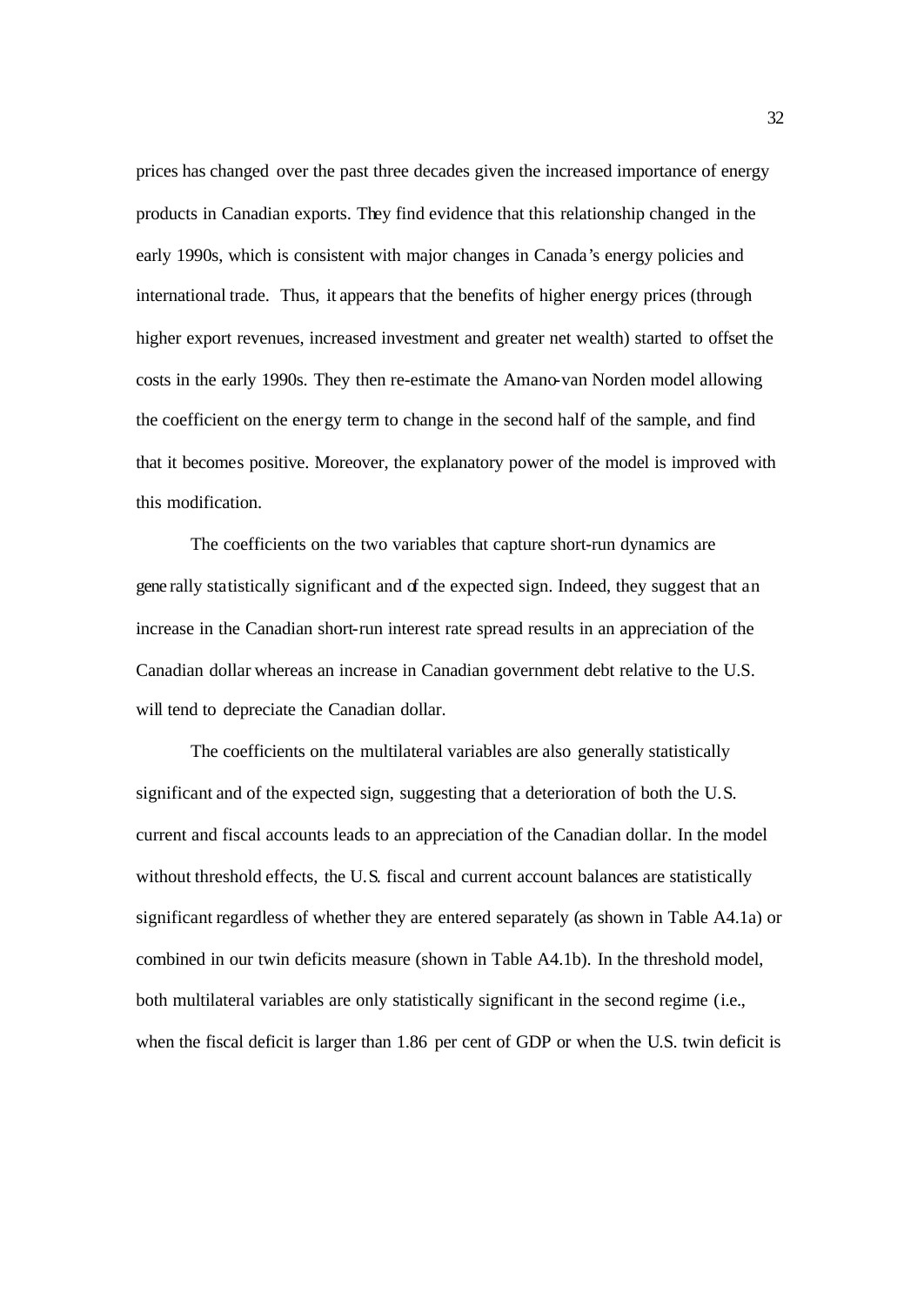larger than 1.45% of GDP).<sup>29</sup> This also holds both for the case where the U.S. fiscal and current account balances are entered separately and when they are combined in our twin deficits measure. We find a somewhat similar result for the Markov switching model. In the latter, the current account balance is statistically significant in the second regime (i.e., the regime that is more likely to occur when the fiscal deficit is larger than 1.7 per cent of GDP) but the fiscal account balance is not; our measure of twin deficits, however, is statistically significant in the first regime only (i.e., the regime that is more likely to occur when the fiscal deficit is smaller or when there is a fiscal surplus). This latter result is puzzling and inconsistent with the rest of the evidence found. <sup>30</sup> Notwithstanding this, our results are generally consistent with the view that multilateral adjustment factors are a determinant of the bilateral Canadian exchange rate, but only in periods where the United States is running significant current account and fiscal deficits. In the other regime (i.e., in periods not characterized by global imbalances), multilateral adjustment factors are not a statistically significant determinant of the Canadian dollar.

We conducted some specification and diagnostic tests on our models for Canada. First, we tested whether the coefficients on the two multilateral variables, *US\_cabal* and *US\_fisbal*, are equal to zero. For the ME model, we did this by constructing a likelihood ratio(LR) test using the maximum values of the log-likelihood functions for equations (1b) and (2b), which are reported in Table A4.1a. The LR ratio test rejected the restriction that the coefficients on the U.S. fiscal and current account balances in equation (2b) are

<sup>&</sup>lt;sup>29</sup> It should be noted that the current account is lagged four quarters whereas the fiscal account is lagged one quarter in the THR model for Canada. We use the fourth lag of the current account because it is the only lag that is statistically significant.

<sup>&</sup>lt;sup>30</sup> We have less confidence in this result given that the threshold parameter in this case in not estimated as precisely.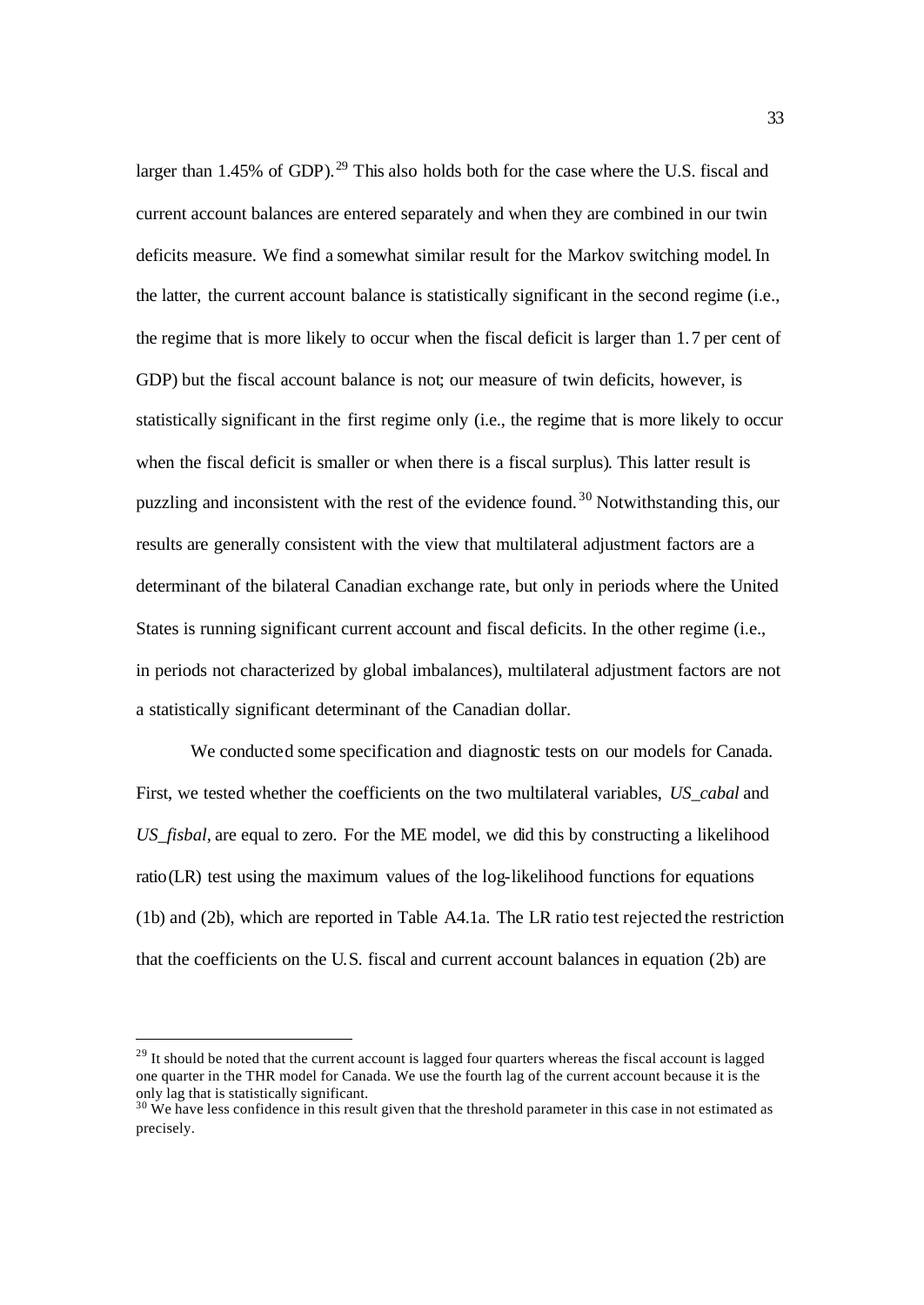equal to zero.<sup>31</sup> For the MSTV model, the LR ratio test also rejected the joint null of no multilateral effects in both regimes (as shown in Table 4.1c). These test results, therefore, imply that the U.S. fiscal and current account balances play a statistically as well as an economically important role in the quarterly movements of the U.S.-Canada bilateral real exchange rate.

Second, we tested for the presence of serial correlation and heteroscedasticity in the residuals. We investigated this issue using a Lagrange Multiplier (LM) test—which is valid in a wider range of situations than the Durbin-Watson test and allows for autoregressive or moving-average errors of arbitrary order—and an autoregressive conditional heteroscedasticity (ARCH) test of first and second order. The LM (one and two quarters out) and ARCH tests suggested the presence of both autocorrelation and heteroscedasticity. To correct for this, we adjusted our standard errors using the Newey-West HAC procedure for the benchmark, ME and threshold models. In the Markov switching model, the standard errors are corrected for heteroscedasticity.

#### *5.2.2 Estimation Results for Australia and New Zealand*

The estimation results for Australia and New Zealand are shown in Tables A4.2a – A4.3c. Tables A4.2a and A4.3a depict the estimates for the benchmark and the multilateral effects model whereas the results for the Markov switching model are presented in Tables A4.2b and A4.3b. All estimations use the first lag of the U.S. fiscal

<sup>&</sup>lt;sup>31</sup> The likelihood ratio test statistic is equal to 15.8 (i.e.,  $-2(L^R - L^U) = 15.8$  where  $L^R$  is the log-likelihood value for the restricted model and  $L^U$  is that of the unrestricted model) which is greater than the 5 percent critical value of 7.82. This test statistic is distributed as chi-square with degrees of freedom equal to the number of restrictions (i.e., 2 in this case).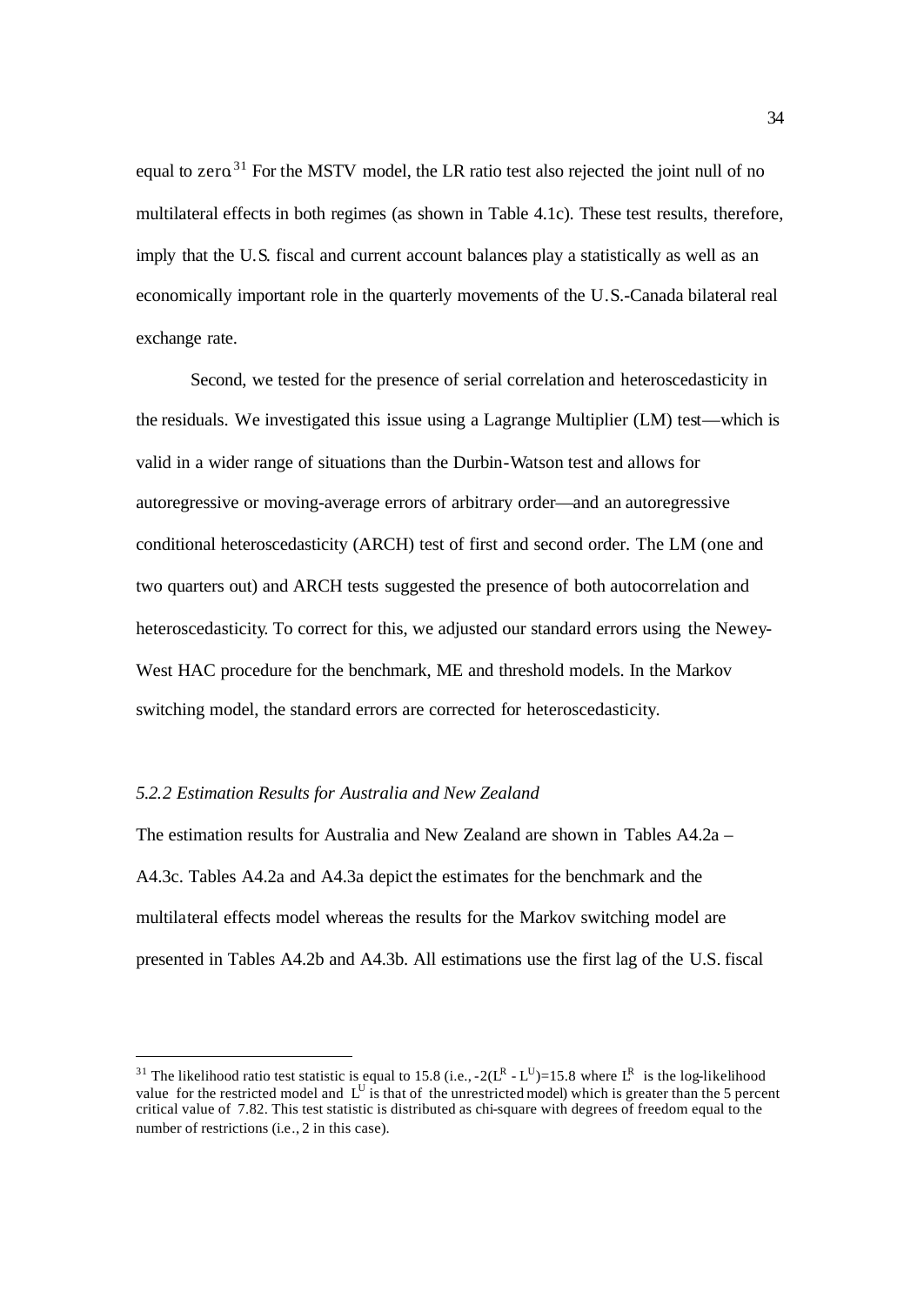account balance as the threshold variable. All models for Australia (New Zealand) are estimated using data for the period 1985Q1 to 2005Q1 (1986Q2 to 2005Q1).

The THR model could not be estimated for Australia and New Zealand because the regimes identified were such that almost all the observations ended up in the first regime (as shown in Figures A4.1c —A4.1d). This could be due to the shorter sample periods that we have for Australia and New Zealand, which is inevitable given the fact that these two countries did not move to a floating exchange rate regime until the mid-1980s. This highlights another limitation of the THR model, compared to the Markov switching model. Indeed, the latter performs better with a longer sample period and may be impossible to estimate when the data span is too short.

The estimated value of the threshold parameter for the Markov switching model is only statistically significant in the case of Australia, where it is equal to  $-2.6\%$ .<sup>32</sup> Thus, in the Markov switching model for Australia, the first regime is characterized by a situation in which the U.S. is running a fiscal surplus or a deficit that is smaller than 2.6% of GDP  $(i.e., US\_fishal_{t-1} > -2.6\%)$ .<sup>33</sup> The second regime is then characterized by periods in which the U.S. fiscal deficit is larger than 2.6% of GDP (i.e., *US\_fisbalt-*1 = -2.6%). In the case of New Zealand, the estimated value of the threshold parameter for the Markov switching model is statistically insignificant or in other words, it is not statistically different from zero. Thus, for New Zealand, the first regime is characterized by a situation in which the U.S. is running a surplus (i.e., *US\_fisbal<sub>t-1</sub>* > 0%). The second regime is then characterized by periods in which there is a deficit or a balanced budget (i.e., *US\_fisbalt-*<sup>1</sup>

 $32$  The estimated value of the threshold parameter is only statistically significant in the first specification reported in Table A4.2b where both the U.S. fiscal and current account balances are included as explanatory variables.

 $33\overline{3}$  Or alternatively, the budget could be balanced in this regime.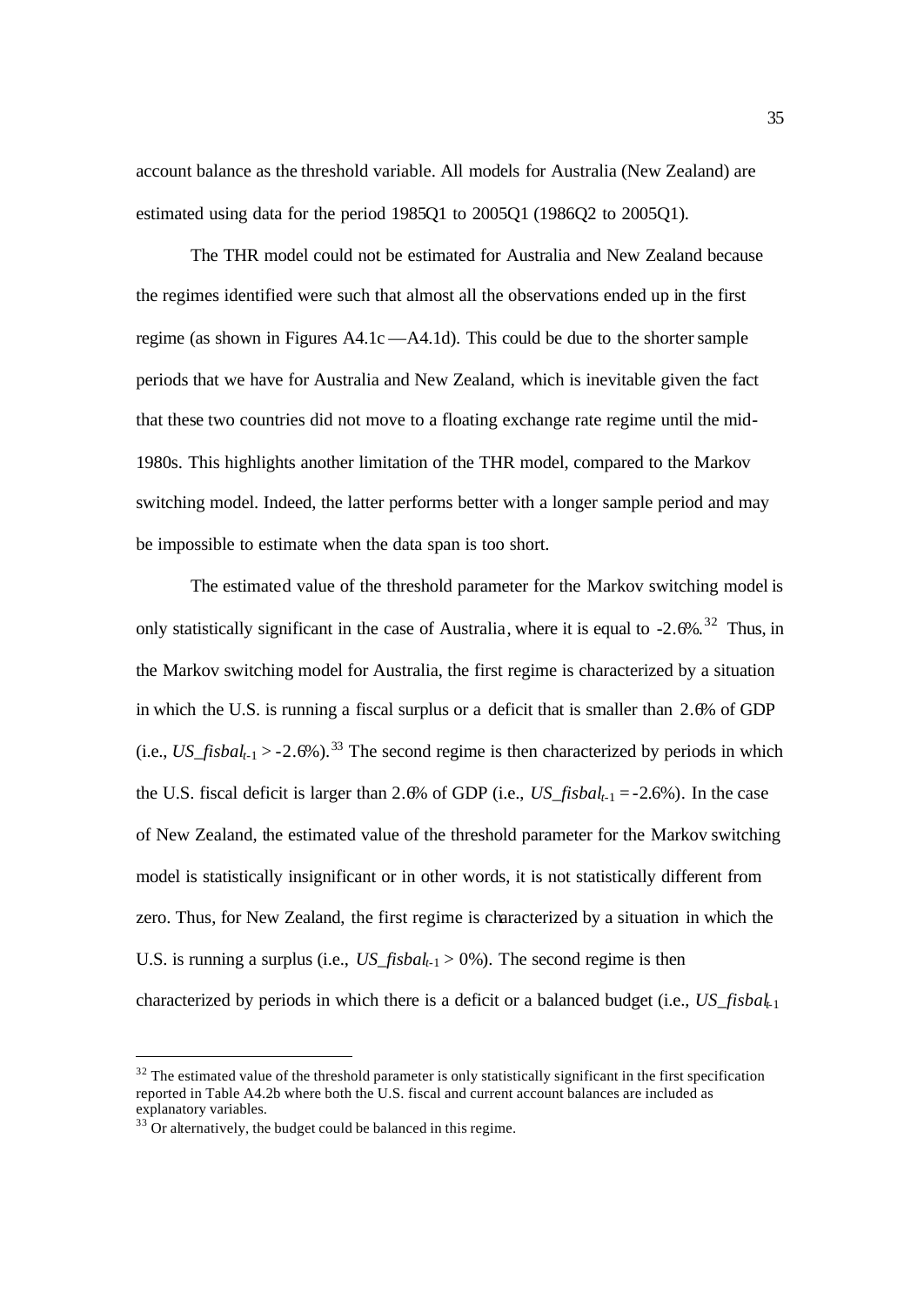$= 0$ %). Given that the estimated value for the threshold parameter is not estimated very precisely (as shown by the relatively large standard errors), our results for New Zealand should be interpreted with caution.

Overall, our results for Australia and New Zealand suggest that our models for these two countries are not estimated as precisely as those for Canada and should be viewed as preliminary at this stage.<sup>34</sup> Additional work is needed to attempt to improve the performance of the equations for these two countries. The parameters in the equations for Australia and New Zealand are not generally statistically significant at conventional levels but when they are, they are of the expected sign. The estimated long-run effects suggest that an increase in the non-energy commodity price index leads to an appreciation of the real exchange rate for both countries, as expected. The coefficient on the energy commodity price term is generally statistically insignificant for Australia. And the coefficient on the interest rate spread is of the expected sign when it is statistically significant. Indeed, it suggests that an increase in the interest rate spread with the U.S. results in an appreciation of the both the Australian and New Zealand dollars.

The coefficients on the multilateral variables, however, do tend to be generally statistically significant and mostly of the expected sign, suggesting that a deterioration of both the U.S. current and fiscal accounts leads to an appreciation of both the Australian and New Zealand dollars.

For Australia, in the model without threshold effects, the U.S. fiscal and current account balances are statistically significant regardless of whether they are entered separately or combined in our twin deficits measure (both shown in Table A4.2a ). In the

<sup>&</sup>lt;sup>34</sup> We conducted the same specification and diagnostic tests on our models for Australia and New Zealand as on our models for Canada, and the outcomes were similar as those discussed above.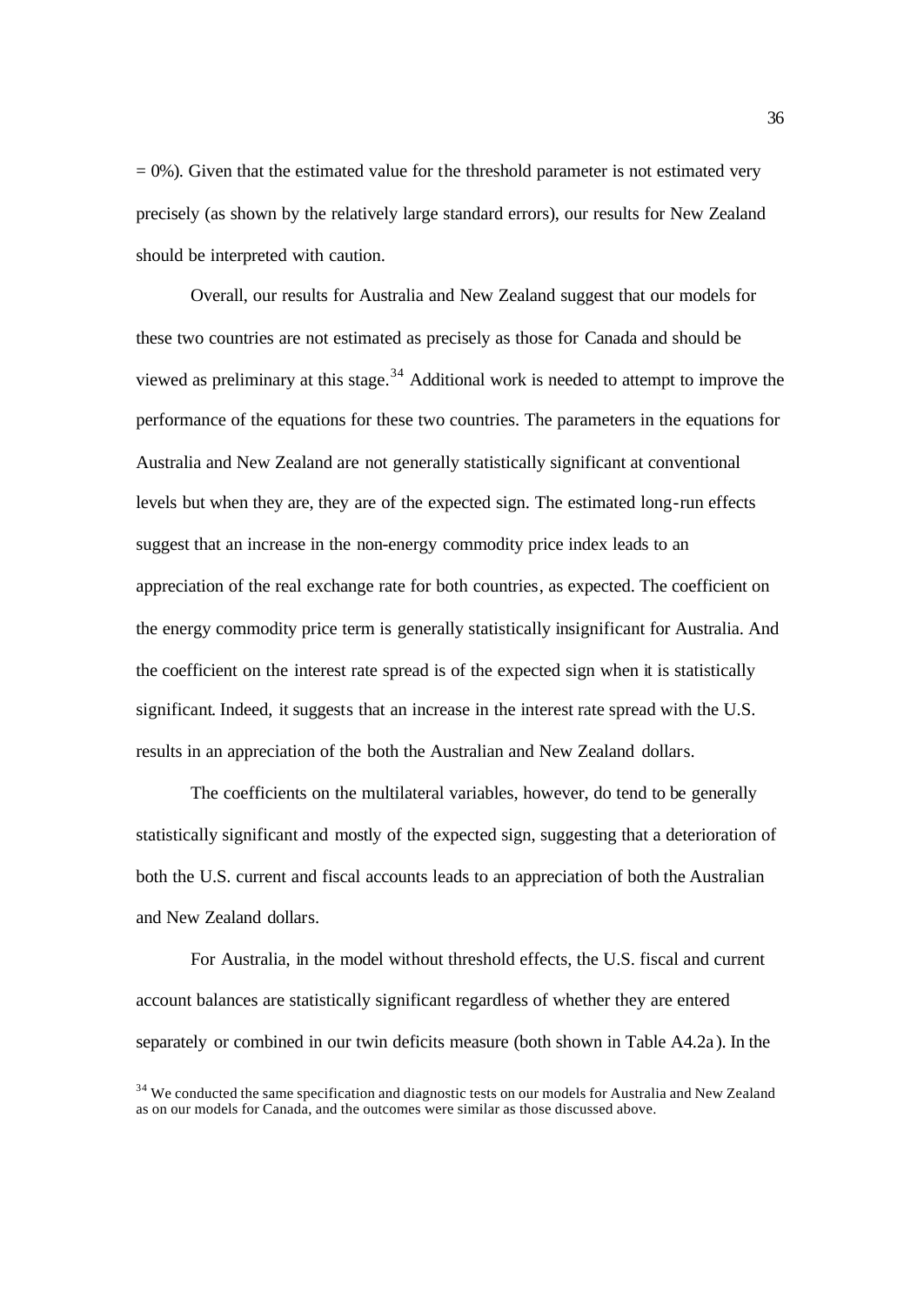Markov switching model, all three multilateral variables are statistically significant in both regimes (as shown in Table A4.2b). The coefficients on the U.S. fiscal and current account balances are negative in the first regime (i.e., when the fiscal deficit is small or there is a surplus) but positive in the second regime (i.e., when the fiscal deficit is large). This suggests that a deterioration of the U.S. fiscal and current account balances leads to an appreciation of the Australian dollar in the second regime (i.e., when the U.S. fiscal deficit is large), which is similar to our results for Canada. However, in contrast to our results for Canada, this also suggests that an *improvement* in the U.S. fiscal and current account balances *in regime 1* (i.e., in periods when the U.S. fiscal deficit is small or when there is a surplus) leads to a depreciation of the Australian dollar. The coefficient estimates for the specification with the U.S. twin deficits measure are negative across both regimes. This is similar to the result for Canada, which as noted above, is puzzling and inconsistent with the rest of the evidence found. However, as noted for Canada, we also have less confidence in this latter result given that the threshold parameter in this case in not estimated very precisely.

For New Zealand, in the model without threshold effects, the U.S. fiscal and current account balances are only statistically significant when they are entered separately (shown in Table A4.3a). In the Markov switching model, all three multilateral variables are statistically significant in both regimes (as shown in Table A4.3b). The coefficients on the U.S. fiscal and current account balances are positive in both regimes suggesting that a deterioration of the U.S. fiscal and current account balances leads to an appreciation of the New Zealand dollar regardless of the regime (i.e., regardless of the position of the U.S. fiscal deficit relative to its threshold value). The coefficient estimates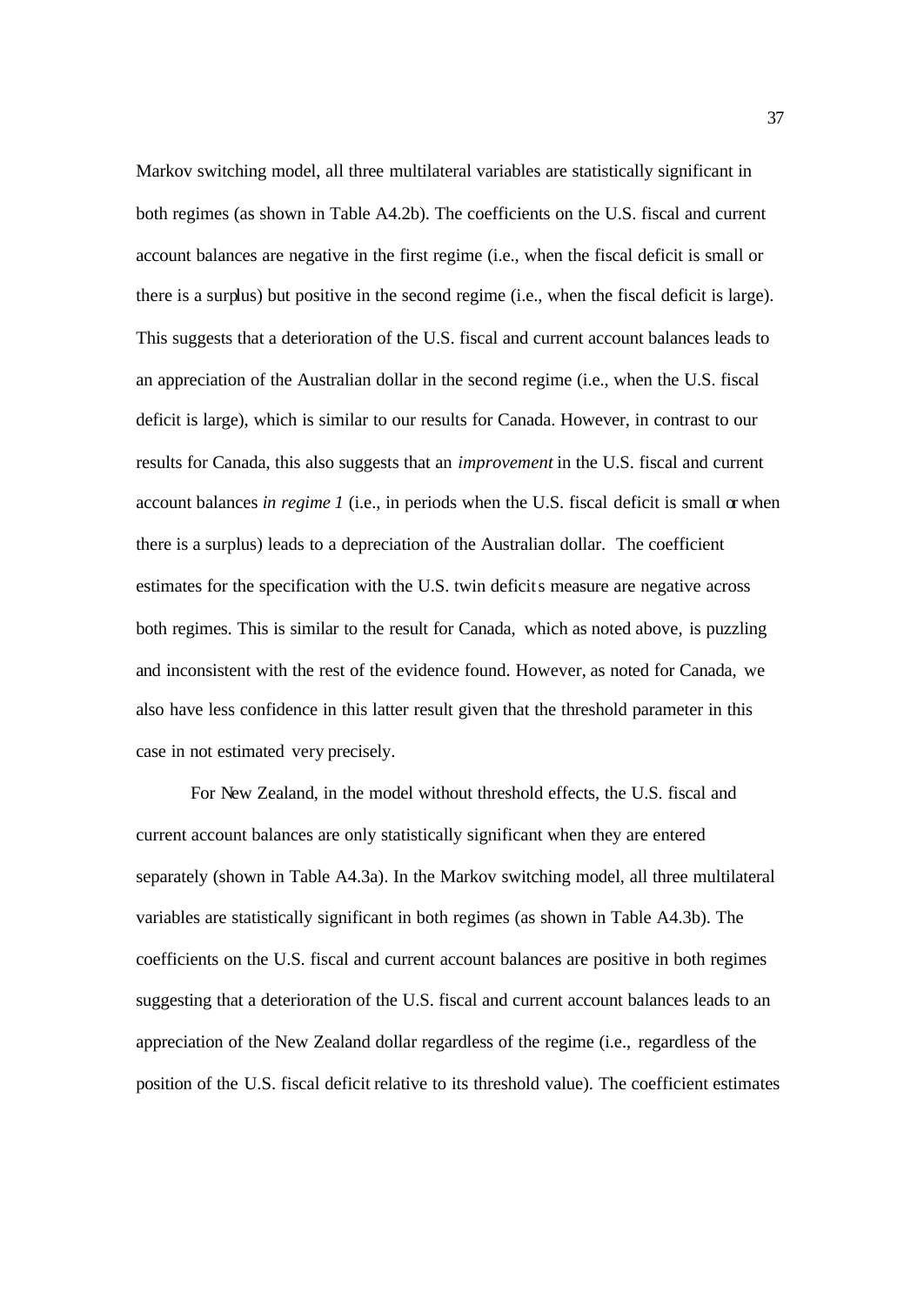for the specification with the U.S. twin deficits measure are negative across both regimes, as is the case for Canada and Australia.

#### **5.3 Simulations and Forecasting Performance**

Dynamic simulations of the different models are shown in Figures A4.2a—A4.3c in Appendix 4, using parameter estimates for the entire sample for each country. The dynamic simulations for Canada are shown in Figure A4.2a for the benchmark model, the ME model and the threshold model, and in Figure A4.3a for the Markov switching model. <sup>35</sup> All of the models are fairly successful at accounting for broad movements in the Canada-U.S. real exchange rate over the sample period. As shown, the correspondence between the simulated and actual values is quite close. There are, however, episodes of important deviations between the actual and simulated values—particularly in the mid-1980s, and in the early part of this decade—but they tend to disappear after a short period of time. There are also differences across the models. Indeed, the simulated values from the models with multilateral effects (with and without threshold effects) appear to match more closely the actual values than the benchmark model. In particular, they are more successful at accounting for the appreciation of the Canadian dollar over the 2003-05 period, especially the threshold and Markov switching models.

The dynamic simulations for Australia and New Zealand are shown in Figures A4.2b—2c (for the benchmark and ME models) and in Figures A4.3b—3c (for the MSTV model). In contrast to the simulations for Canada, the models are not as successful at tracking broad movements in the Australian and New Zealand dollars and there are important differences in the ability of the various models to track these movements.

l

<sup>&</sup>lt;sup>35</sup> The construction of the in-sample forecasts in the MSTV model is explained in Appendix 6.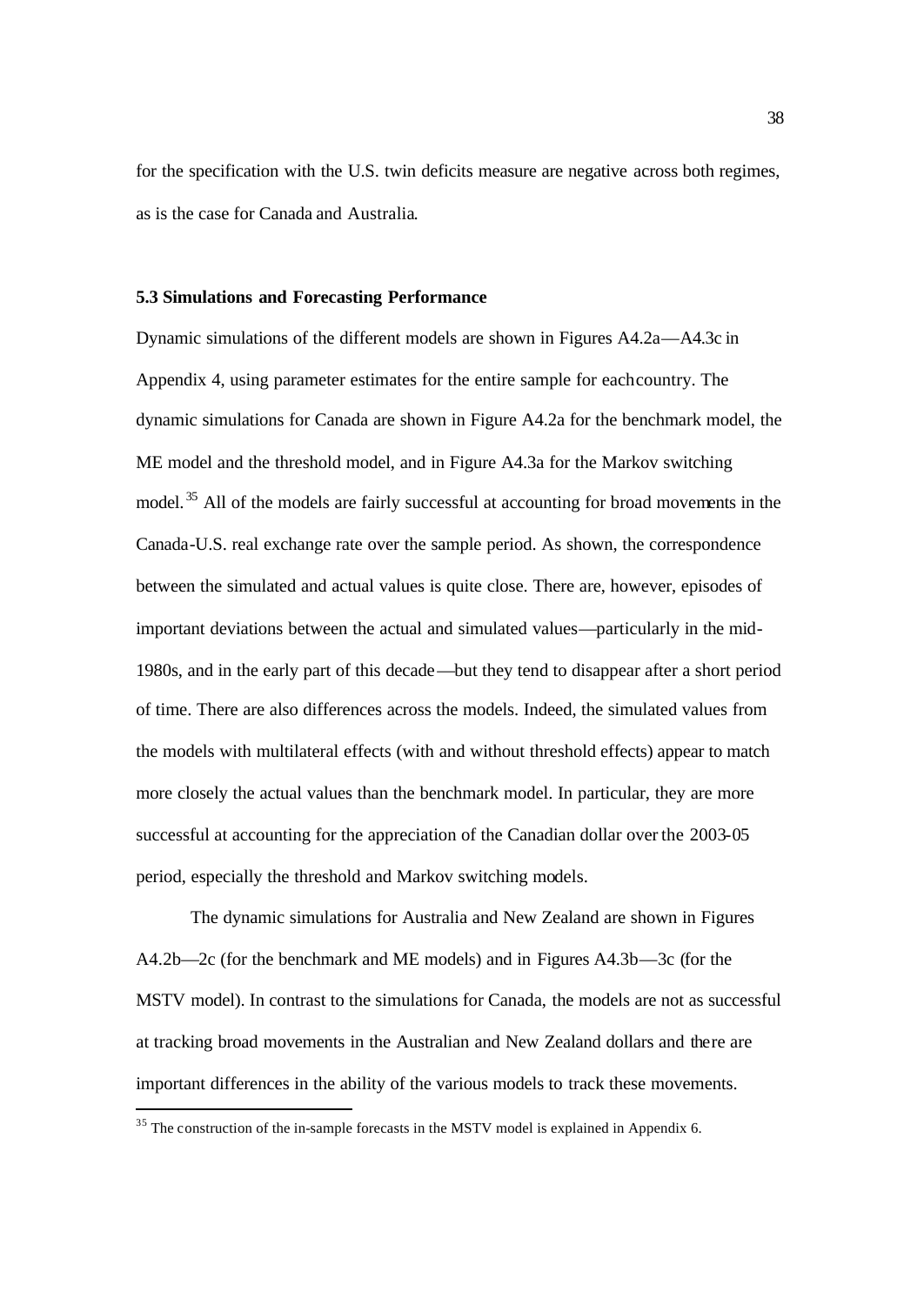Indeed, the simulated values from the models with multilateral effects seem to match the actual values better than those from the benchmark model.

We also examined the out-of-sample forecasting performance of some of our models, namely the benchmark, ME and threshold models. We are currently working on constructing out of sample forecasts for the Markov switching model, which is a more involved process that for the other models. For our out-of-sample forecasting exercise, we estimated all the models using dynamic rolling regressions starting with a period that covers the beginning of the sample (which varies by country) to 2003Q4 as the sample period, and moving up one quarter each time to generate a new forecast. This enables us to compare the forecasting performance of the competing models over the period from 2004Q1 to 2005Q1. Figures A4.4a—A4.4c in Appendix 4 depict the actual values of the real exchange rate as well as the forecasted values produced by the different models. The models with multilateral effects for Canada appear to do a better job with the out-ofsample forecasting over the 2004-05 period than the benchmark model. This is confirmed by the forecasting performance measures reported in Table A4.4a. Indeed, the reported values for the root mean squared error (RMSE) and Theil coefficient suggest that the models with multilateral effects outperform the benchmark specification over the period considered. For Australia and New Zealand, none of the models perform very well in the out of sample forecasting.

### **6. Concluding Remarks**

Rapid and significant appreciations of floating exchange rates, such as those experienced by the ACNZ dollars over the past four years, pose a number of challenges for central

39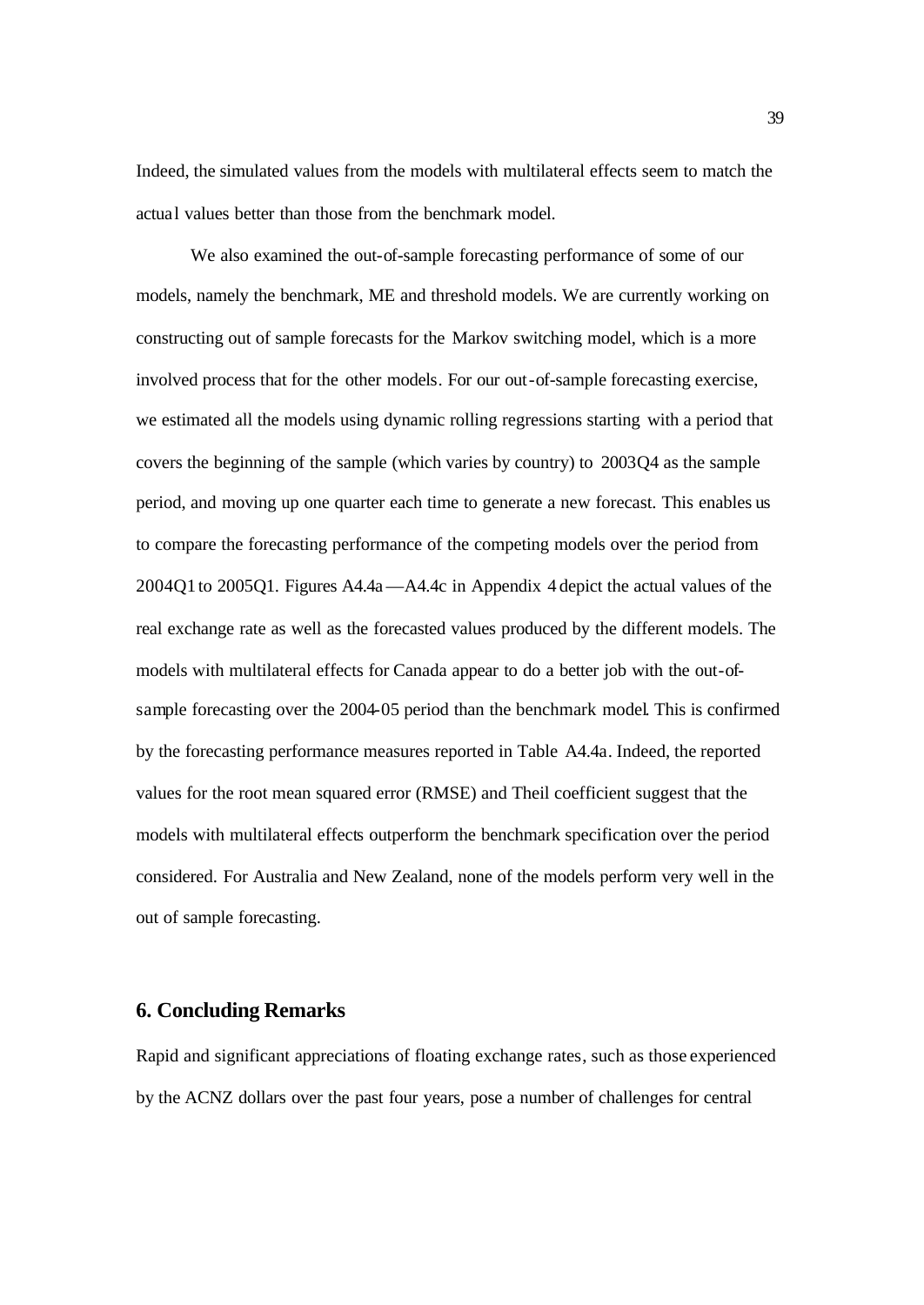banks in formulating the optimal monetary policy response, if any. In particular, how the central bank should react critically depends on the underlying forces behind the appreciation.

In this paper, we examined the recent exchange rate behavior of three countries – Australia, Canada and New Zealand – in an attempt to identify separately the magnitude of the impact of two factors that may explain their appreciations: the recent increase in commodity prices and the possible multilateral adjustment of these currencies to the large U.S. current account deficit. Although our findings should be viewed as preliminary at this stage, we do find evidenc e to suggest that during periods of large U.S. imbalances, fiscal and external, an exchange rate model for the ACNZ dollars should allow for multilateral adjustment effects. Moreover, the results for both the threshold and Markov switching models suggest that the adjustment of exchange rates to multilateral factors are best modelled as a non-linear process.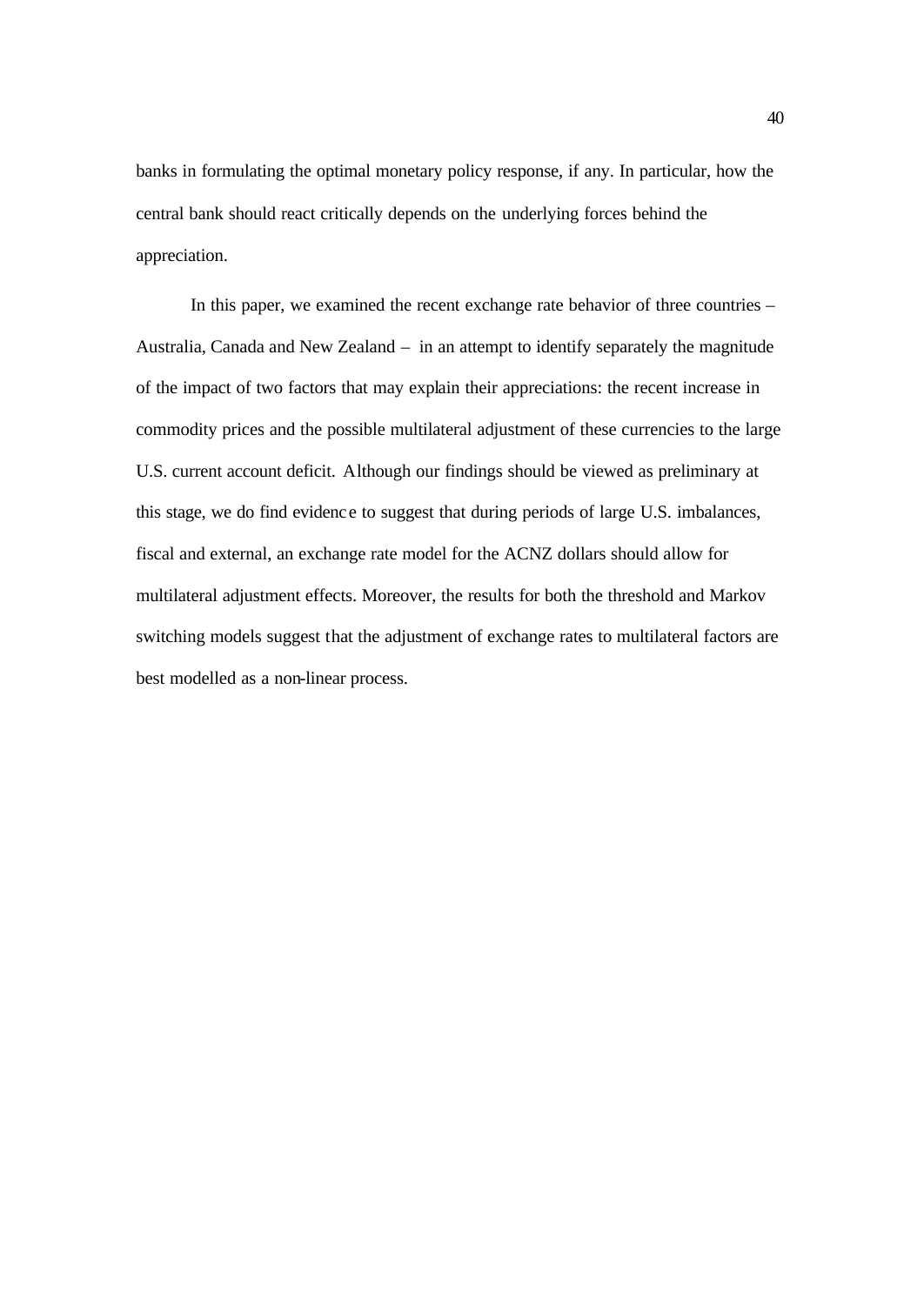## **References**

- Amano, R. and S. van Norden. 1993. "A Forecasting Equation for the Canada-U.S. Dollar Exchange Rate." In *The Exchange Rate and the Economy*. Proceedings of a conference held by the Bank of Canada, June 1992.
- Bacchetta, P. and E. van Wincoop. 2004. "A Scapegoat Model of Exchange Rate Fluctuations." National Bureau of Economic Research Working Paper no. 10245.
- Bailliu, J., A. Dib and L. Schembri (2004). "Multilateral Adjustment and the Canadian Dollar." In *Canada and the Global Economy*. Proceedings of a conference held at the Bank of Canada, November 2004.
- Blanchard, O., F. Giavazzi, and F. Sa. "International Investors, the U.S. Current Account, and the Dollar" *Brookings Papers on Economic Activity 1:2005,* pp. 1-49.
- Caner, M. 2002. "A Note on LAD Estimation of a Threshold Model." *Econometric Theory* 18: 800-814.
- Caner, M. and B. Hansen, B. 2004. "Instrumental Variable Estimation of a Threshold Model." *Econometric Theory* 20: 813-843.
- Chan, K. 1993."Consistency and Limiting Distribution of the Least Squares Estimator of a Threshold Autoregressive Model." *Annals of Statistics* 21: 520-533.
- Chen, Y. and K. Rogoff (2003). "Commodity Currencies." *Journal of International Economics* 60 (1): 133-160.
- Christopoulos, D. and M. Leon-Ledesma. 2004. "Current Account Sustainability in the US: What Do We Really Know About It?" <http://ssrn.com/abstract=596862>
- Djoudad, R. and D. Tessier. 2000. "Quelques résultats empiriques relatifs à l'évolution du taux de change Canada/États-Unis" Bank of Canada Working Paper no. 2000-4.
- Djoudad, R, J. Murray, T. Chan, and J. Daw (2001). "The Role of Chartists and Fundamentalists in Currency Markets: The Experience of Australia, Canada, and New Zealand." In *Revisiting the Case for Flexible Exchange Rates*. Proceedings of a conference held at the Bank of Canada, November 2000.
- Dodge, D. (2005). "Monetary Policy and Exchange Rate Movements." Speech to the Vancouver Board of Trade, Vancouver, British Columbia, 17 February.
- Elliot, G., T. Rothenberg, and J. Stock. 1996. "Efficient Tests for an Autoregressive Unit Root." *Econometrica* 64(4): 813-36.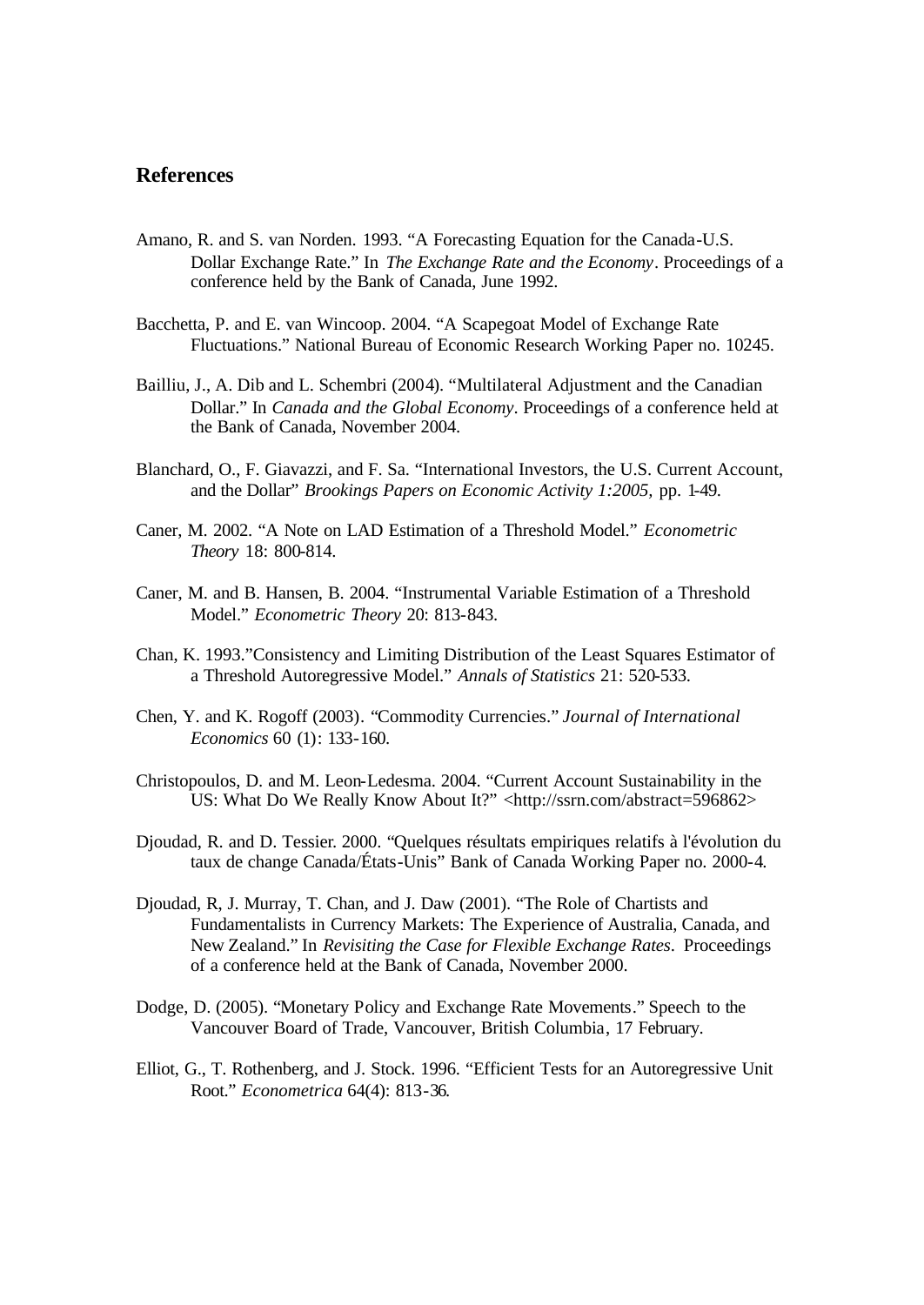- Faruqee, H., P. Isard, and P. Masson. 1999. "A Macroeconomic Balance Framework for Estimating Equilibrium Exchange Rates." In *Equilibrium Exchange Rates*, edited by R. MacDonald and J. Stein. Boston: Kluwer Academic Publishers.
- Filardo, A.J. 1994. "Business-cycle phases and their transition dynamics." *Journal of Business and Economic Statistics* 12(3): 299-308.
- Hansen, B. 1996. "Inference When a Nuisance Parameter is Not Identified Under the Null Hypothesis." *Econometrica* 64: 413-430.

\_\_\_\_\_. 1999. "Threshold Eff ects in Non-Dynamic Panels: Estimation, Testing, and Inference." *Journal of Econometrics* 93: 345-368.

- Hamilton, J. 1989. "A New Approach to the Economic Analysis of Nonstationary Time Series and the Business Cycle." *Econometrica* 57: 357-84.
- \_\_\_\_\_. 1994. *Time Series Analysis.* Princeton, N.J.: Princeton University Press.
- Isard, P. and H. Faruqee. 1998. "Exchange Rate Assessment: Extensions of the Macroeconomic Balance Approach." International Monetary Fund Occasional Paper no. 167.
- Johansen, S. 1992. "Cointegration in Partial Systems and the Efficiency of Single-Equation Analysis." *Journal of Econometrics* 52: 389-402.
- Helliwell, J., R. Issa, R. Lafrance, and Q. Zhang. 2005. "NEMO: A Canadian-U.S. Dollar Exchange Rate Equation." *Canada and the Global Economy*. Proceedings of a conference held at the Bank of Canada, November 2004.
- Issa, R., J. Murray and R. Lafrance. 2005. "The Turning Black Tide: Energy Prices and the Canadian Dollar." Bank of Canada Working Paper, forthcoming.
- Kim, C.-J. 1994." Dynamic linear models with Markov-switching." *Journal of Econometrics* 60: 1-22.
- MacKinnon, J., A. Haug, and L. Michelis. 1999. "Numerical Distribution Functions of Likelihood Ratio Tests for Cointegration." *Journal of Applied Econometrics* 14(5): 563-77.
- Mann, C. 1999. *Is the U.S. Trade Deficit Sustainable?* Washington: Institute for International Economics.
- \_\_\_\_\_. 2002. "Perspectives on the U.S. Current Account Deficit and Sustainability." *Journal of Economic Perspectives* 16(3): 131-152.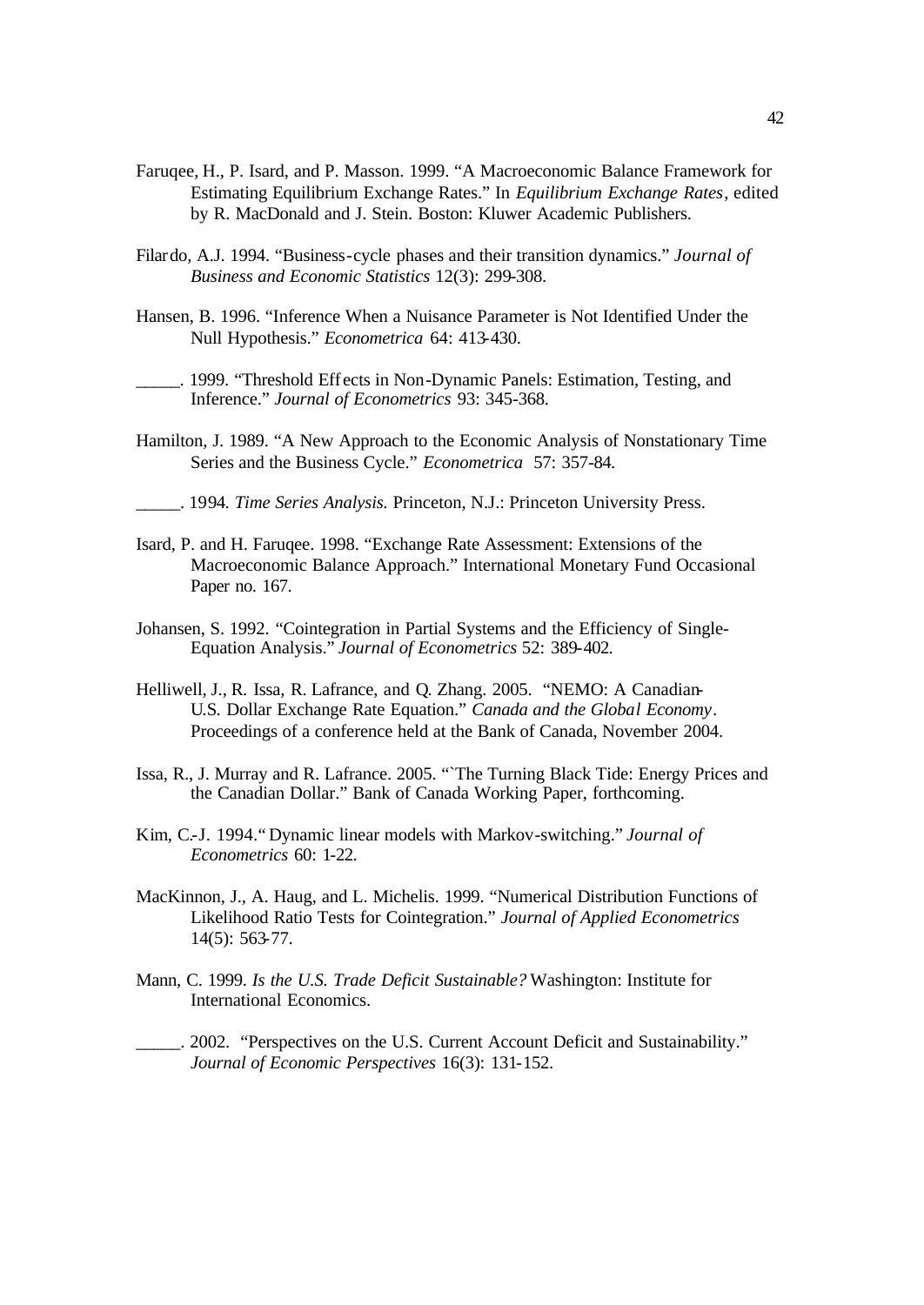- Meese, R. and K. Rogoff. 1983. "Empirical Exchange Rate Models of the Seventies: Do They Fit Out of Sample? *Journal of International Economics* 14: 3-24.
- Murray, J., M. Zelmer and Z. Antia. 2000. "International Financial Crises and Flexible Exchange Rates: Some Policy Lessons from Canada." Bank of Canada Technical Report no. 88.
- Ng, S. and P. Perron. 2001. "Lag Length Selection and the Construction of Unit Root Tests with Good Size and Power." *Econometrica* 69(6): 1519-54.
- Obstfeld M. and K Rogoff (2005). "Global Current Account Imbalances and Exchange Rate Adjustments," in William Brainard and George Perry (eds.), *Brookings Papers on Economic Activity 1:2005*, pp. 67-146.
- Ragan, C. 2005. "The Exchange Rate and Canadian Inflation Targeting." *Bank of Canada Review* , Fall 2005.
- Taylor, M. P. 2004. "Is official exchange rate intervention effective?" *Economica* 71:1- 11.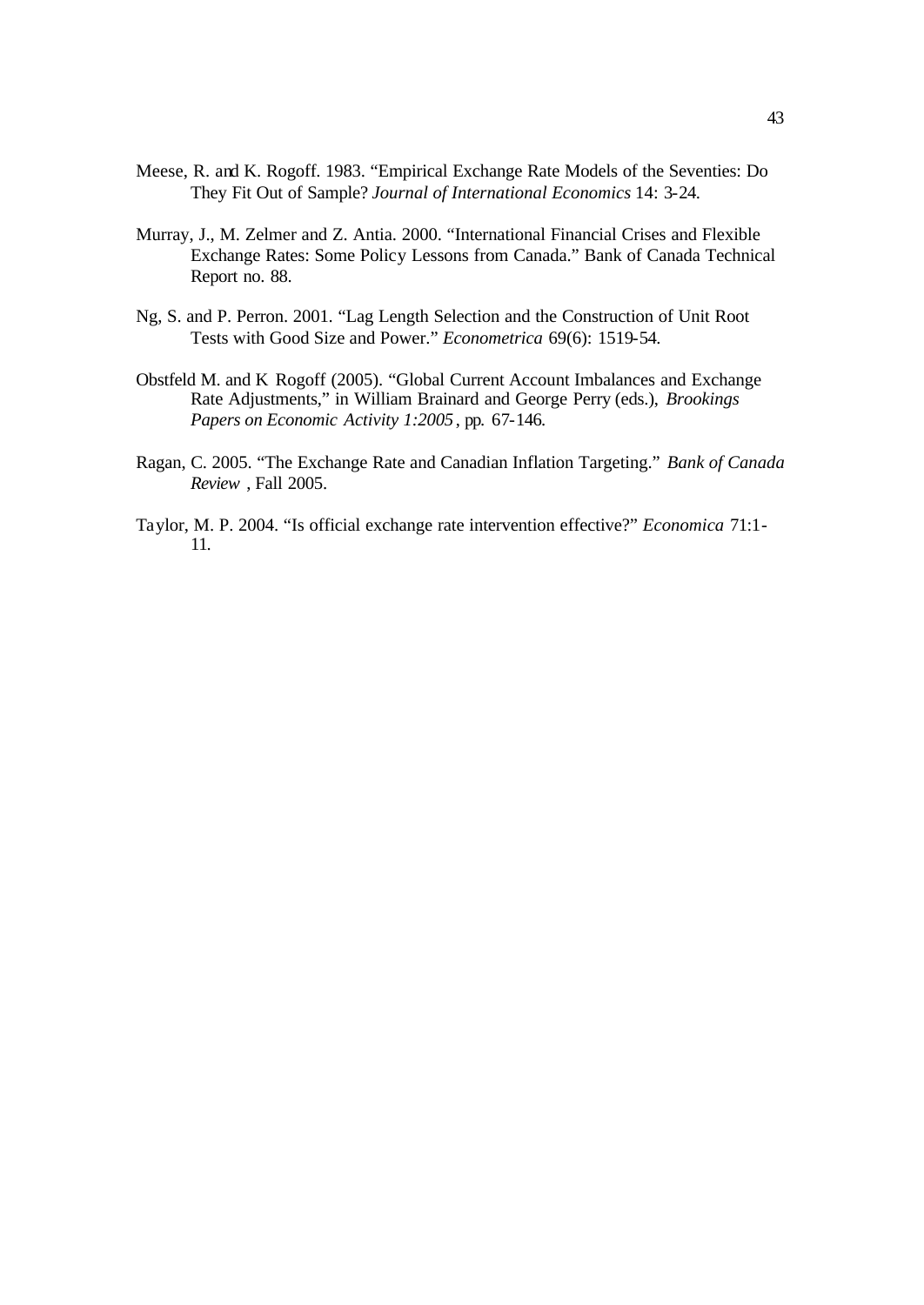# **Appendix 1 US Imbalances in the Postwar Period and the Commodity Currencies: A Graphical Depiction**

**Figure A.1.1**

**The commodity currencies and the US current account balance**



**Figure A1.2 The US dollar and the US current account balance**

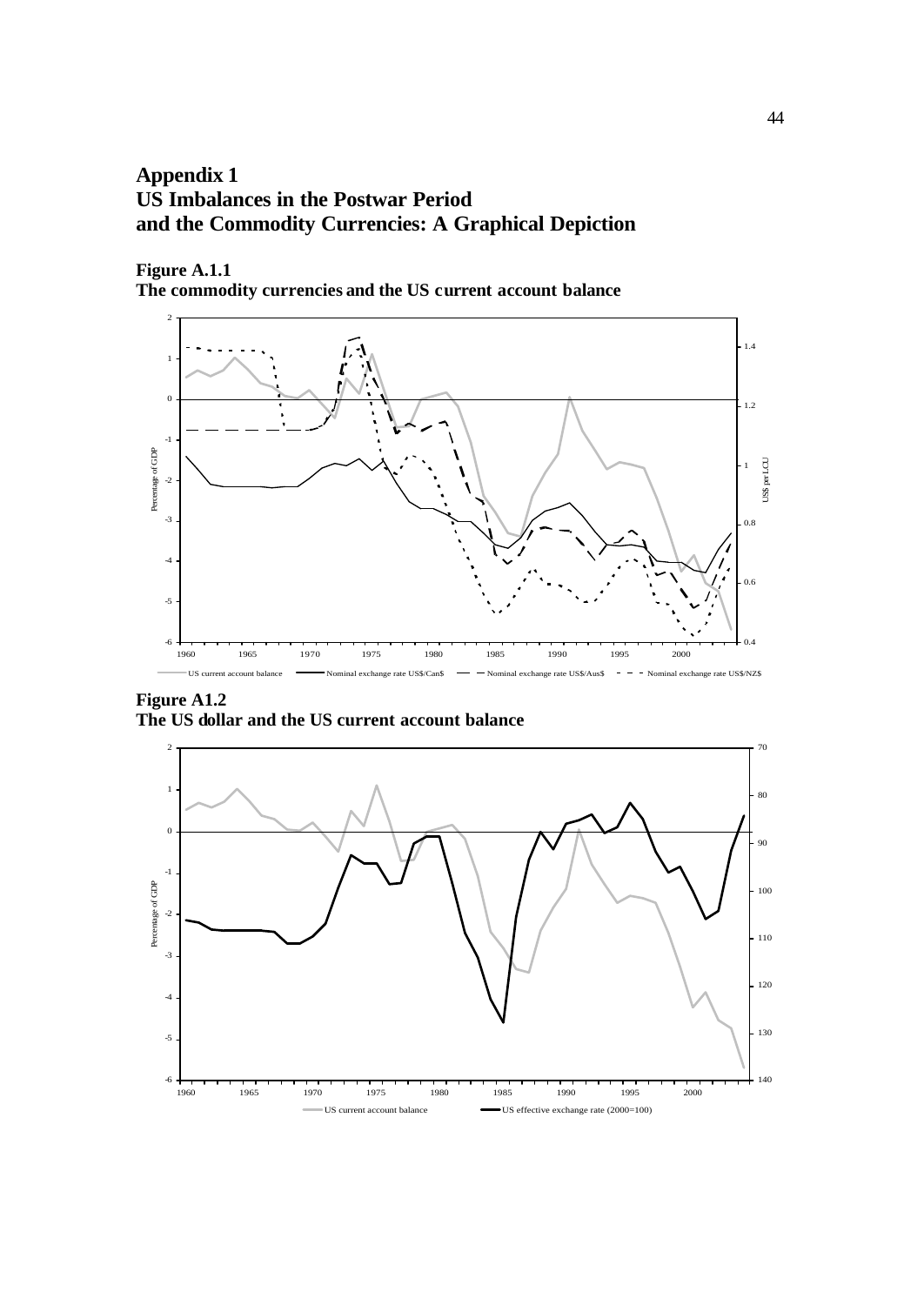**Figure A1.3a The US current account and the Canadian dollar (dynamic simulation and actual values)**



**Figure A1.3b The US current account and the Australian dollar (dynamic simulation and actual values)**

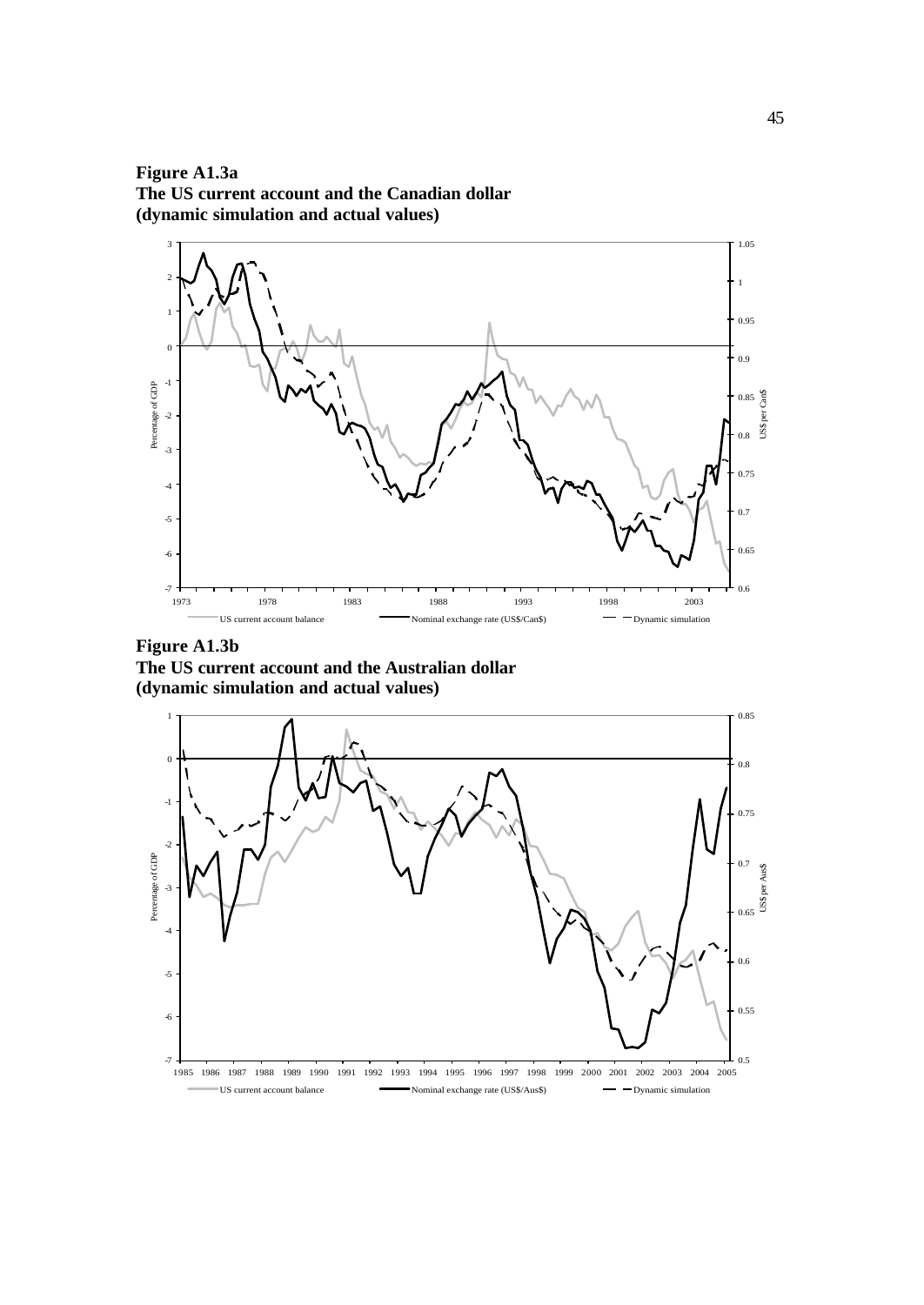**Figure A1.3c The US current account and the New Zealand dollar (dynamic simulation and actual values)**



**Figure A1.4a Real non-energy commodity prices**

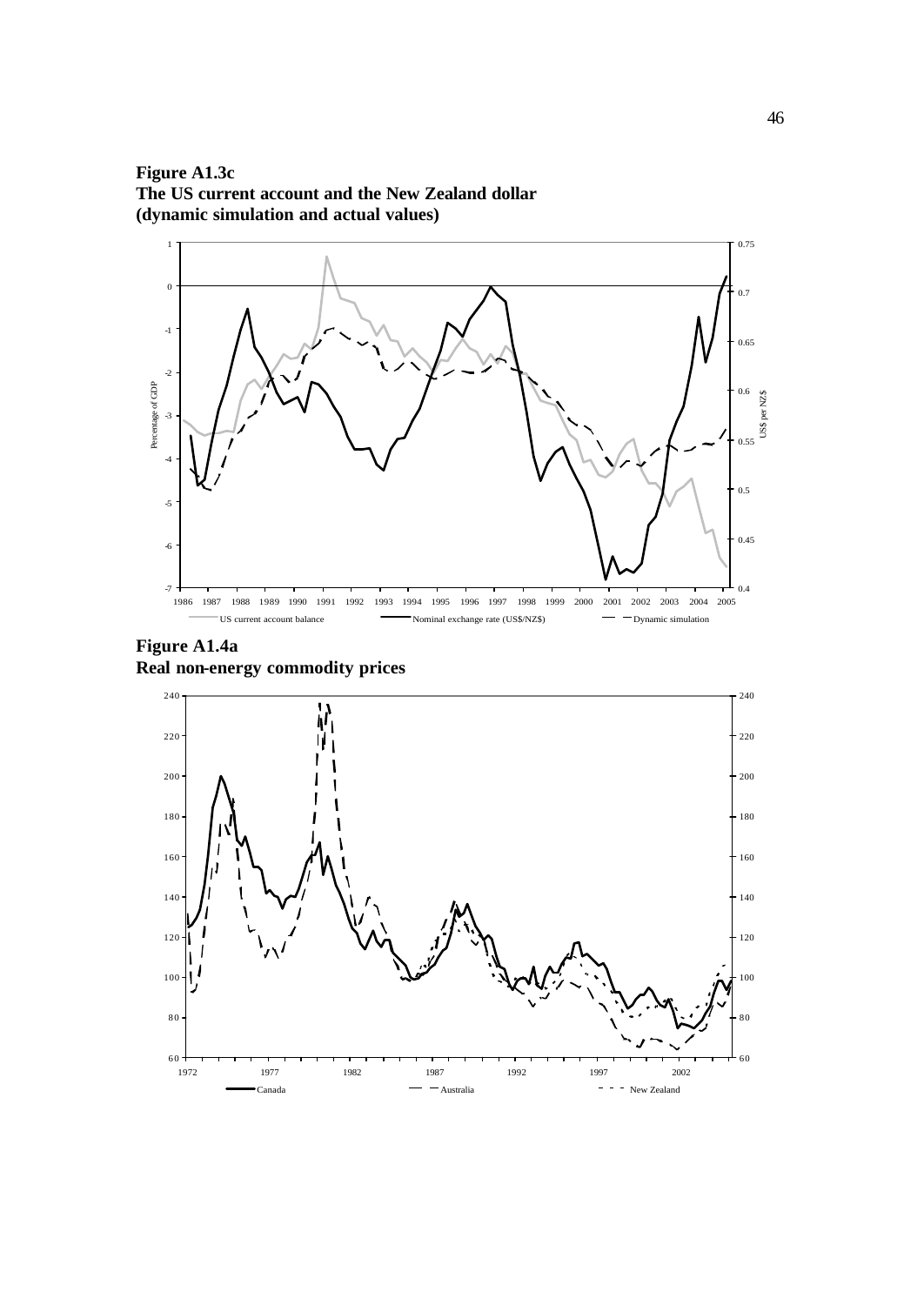**Figure A1.4b Real energy commodity prices**



**Figure A1.5 The US current and fiscal account balances**

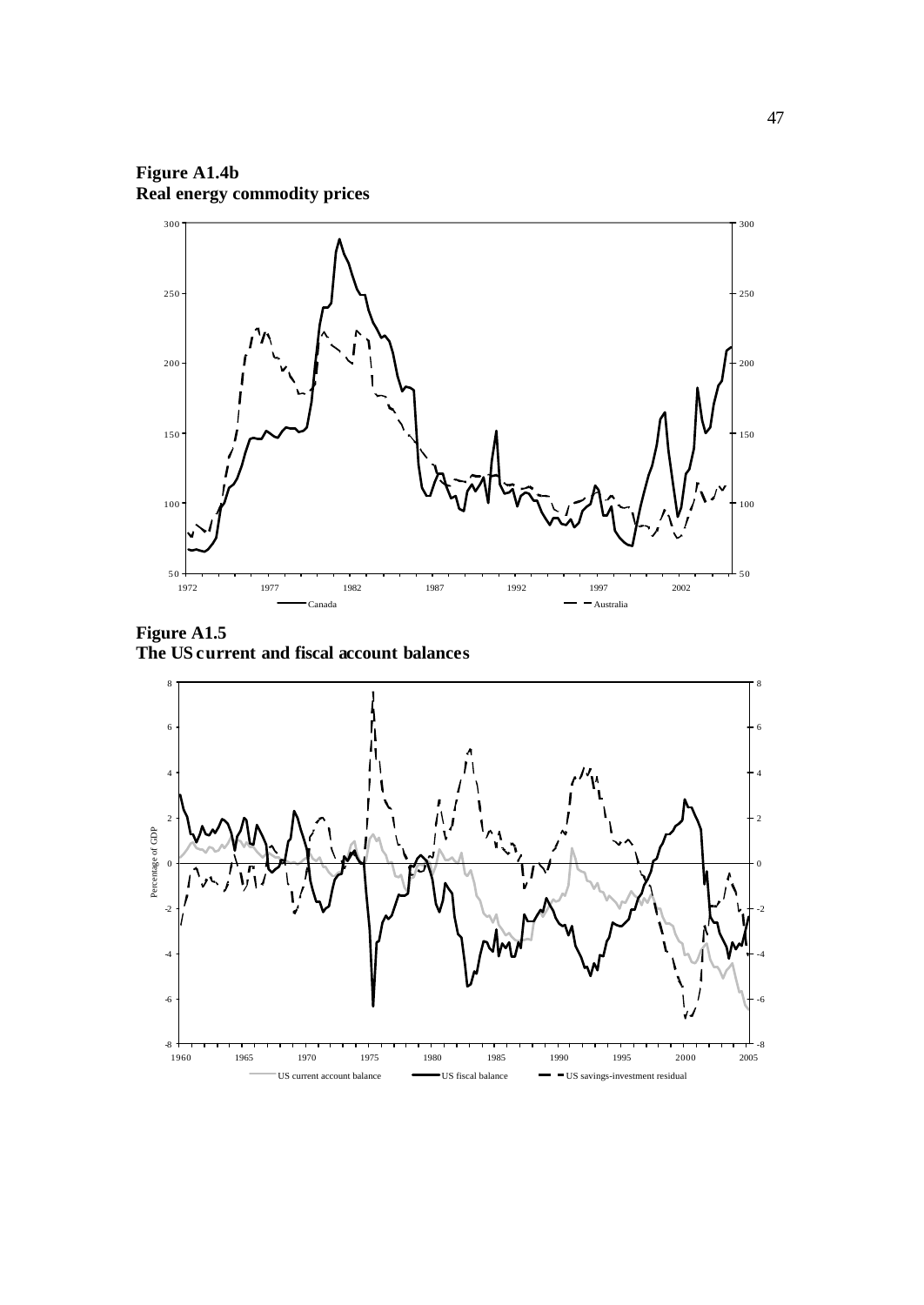**Figure A1.6 The cyclically adjusted US fiscal balance, the US fiscal balance and the US current account**



**Figure A1.7a Comparison of the Canadian real effective exchange rate and the bilateral US\$/Can\$ exchange rate**

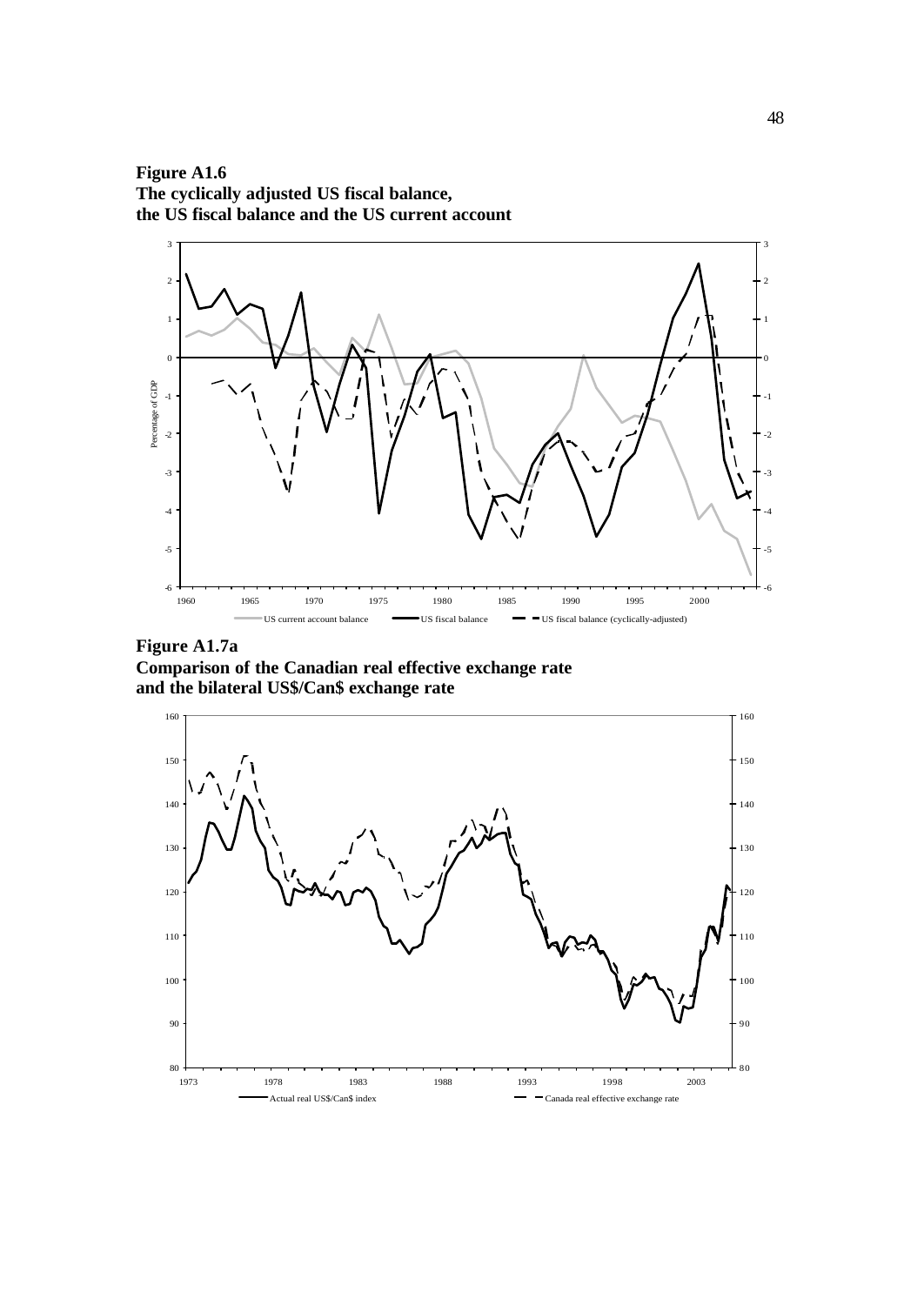**Figure A1.7b Comparison of the Australian real effective exchange rate and the bilateral US\$/Aus\$ exchange rate**



**Figure A1.7c Comparison of the New Zealand real effective exchange rate and the bilateral US\$/NZ\$ exchange rate**

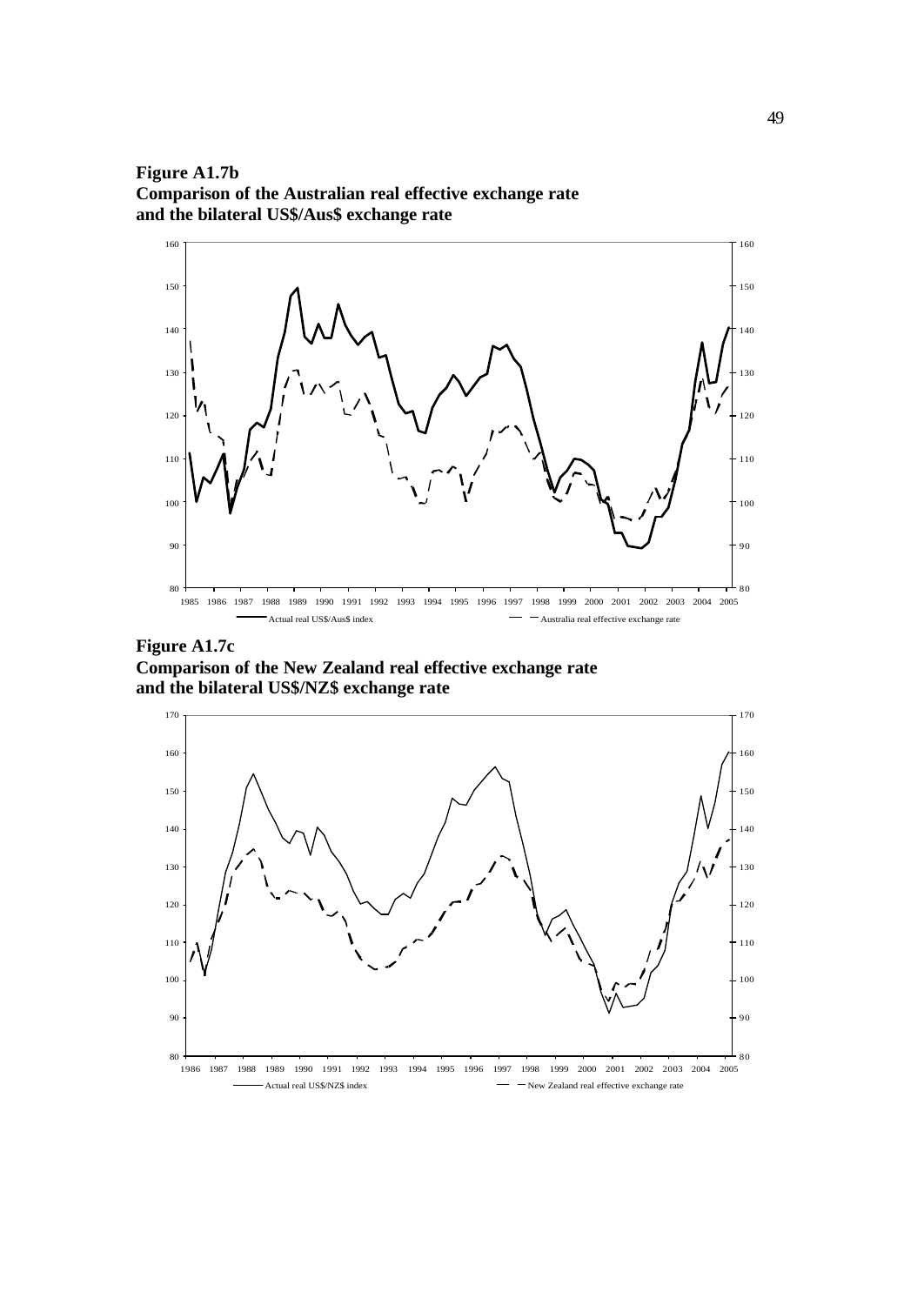

**Figure A1.8 Recent appreciation of commodity currencies**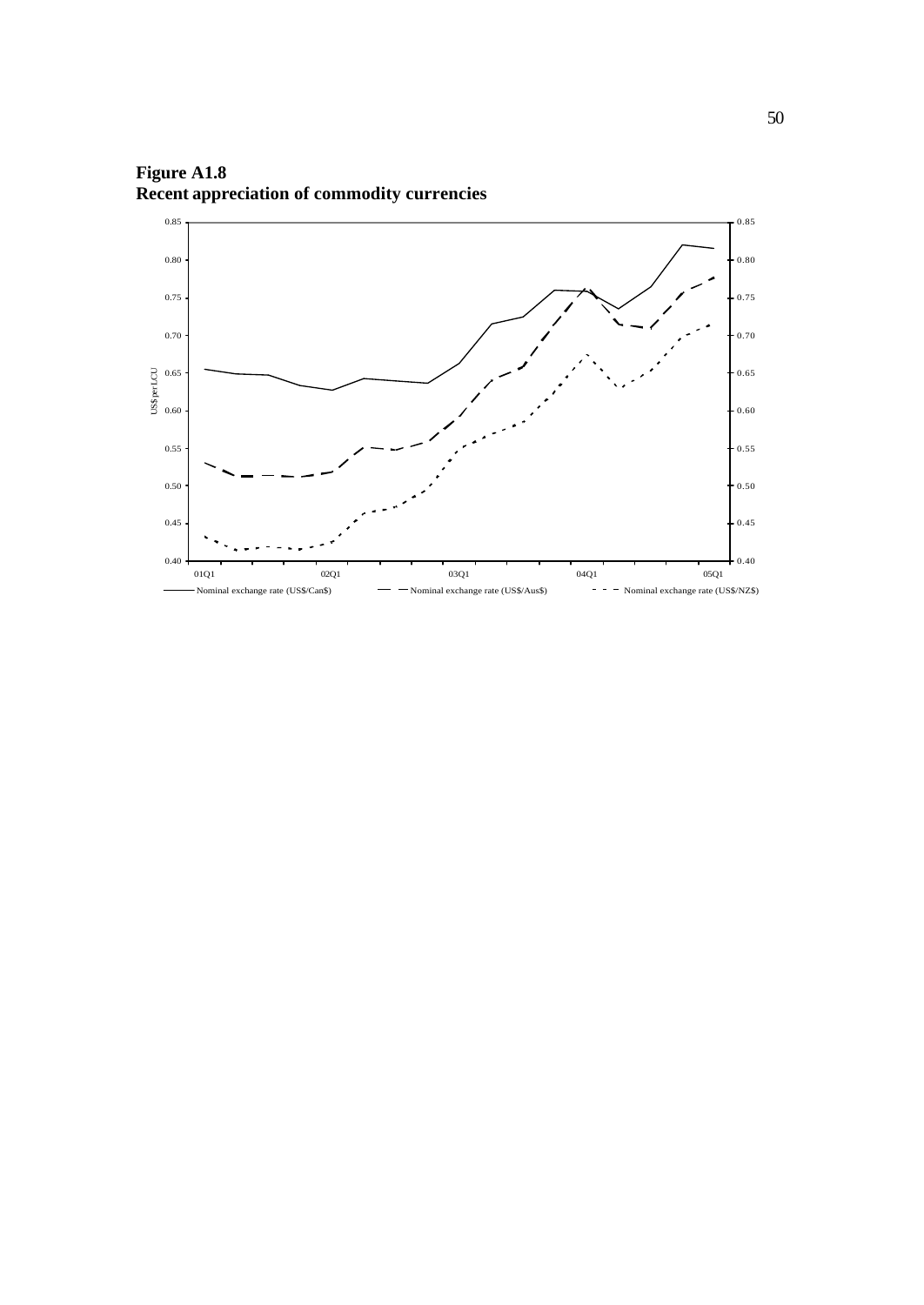# **Appendix 2 Sources and Definitions of Variables**

# **Dependant variable**

- 1. Δln(*rfx*)
- log difference in the real quarterly (Can/Aus/Nzl)-US bilateral exchange rate constructed using the nominal exchange rate, deflated by the ratio of the (Can/Aus/Nzl) and U.S. GDP deflators. Both deflators are indexed to 1997=1.0.
- A. Canada
	- -- Nominal exchange rate; Source: Bank of Canada internal database -- GDP deflator; Source: Statistics Canada series *V1997756*
- B. Australia

-- Nominal exchange rate; Source: International Financial Statistics (IFS) series *Q.193..RF.ZF...H* - GDP deflator: Source: OECD Main Economic Indicators series

- *Q.AUS.EXPGDP.DNBSA*
- C. New Zealand

-- Nominal exchange rate; Source: IFS series *Q.196..RF.ZF...H*

- -- GDP deflator; Source: OECD Economic Outlook series *Q.NZL.PGDP*
- D. US GDP deflator; Source: US Department of Commerce Bureau of Economic Analysis (series *pdigdp)*

# **Explanatory variables**

- 2. ln(*comtot*)
- log of the real non-energy commodity price index constructed as the nominal nonenergy commodity price index in US dollar terms, deflated by the US GDP deflator.
- A. Canada

- Nominal non-energy commodity price index; Source: Bank of Canada

B. Australia

-- Nominal non-energy commodity price index; Source: Used weights from the Reserve Bank of Australia's Index of Commodity Prices and constructed a nonenergy index by reweighting. Price data used for commodities was obtained from the IFS, Datastream (alumina), and the Bank of Canada's internal database.

C. New Zealand

-- Nominal non-energy commodity price index; Source: Australia and New Zealand Banking Group Limited (ANZ) Commodity Price Index.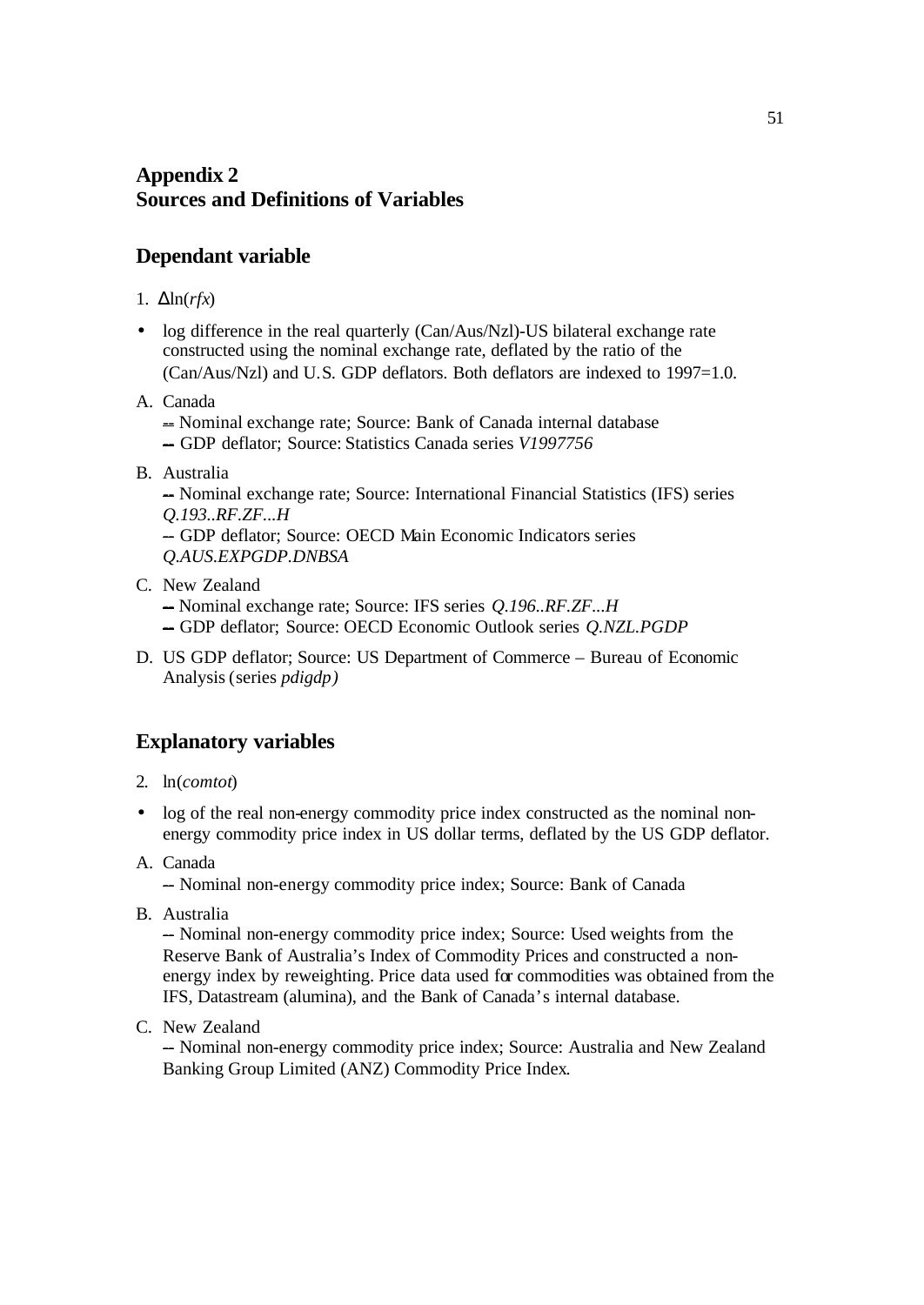- 3. ln(*enetot*)
- log of the real energy commodity price index computed as the nominal energy commodity price index in US dollar terms, deflated by the US GDP deflator.
- A. Canada

- Nominal energy commodity price index; Source: Bank of Canada

B. Australia

-- Nominal energy commodity price index; Source: Used weights from the Reserve Bank of Australia's Index of Commodity Prices and constructed an energy index by reweighting. Price data for commodities was obtained from the IFS and the Bank of Canada's internal database.

C. New Zealand

-- Nominal energy commodity price index; Source: IFS (crude oil world price index series)

- 4. *intdif*
- short-term interest rate spread constructed as the difference between Canadian and U.S. rates.
- A. Canada

-Three-month prime corporate paper rate; Source: Statistics Canada series *v122491* 

- B. US 90-day AA non-financial commercial paper closing rate; Source: Federal Reserve Board
- 5. *Rintdif*
- short-term real interest rate spread constructed as the difference between (Aus/Nzl) and US real rates.
- Australia

-Yield on 90-day bank-accepted bills; Source: OECD Main Economic Indicators series *Q.AUS.IR3TBB01.ST* 

B. New Zealand

-- 90-day bank bill rate; Source: OECD Main Economic Indicators series *Q.NZL.IR3TBB01.ST*

- 6. *debtdif*
- Canada-U.S. total government debt to GDP ratio.
- A. Canada

-- Total government debt; Source: Sum of Statistics Canada series *v34422, v34460, v34584*

- -- GDP; Source: Statistics Canada series *v498086*
- B. US total government debt as a proportion of GDP; Source: US Congressional Budget **Office**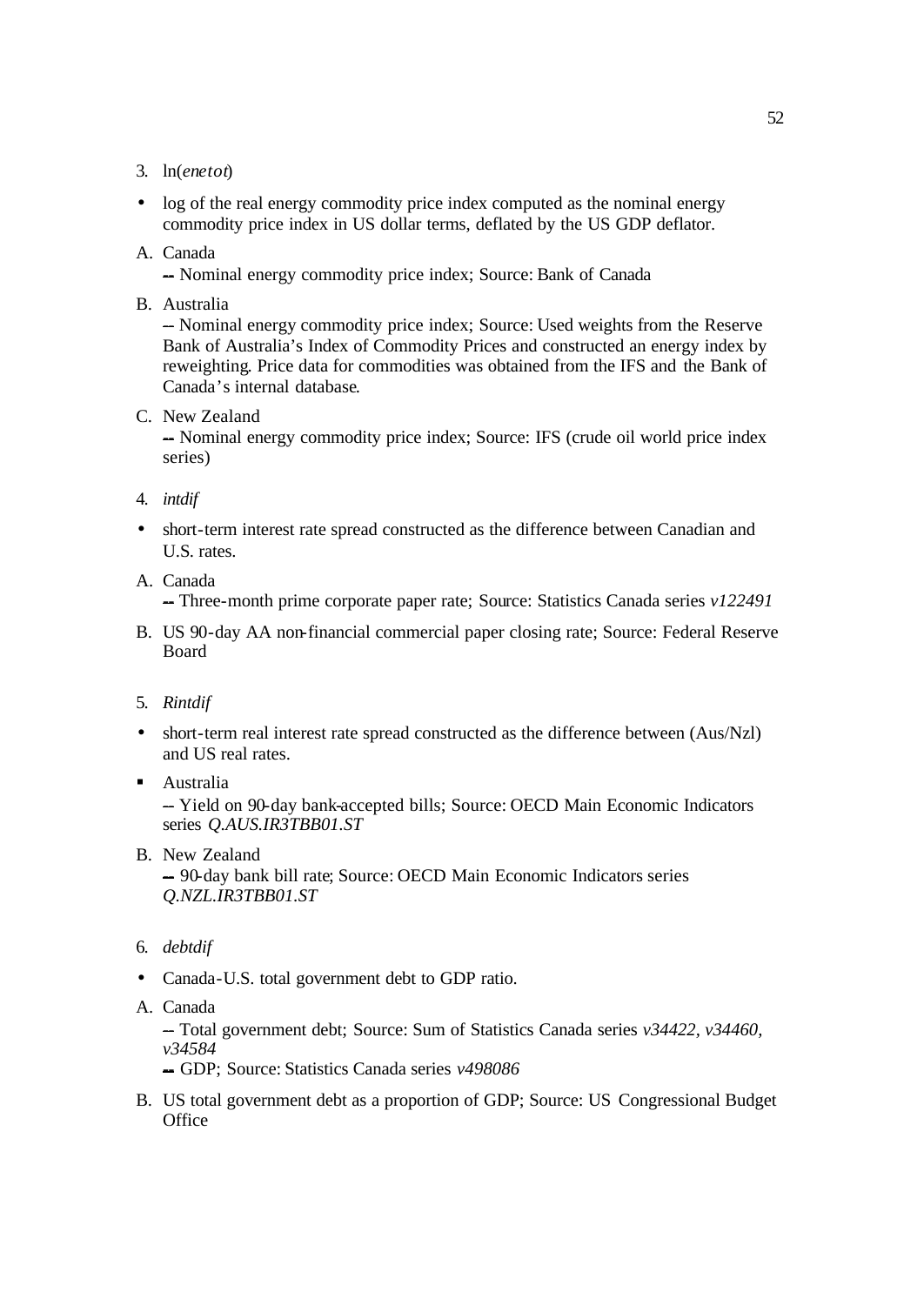## 7. *US\_cabal*

• Balance on US current account as a proportion of GDP.

-- Current account balance; Source: US Department of Commerce, Bureau of Economic Analysis series *bopcrnt* -GDP; Source: US Department of Commerce, Bureau of Economic Analysis series g*dp*

- 8. *US\_fisbal*
- US total government fiscal balance as a proportion of GDP.

-- Fiscal balance; Source: US Department of Commerce, Bureau of Economic Analysis series *netsavg*

- 9. *twin\_def*
- Arithmetic average of the US total government fiscal deficit and the US current account deficit, as a proportion of GDP.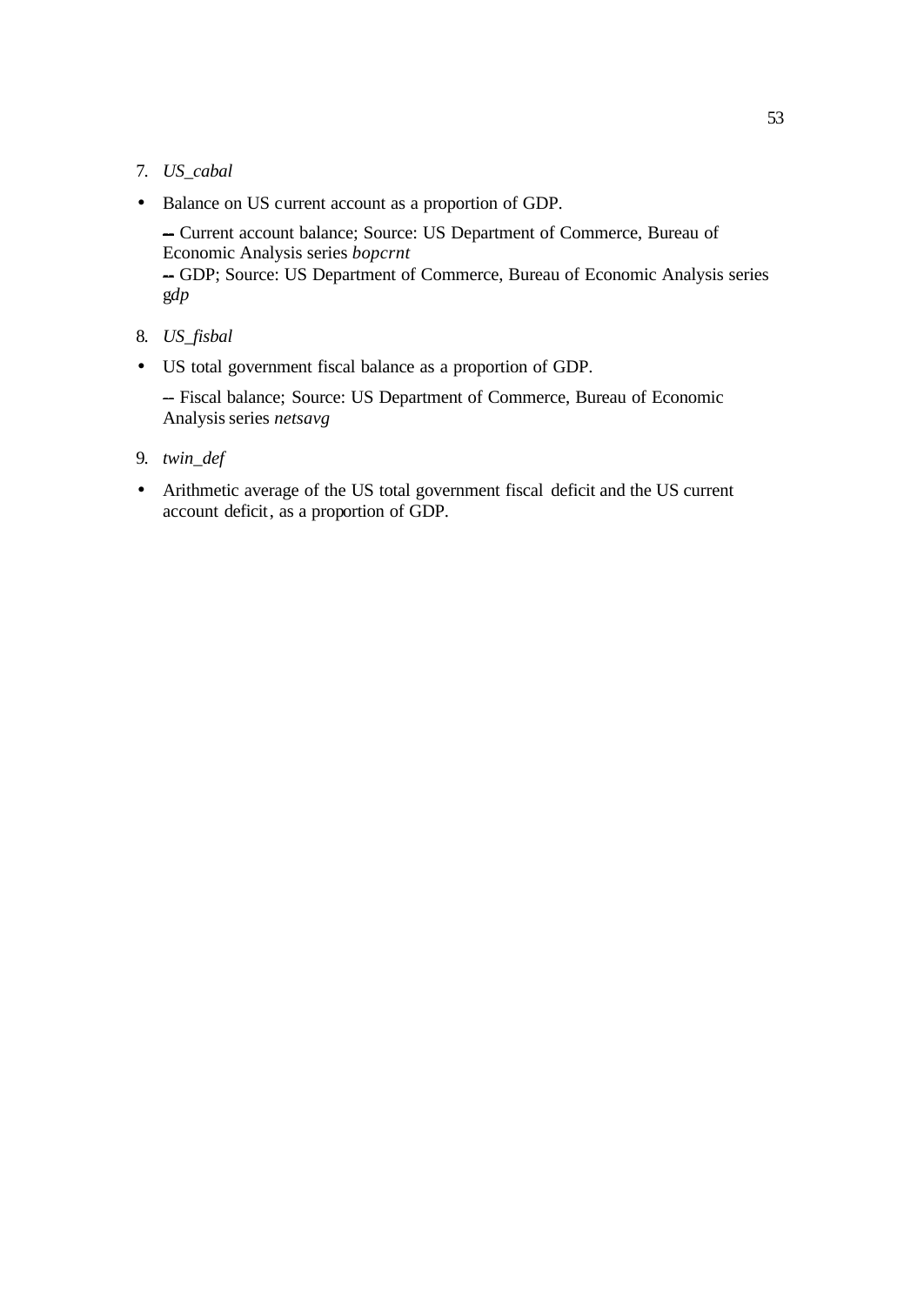# **Appendix 3 Unit-Root, Cointegration, and Weak Exogeneity Test Results**

# **Table A3.1a**

**DF-GLS unit-root tests**

(Canada, Sample period: 1973Q1 to 2005Q1)

| <b>Variable</b>       | <b>Trend</b> | <b>No Trend</b> |
|-----------------------|--------------|-----------------|
| ln(rfx)               | $-2.04$      | $-1.62$         |
| ln(comtot)            | $-1.99$      | $-0.52$         |
| ln( <i>enetot</i> )   | $-1.30$      | $-0.75$         |
| debtdif               | $-0.96$      | $-0.93$         |
| ? debtdif             | $-1.60$      | $-1.35$         |
| intdif                | $-1.64$      | $-1.24$         |
| $US$ <sub>cabal</sub> | $-1.39$      | 0.96            |
| US_fisbal             | $-1.82$      | $-1.46$         |

Notes:

(i) The Dickey-Fuller Generalized Least Squares (DF-GLS) test is based on Elliott, Rothenberg, and Stock's (1996) modification to the Augmented Dickey-Fuller (ADF) test. Under this test, the variable is first locally detrended/demeaned and then tested for the presence of a unit root in the usual ADF manner. The power of the DF-GLS is substantially improved over the original version of ADF, particularly for finite samples. As with the ADF test, the null hypothesis states that the variable contains a unit root.

(ii) The number of lags used in the test was selected based on the Modified Schwarz Information Criterion, developed by Ng and Perron (2001).

(iii) Bolded values exceed the 5 per cent critical value.

#### **Table A3.1b DF-GLS unit-root tests** (Australia, Sample period: 1985Q1 to 2005Q1)

| <b>Variable</b> | <b>Trend</b> | <b>No Trend</b> |
|-----------------|--------------|-----------------|
| ln(rfx)         | $-1.68$      |                 |
| ln(comtot)      | $-1.20$      | $-1.15$         |
| ln(enetot)      | $-1.29$      | $-0.81$         |
| Rintdif         | $-2.48$      | $-2.23$         |

Notes: See notes for Table A3.1a.

### **Table A3.1c DF-GLS unit-root tests** (New Zealand, Sample period: 1986Q1 to 2005Q1)

| <b>Variable</b> | <b>Trend</b> | <b>No Trend</b>                 |
|-----------------|--------------|---------------------------------|
| ln(rfx)         | $-1.64$      | 14                              |
| ln(comtot)      | $-0.59$      | $\overline{\phantom{m}}$<br>-1. |
| Rintdiff        | 79<br>- 1    | -89                             |

Notes: See notes for Table A3.1a.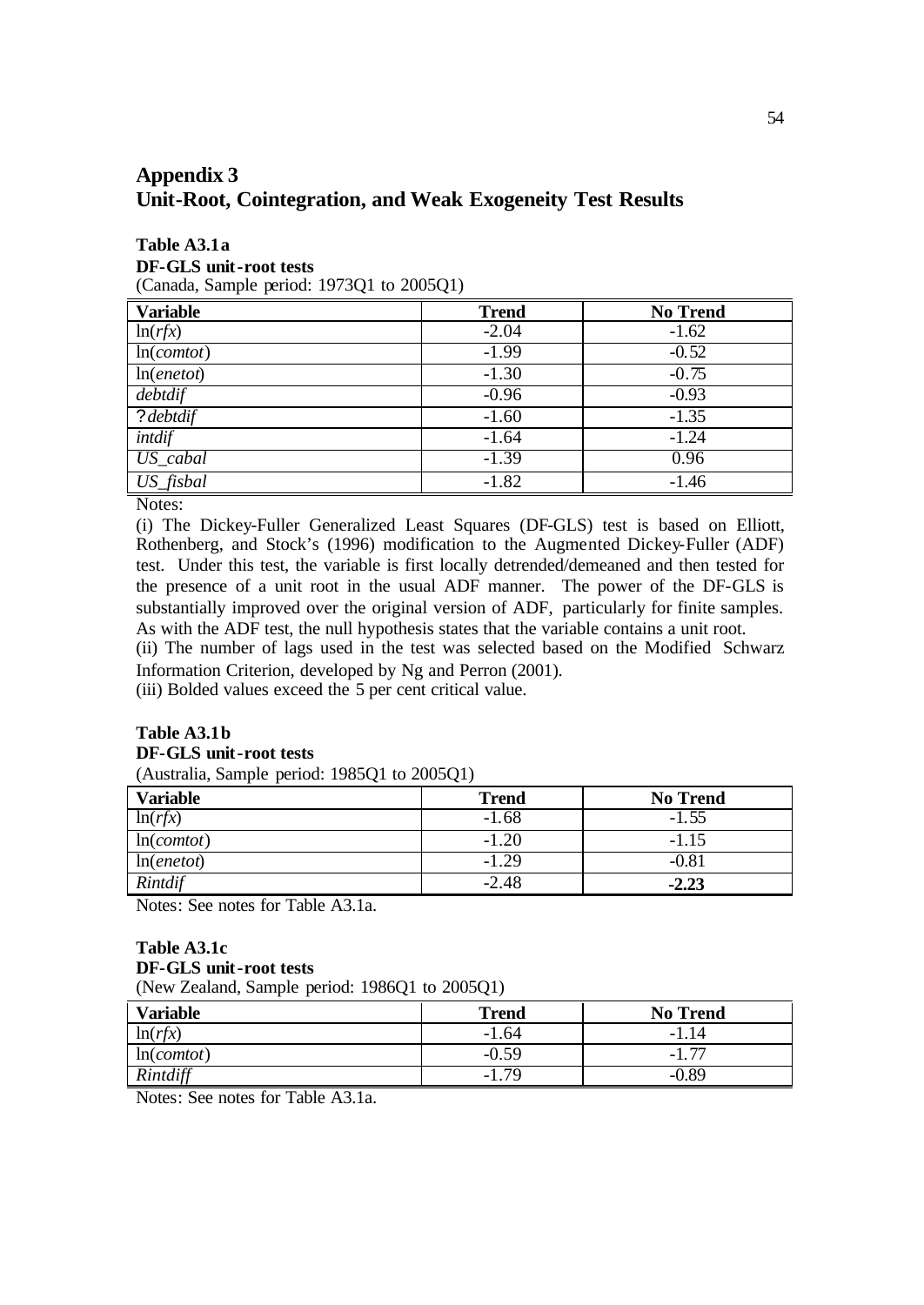| Table A3.2a                               |                                                                                                          |
|-------------------------------------------|----------------------------------------------------------------------------------------------------------|
|                                           | Johansen cointegration test results for $\ln(rfx)$ , $\ln$ ( <i>comtot</i> ) and $\ln$ ( <i>enetot</i> ) |
| (Canada, Sample period: 1973Q1 to 2005Q1) |                                                                                                          |

|                   | No trend |         | <b>Trend</b>      |          |         |  |
|-------------------|----------|---------|-------------------|----------|---------|--|
|                   | 5%       |         |                   | 5%       |         |  |
| <b>Trace</b>      | critical |         | <b>Trace</b>      | critical |         |  |
| statistic         | value    | P-Value | statistic         | value    | P-Value |  |
| 17.84             | 29.80    | 0.578   | 44.22             | 42.92    | 0.036   |  |
| 9.82              | 15.49    | 0.29    | 12.93             | 25.87    | 0.74    |  |
|                   | 5%       |         |                   | 5%       |         |  |
| $\mathbf{l}$ -max | critical |         | $\mathbf{l}$ -max | critical |         |  |
| statistic         | value    | P-Value | statistic         | value    | P-Value |  |
| 8.01              | 21.13    | 0.90    | 31.29             | 25.82    | 0.008   |  |
| 5.22              | 14.26    | 0.71    | 7.95              | 19.39    | 0.825   |  |
|                   |          |         |                   |          |         |  |

Notes:

(i) The values reported under the column labeled 'No trend' assume a constant in the cointegration space and a linear deterministic trend in the data.

(ii) The values reported under the column labeled 'Trend' assume a constant and a linear deterministic trend in the cointegration space, as well as a linear deterministic trend in the data.

(iii) The critical values are based on MacKinnon, Haug, and Michelis (1999)

## **Table A3.2b**

**Johansen cointegration test results for ln(***rfx***), ln(***comtot***) and ln(***enetot***)** (Australia, Sample period: 1985Q1 to 2005Q1)

|                      | <b>No Trend</b><br><b>Trend</b> |              |                |                   |              |                |
|----------------------|---------------------------------|--------------|----------------|-------------------|--------------|----------------|
|                      |                                 | 5%           |                |                   | 5%           |                |
| No. of cointegrating | Trace                           | critical     |                | <b>Trace</b>      | critical     |                |
| vectors under $H_0$  | statistic                       | Value        | <b>P-Value</b> | statistic         | <b>Value</b> | <b>P-Value</b> |
| Fewer than 1         | 34.45                           | 29.80        | 0.013          | 44.51             | 42.92        | 0.0034         |
| Fewer than 2         | 10.79                           | 15.49        | 0.22           | 14.28             | 25.87        | 0.63           |
|                      |                                 | 5%           |                |                   | 5%           |                |
| No. of cointegrating | $\mathbf{l}$ -max               | critical     |                | $\mathbf{l}$ -max | critical     |                |
| vectors under $H_0$  | statistic                       | <b>Value</b> | <b>P-Value</b> | statistic         | value        | <b>P-Value</b> |
| Fewer than 1         | 23.65                           | 21.13        | 0.022          | 30.23             | 25.82        | 0.012          |
| Fewer than 2         | 6.12                            | 14.26        | 0.597          | 9.41              | 19.39        | 0.784          |

Notes: See notes for Table A3.2a.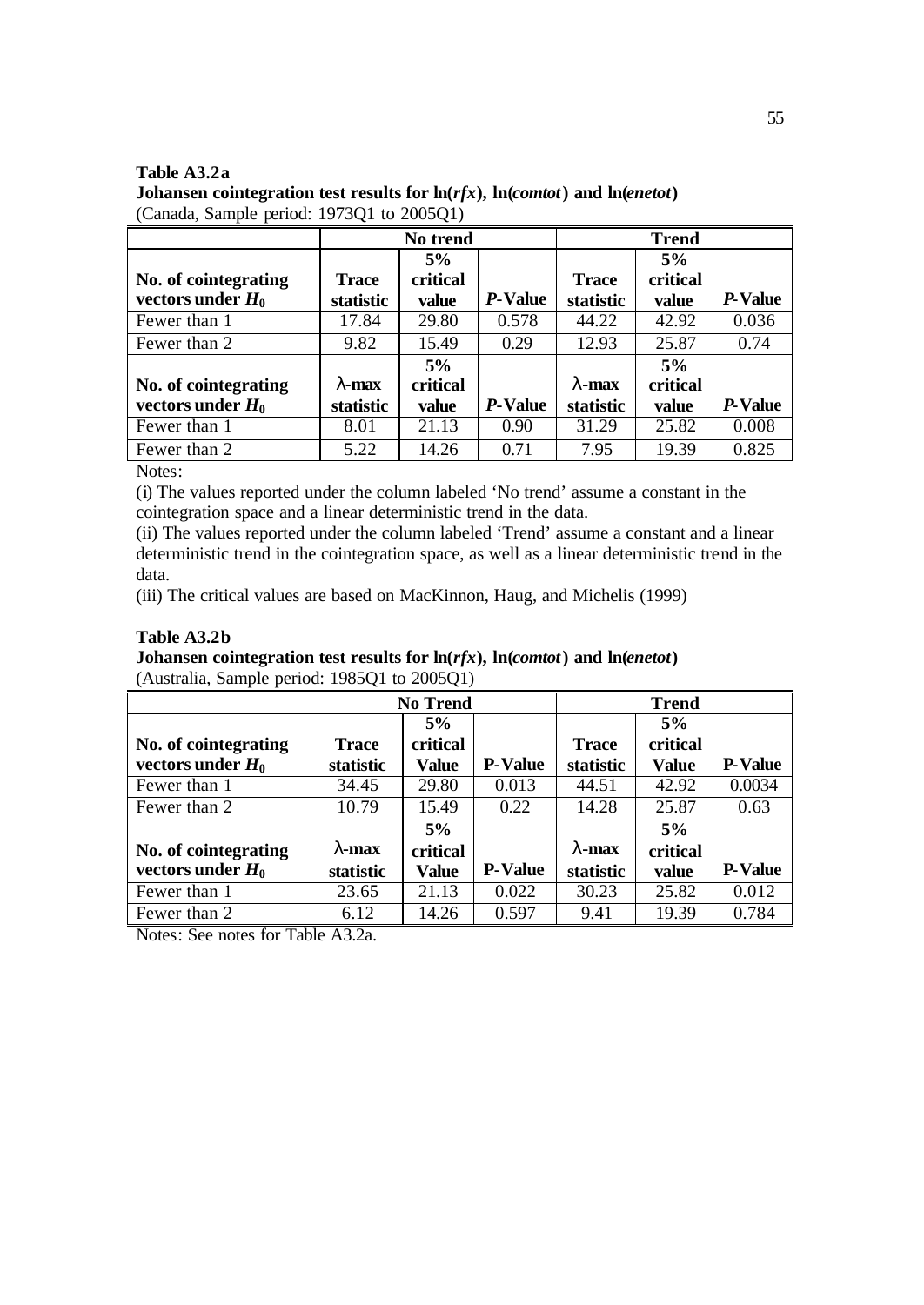### **Table A3.2c Johansen cointegration test results for ln(***rfx***) and ln(***comtot***)**  (New Zealand, Sample period: 1986Q2 to 2005Q1)

|                                                         |                               | <b>No Trend</b>                |                | <b>Trend</b>                   |                                |                |  |
|---------------------------------------------------------|-------------------------------|--------------------------------|----------------|--------------------------------|--------------------------------|----------------|--|
| No. of cointegrating<br>vectors under $H_0$             | <b>Trace</b><br>statistic     | 5%<br>critical<br>Value        | <b>P-Value</b> | <b>Trace</b><br>statistic      | 5%<br>critical<br><b>Value</b> | <b>P-Value</b> |  |
| Fewer than 1                                            | 19.27                         | 15.49                          | 0.013          | 27.92                          | 25.87                          | 0.027          |  |
| Fewer than 2                                            | 8.07                          | 3.84                           | 0.005          | 8.46                           | 12.52                          | 0.22           |  |
| No. of cointegrating<br>vectors under $H_0$             | 1-max<br>statistic            | 5%<br>critical<br><b>Value</b> | <b>P-Value</b> | $\mathbf{l}$ -max<br>statistic | 5%<br>critical<br>value        | <b>P-Value</b> |  |
| Fewer than 1                                            | 11.19                         | 14.96                          | 0.145          | 19.46                          | 19.38                          | 0.048          |  |
| Fewer than 2<br>$\mathbf{r}$ a $\mathbf{r}$<br>$T = 11$ | 8.07<br>$\lambda \cap \Delta$ | 3.84                           | 0.004          | 8.60                           | 12.51                          | 0.216          |  |

Notes: See notes for Table A3.2a.

### **Table A3.3a**

#### **Weak exogeneity tests for ln(***rfx***), ln(***comtot***) and ln(***enetot***)** (Canada, Sample period: 1973Q1 to 2005Q1)

| LR test statistic (no trend) | <b>P-Value</b> | LR test statistic (trend) | <b>P-Value</b> |
|------------------------------|----------------|---------------------------|----------------|
| 3.34                         | 0.19           | 10.00                     | 0.01           |

Notes:

(i) Based on the benchmark model specification. The number of lags used in the test was selected based on a sequential modified likelihood-ratio test.

(ii) The likelihood-ratio (LR) test statistic follows a  $\mathcal{P}^2$  distribution.

### **Table A3.3b**

# **Weak exogeneity tests for ln(***rfx***), ln(***comtot***) and ln(***enetot***)**

(Australia, Sample period: 1985Q1 to 2005Q1)

| LR test statistic (no trend) | <b>P-Value</b> | LR test statistic (trend) | <b>P-Value</b> |
|------------------------------|----------------|---------------------------|----------------|
| 0.60                         | 0.00           | .4.22                     | 0.00           |
|                              |                |                           |                |

Notes: See notes for Table A3.3a.

### **Table A3.3c**

**Weak exogeneity tests for ln(***rfx***) and ln(***comtot***)**

(New Zealand, Sample period: 1986Q1 to 2005Q1)

| LR test statistic (no trend) | <b>P-Value</b> | LR test statistic (trend) | <b>P-Value</b> |
|------------------------------|----------------|---------------------------|----------------|
| 0.02                         | ).89           |                           | 0.06           |

Notes: See notes for Table A3.3a.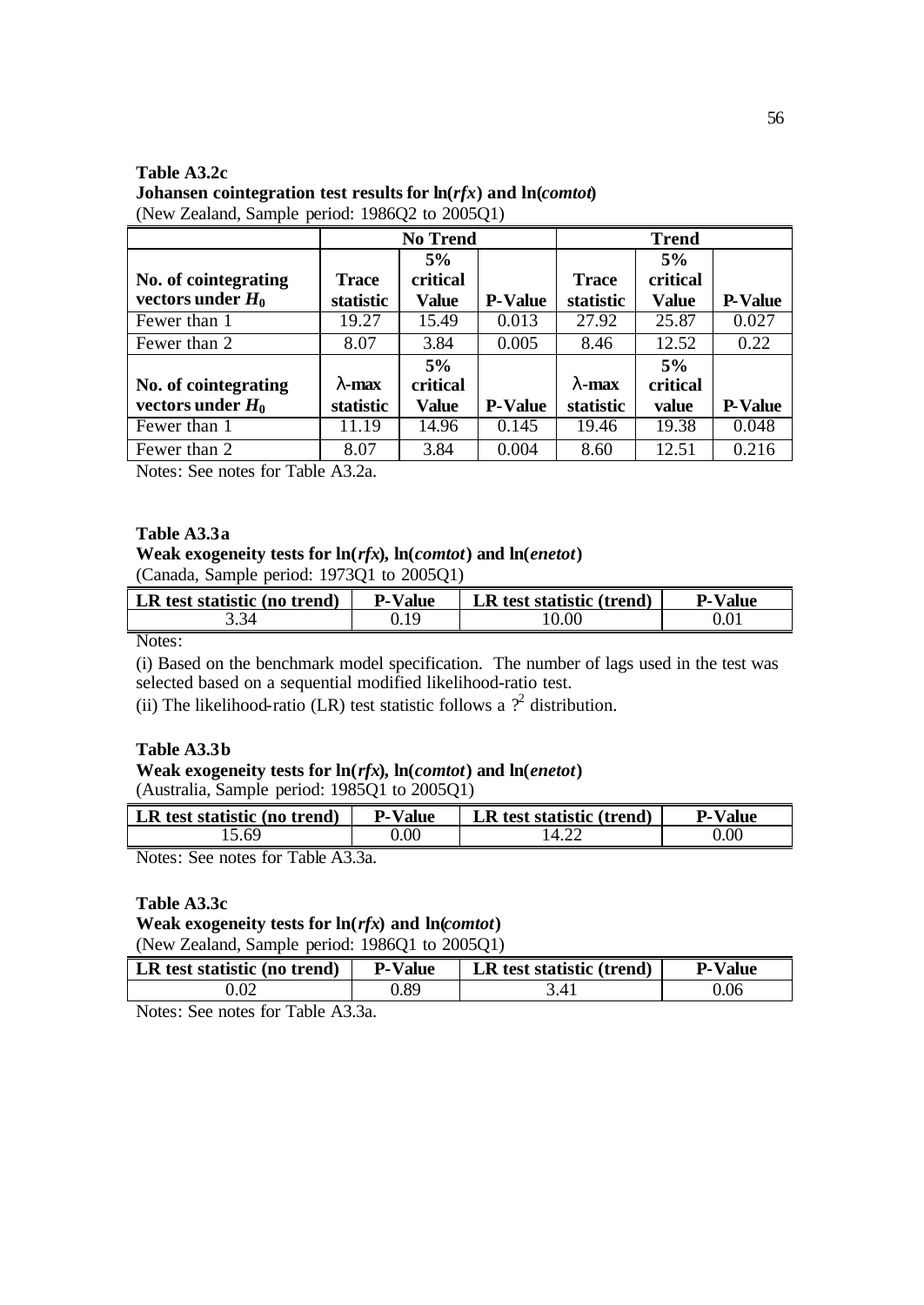# **Appendix 4 Estimation and Forecasting Results**

# **Table A4.1a Estimates for bilateral exchange rate equation Benchmark, Multilateral Effects (ME) and Threshold (THR) Models Threshold variable:**  $q = US\_fisbal_{t-1}$

(Canada, Sample period: 1973Q1 to 2005Q1)

|                                 |                        |       | <b>NLLS</b>      |                                           |                 |       |                 |       |
|---------------------------------|------------------------|-------|------------------|-------------------------------------------|-----------------|-------|-----------------|-------|
|                                 | <b>Benchmark Model</b> |       |                  | <b>ME</b> Model<br><b>Threshold Model</b> |                 |       |                 |       |
|                                 |                        |       | All observations |                                           | $q > -1.861\%$  |       | $q = -1.861\%$  |       |
| <b>Variable</b>                 | <b>Estimate</b>        | S.E   | <b>Estimate</b>  | S.E                                       | <b>Estimate</b> | S.E   | <b>Estimate</b> | S.E   |
| speed of adj.                   | $-0.102***$            | 0.034 | $-0.126***$      | 0.035                                     | $-0.235**$      | 0.093 | $-0.120***$     | 0.036 |
| constant                        | $2.246***$             | 0.507 | $2.812***$       | 0.528                                     | $2.556***$      | 0.433 | $3.050***$      | 0.622 |
| $Ln(comtot)_{t-l}$              | $-0.470***$            | 0.124 | $-0.598***$      | 0.124                                     | $-0.567***$     | 0.107 | $-0.527***$     | 0.117 |
| $\text{Ln}(enetot)_{t-1}$       | 0.060                  | 0.055 | $0.085*$         | 0.045                                     | $0.101***$      | 0.031 | $-0.018$        | 0.044 |
| ? debtdif <sub>t-1</sub>        | $0.011***$             | 0.002 | $0.011***$       | 0.002                                     | $0.011**$       | 0.004 | $0.010***$      | 0.003 |
| $intdiff_{t-1}$                 | $-0.694***$            | 0.136 | $-0.554***$      | 0.125                                     | $-0.421$        | 0.267 | $-0.863***$     | 0.182 |
| $US\_cabal_{t4}$                | $-$                    | $-$   | $0.298*$         | 0.163                                     | 0.252           | 0466  | $0.371**$       | 0.173 |
| $US_{\_}f$ isbal <sub>t-1</sub> | $-$                    | $-$   | $0.380***$       | 0.120                                     | 0.281           | 0.386 | $0.418**$       | 0.180 |
| $R^2$                           | 0.287                  |       | 0.370            |                                           | 0.483           |       | 0.451           |       |
| Adj. $R^2$                      | 0.258                  |       | 0.333            |                                           | 0.399           |       | 0.396           |       |
| Log likelihood                  | 332.4                  |       | 340.3            |                                           | 146.2           |       | 207.5           |       |
| No. of obs.                     | 129                    |       | 129              |                                           | 51              |       | 78              |       |
| Durbin Watson                   | 1.43                   |       | 1.62             |                                           | 1.73            |       | 1.86            |       |

Notes:

(i) (\*\*\*), (\*\*), and (\*) indicate statistical significance at the 1, 5 and 10 per cent levels, respectively.

(ii) Standard errors are adjusted using the Newey-West HAC procedure.

(iii) The dependant variable is expressed in local currency units.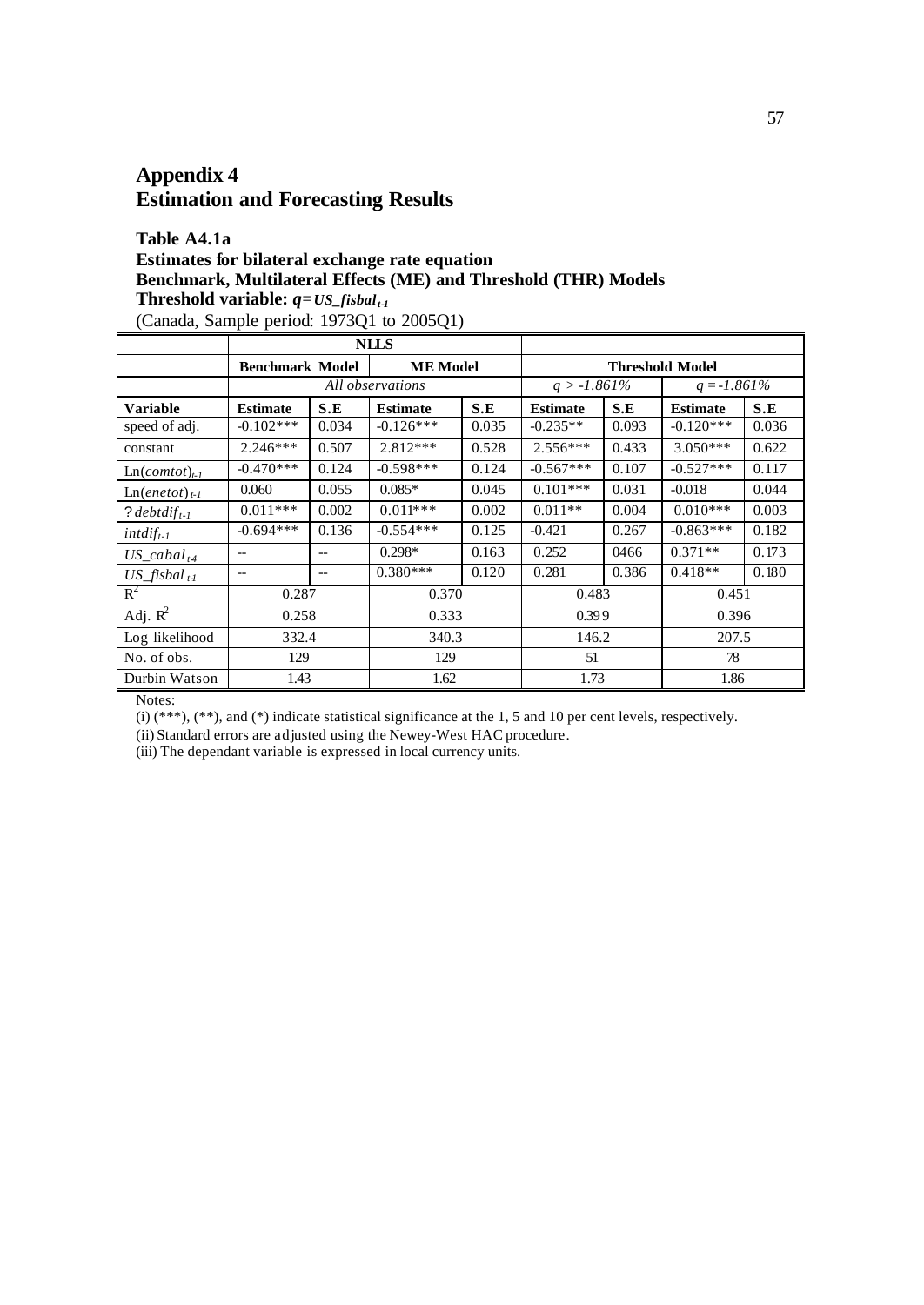## **Table A4.1b Estimates for bilateral exchange rate equation Benchmark, Multilateral Effects (ME) and Threshold (THR) Models Threshold variable:** *q= twin\_deft-1* (Canada, Sample period: 1973Q1 to 2005Q1)

**NLLS Benchmark Model 1988 ME Model 1988 Threshold Model All observations**  $q > -1.445\%$  **Threshold Model**  $All$  *observations* **Variable Estimate S.E Estimate S.E Estimate S.E Estimate S.E** speed of adj.  $-0.102***$   $-0.034$   $-0.122***$   $-0.037$   $-0.199*$   $-0.104$   $-0.091**$   $-0.036$ constant 2.246\*\*\* 0.507 2.928\*\*\* 0.546 2.258\*\*\* 0.355 3.809\*\*\* 1.177  $ln($ *comtot* $)$ <sub>t-1</sub> -0.470\*\*\* 0.125 -0.632\*\*\* 0.114 -0.491\*\*\* 0.072 -0.764\*\*\* 0.282  $ln(enetot)_{t-1}$ 0.060 0.055 0.095\* 0.050 0.081\*\* 0.033 0.057 0.097 ? *debtdif*<sub>t-1</sub> 0.011\*\*\* 0.002 0.011\*\*\* 0.002 0.009\* 0.005 0.012\*\*\* 0.002 *intdif t-1* -0.694\*\*\* 0.143 -0.589\*\*\* 0.122 -0.762\*\*\* 0.223 -0.672\*\*\* 0.230 *twin\_deft-1* -- -- 0.645\*\* 0.208 -0.123 0.138 0.697\*\* 0.370  $R^2$ 0.287 0.352 0.368 0.414 Adj.  $R^2$ 0.258 0.32 0.292 0.359 Log likelihood 332.4 338.6 157.0 187.76 No. of obs. 129 129 57 72 Durbin Watson 1.43 1.58 1.52 1.88

Notes: See notes for Table A4.1a.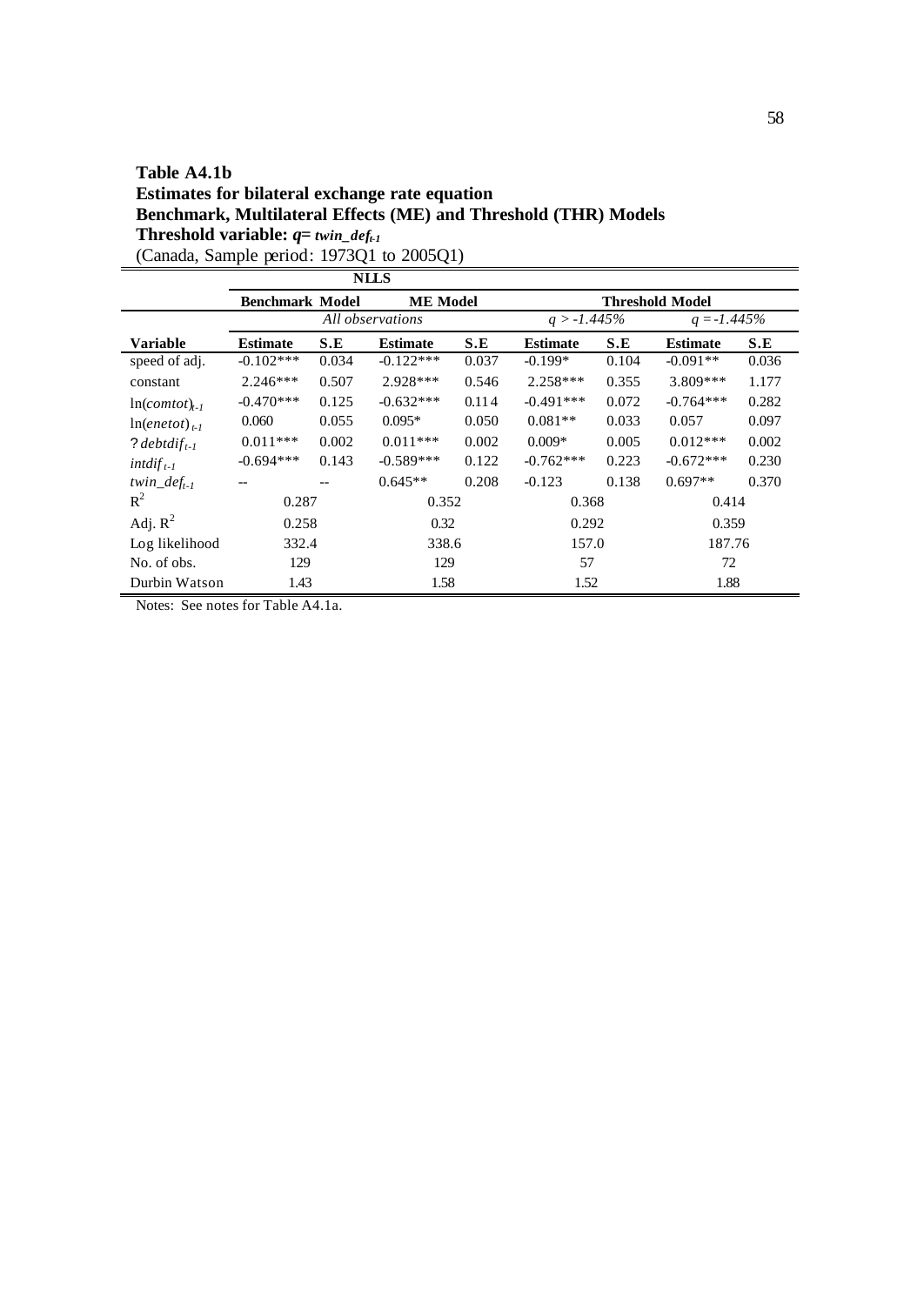# **Table A4.1c Estimates for bilateral exchange rate equation Markov Switching model Threshold variable:** *q=US\_fisbal t-1* (Canada, Sample period: 1973Q1 to 2005Q1)

| State of Economy                           | $S_t = 1$       |            | $S_t = 2$       |       | $S_t = 1$       |            | $S_t = 2$       |       |
|--------------------------------------------|-----------------|------------|-----------------|-------|-----------------|------------|-----------------|-------|
| Variables                                  | <b>Estimate</b> | S.E        | <b>Estimate</b> | S.E   | <b>Estimate</b> | S.E        | <b>Estimate</b> | S.E   |
| Speed of adj.                              | $-0.336***$     | 0.042      | $-0.096***$     | 0.032 | $-0.089**$      | 0.038      | $-0.284***$     | 0.024 |
| constant                                   | 1.719***        | 0.227      | $3.517***$      | 1.084 | $4.313***$      | 1.157      | 1.981***        | 0.168 |
| $ln(comtot)_{t-1}$                         | $-0.364***$     | 0.044      | $-0.696***$     | 0.228 | $-0.737***$     | 0.202      | $-0.442***$     | 0.042 |
| $ln(enetot)_{t-1}$                         | $0.061***$      | 0.016      | 0.046           | 0.078 | $-0.052$        | 0.087      | $0.087***$      | 0.018 |
| ? debtdif <sub>t-1</sub>                   | 0.001           | 0.003      | $0.015***$      | 0.003 | $0.014***$      | 0.003      | $0.004**$       | 0.002 |
| $int\, df_{t-1}$                           | $-0.763***$     | 0.194      | $-0.602***$     | 0.160 | $-1.238***$     | 0.267      | $-0.784***$     | 0.134 |
| $US\_cabal_{t-l}$                          | $-0.035$        | 0.139      | $0.598***$      | 0.155 | $-$             |            |                 | --    |
| $US_{\_}fishal_{t-l}$                      | $-0.211$        | 0.234      | 0.206           | 0.196 |                 |            |                 |       |
| $twin\_def_{t-1}$                          |                 |            |                 |       | $-0.931***$     | 0.313      | $-0.174$        | 0.183 |
| Heteroscedastity $s^2$                     | $0.009***$      | 0.001      | $0.015***$      | 0.001 | $0.014***$      | 0.002      | $0.011***$      | 0.001 |
| Threshold                                  |                 | $-1.705*$  | 0.991           |       |                 | $-1.224$   | 0.952           |       |
| $P S_t = 1   S_{t-1} = 1, q_{t-1} \leq g$  |                 | $0.757***$ | 0.114           |       |                 | $0.709***$ | 0.108           |       |
| $P[S_t = 1   S_{t-1} = 1, q_{t-1} > g]$    |                 | $0.779***$ | 0.104           |       |                 | $0.875***$ | 0.077           |       |
| $P[S_t = 2   S_{t-1} = 2, q_{t-1} \leq g]$ |                 | $0.926***$ | 0.053           |       |                 | $0.871***$ | 0.074           |       |
| $P[S_t = 2   S_{t-1} = 2, q_{t-1} > g]$    |                 | $0.729***$ | 0.112           |       |                 | $0.691***$ | 0.138           |       |
| Log Likelihood                             |                 |            | 350.616         |       |                 |            | 349.660         |       |
| LR for the same cointegration vector       |                 | 19.996     | [0.000]         |       |                 | 13.883     | [0.007]         |       |
| LR for no multilateral effects             |                 | 22.206     | [0.000]         |       |                 | 19.043     | [0.000]         |       |
| <b>RMSE</b>                                |                 |            | 0.020           |       |                 |            | 0.035           |       |
| No. of obs.                                |                 |            | 129             |       |                 |            | 129             |       |

Notes:

(i) Under the null, the LR statistic for the same cointegration vector is distributed as a  $c^2$  with five degrees of freedom. The corresponding p-value is shown in parentheses.

(ii) Under the null, the LR statistic for no multilateral effects is distributed as a  $c^2$  with four degrees of freedom. The corresponding p-value is shown in parentheses.

(iii) See notes (i) and (iii) for Table A4.1a.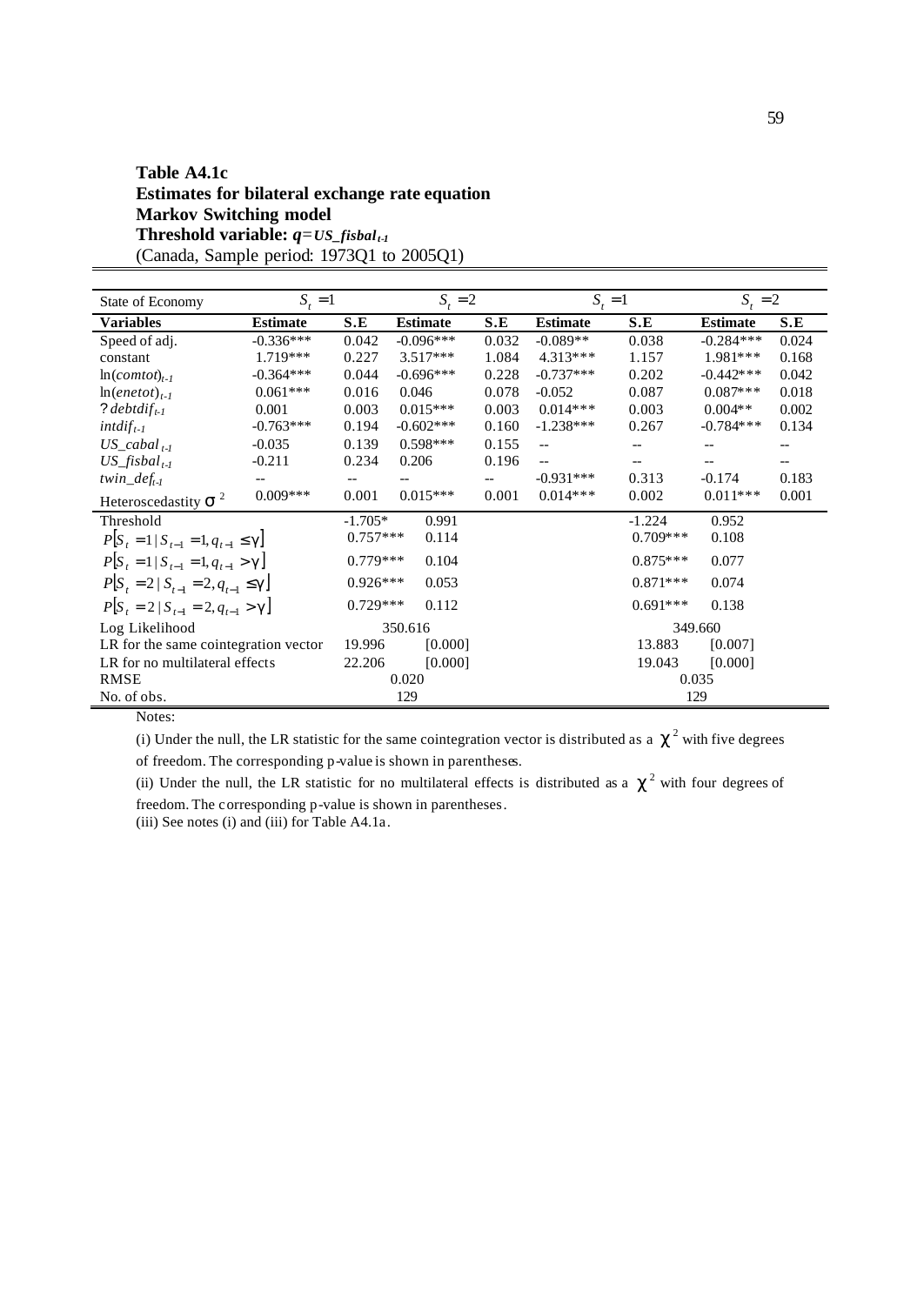# **Table A4.2a Estimates for bilateral exchange rate equation Benchmark, Multilateral Effects (ME) and Threshold (THR) Models Threshold variable:**  $q = US\_fisbal_{t-1}$

| (Australia, Sample period: 1985Q1 to 2005Q1) |  |  |
|----------------------------------------------|--|--|
|                                              |  |  |

|                           | <b>Benchmark Model</b> |       |                 |       | <b>Multilateral Effects Model</b> |       |
|---------------------------|------------------------|-------|-----------------|-------|-----------------------------------|-------|
| Variable                  | <b>Estimate</b>        | S.E   | <b>Estimate</b> | S.E   | <b>Estimate</b>                   | S.E   |
| speed of adj.             | $-0.133***$            | 0.043 | $-0.099**$      | 0.041 | $-0.105***$                       | 0.036 |
| constant                  | 0.308                  | 1.604 | 1.012           | 2.192 | 1.106                             | 2.107 |
| $ln(comtot)_{t-1}$        | $-0.809**$             | 0.336 | $-1.068**$      | 1.463 | $-0.994**$                        | 0.383 |
| $ln(enetot)_{t-l}$        | $0.818*$               | 0.458 | $1.434**$       | 0.715 | $1.373**$                         | 0.628 |
| $Rintdiff_{t-1}$          | $-1.746*$              | 0.930 | $-1.337$        | 0.933 | $-1.240$                          | 0.875 |
| $US$ cabal <sub>t-1</sub> | $-$                    |       | $0.836**$       | 0.348 |                                   |       |
| US fisbal <sub>t-1</sub>  | --                     |       | $0.670**$       | 0.331 | --                                |       |
| twin_def <sub>t-1</sub>   | --                     |       | --              | --    | $1.478***$                        | 0.502 |
| $R^2$                     | 0.154                  |       |                 | 0.257 |                                   | 0.256 |
| Adj. $R^2$                | 0.109                  |       |                 | 0.197 |                                   | 0.206 |
| Log likelihood            |                        | 142.6 |                 | 147.8 |                                   | 147.8 |
| No. of obs.               | 81                     |       |                 | 81    | 81                                |       |
| Durbin Watson             | 1.42                   |       |                 | 1.67  |                                   | 1.66  |

Notes: See notes for Table A4.1a.

# **Table A4.2b**

# **Estimates for bilateral exchange rate equation Markov Switching model**

**Threshold variable:** *q=US\_fisbal t-1*

(Australia, Sample period: 1985Q1 to 2005Q1)

| State of Economy                           | $S_t = 1$       |            | $S_t = 2$       |       | $S_t = 1$       |            | $S_t = 2$       |       |
|--------------------------------------------|-----------------|------------|-----------------|-------|-----------------|------------|-----------------|-------|
| Variables                                  | <b>Estimate</b> | S.E.       | <b>Estimate</b> | S.E.  | <b>Estimate</b> | S.E.       | <b>Estimate</b> | S.E   |
| speed of adj.                              | 0.015           | 0.068      | $-0.065*$       | 0.034 | $-0.073*$       | 0.038      | $0.126***$      | 0.024 |
| constant                                   | 7.784           | 33.250     | $-0.646$        | 2.584 | 1.619           | 1.595      | $9.513***$      | 1.417 |
| $ln(comtot)_{t-1}$                         | 17.700          | 82.368     | $-0.184$        | 0.485 | $-1.021**$      | 0.434      | $-1.639***$     | 0.233 |
| $ln(enetot)_{t-l}$                         | $-17.888$       | 82.697     | 0.570           | 0.552 | 0.852           | 0.551      | $-0.384**$      | 0.182 |
| $Rintdiff_{t-1}$                           | $-1.924*$       | 1.012      | $-0.962$        | 0.676 | $-0.703$        | 0.515      | $-1.033**$      | 0.430 |
| $US\_cabal_{t-l}$                          | $-2.489***$     | 0.437      | $1.171***$      | 0.248 | $-$             |            |                 |       |
| $US_{\_}f$ isbal $_{t-1}$                  | $-1.556***$     | 0.426      | $0.993***$      | 0.289 | $-$             |            |                 |       |
| twin_def <sub>t-1</sub>                    |                 |            |                 |       | $-2.004***$     | 0.367      | $-1.972***$     | 0.212 |
| Heteroscedastity $S^2$                     | $0.018***$      | 0.003      | $0.026***$      | 0.003 | $0.028***$      | 0.003      | $0.002**$       | 0.001 |
| Threshold                                  |                 | $-2.531**$ | 0.996           |       |                 | $-1.318$   | 1.020           |       |
| $P[S_t = 1   S_{t-1} = 1, q_{t-1} \leq g]$ |                 | 0.268      | 0.185           |       |                 | $0.869***$ | 0.046           |       |
| $P[S_{t} = 1   S_{t-1} = 1, q_{t-1} > g]$  |                 | $0.675***$ | 0.187           |       |                 | $0.869***$ | 0.047           |       |
| $P[S_t = 2   S_{t-1} = 2, q_{t-1} \leq g]$ |                 | $0.829***$ | 0.062           |       |                 | 0.322      | 0.216           |       |
| $P[S_t = 2   S_{t-1} = 2, q_{t-1} > g]$    |                 | $0.826***$ | 0.063           |       |                 | 0.068      | 0.065           |       |
| Log Likelihood                             |                 | 158.718    |                 |       |                 | 167.620    |                 |       |
| LR for the same cointegration vector       |                 | 9.939      | [0.042]         |       |                 | 24.117     | [0.000]         |       |
| LR for no multilateral effect              |                 | 22.309     | [0.000]         |       |                 | 30.163     | [0.000]         |       |
| <b>RMSE</b>                                |                 |            | 0.036           |       |                 |            | 0.045           |       |
| No. of obs.                                |                 |            | 81              |       |                 |            | 81              |       |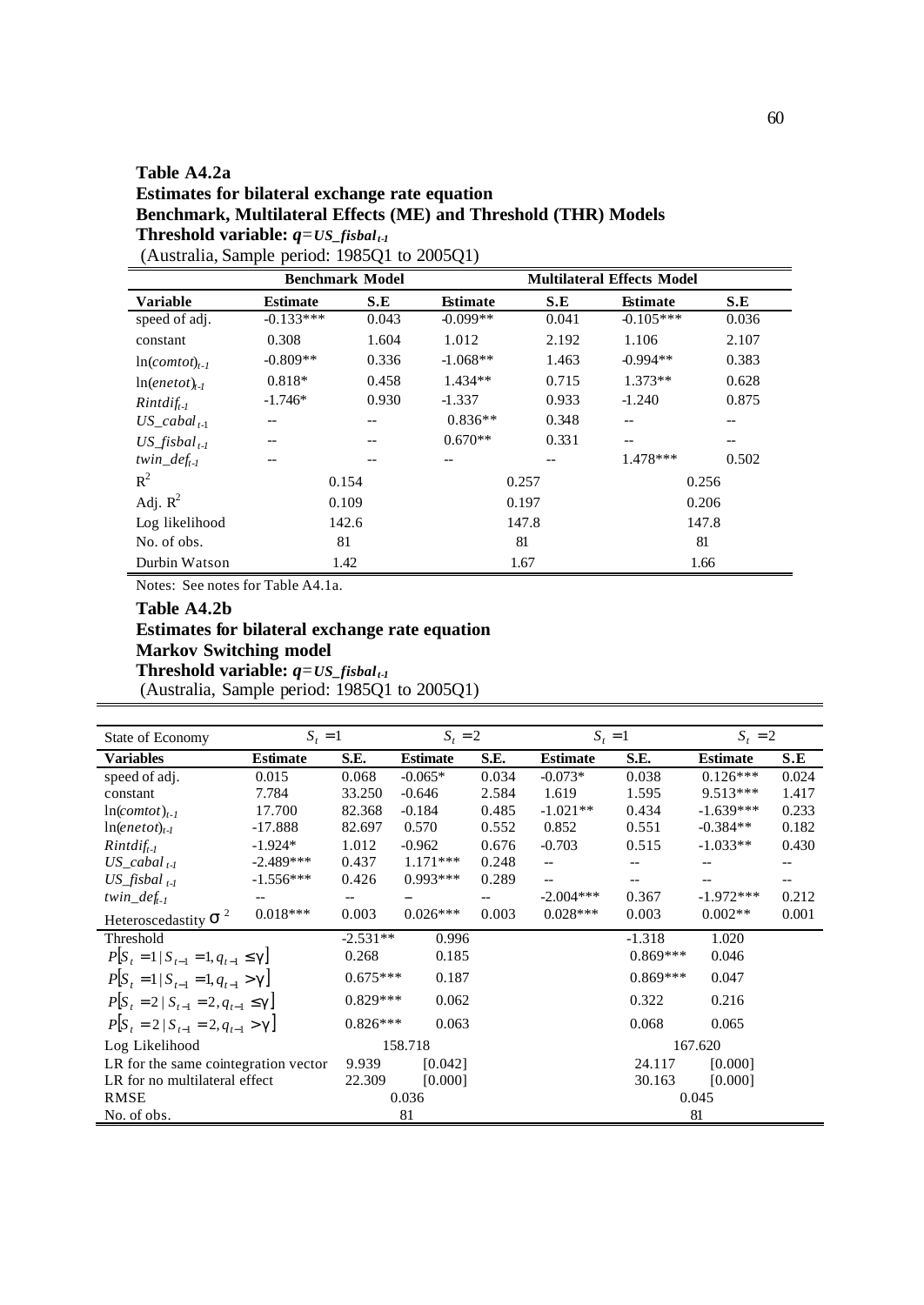# **Table A4.3a Estimates for bilateral exchange rate equation Benchmark, Multilateral Effects (ME) and Threshold (THR) Models Threshold variable:** *q=US\_fisbal t-1* (New Zealand, Sample period: 1986Q2 to 2005Q1)

|                          |                 | <b>Benchmark Model</b> |                 |       | <b>Multilateral Effects Model</b> |       |
|--------------------------|-----------------|------------------------|-----------------|-------|-----------------------------------|-------|
| <b>Variable</b>          | <b>Estimate</b> | S.E                    | <b>Estimate</b> | S.E   | <b>Estimate</b>                   | S.E   |
| speed of adj.            | $-0.099*$       | 0.053                  | $-0.074**$      | 0.035 | $-0.076**$                        | 0.036 |
| constant                 | $4.132*$        | 2.389                  | 3.400           | 2.219 | $3.063*$                          | 2.107 |
| $ln(comtot)_{t=1}$       | $-0.765$        | 0.507                  | $-0.473$        | 0.476 | $-0.408$                          | 0.383 |
| $Rintdiff_{t-1}$         | $-0.705*$       | 0.433                  | $-0.444$        | 0.435 | $-0.422$                          | 0.875 |
| $US$ cabal $_{t-1}$      |                 |                        | 1130            | 0.291 |                                   |       |
| US fisbal <sub>t-1</sub> |                 |                        | 1.004           | 0.239 |                                   |       |
| twin $def_{t-1}$         |                 |                        |                 |       | $2.097***$                        | 0.502 |
| $R^2$                    |                 | 0.095                  |                 | 0.369 | 0.368                             |       |
| Adj. $R^2$               |                 | 0.057                  |                 | 0.324 | 0.332                             |       |
| Log likelihood           |                 | 133.5                  |                 | 147.3 |                                   | 147.2 |
| No. of obs.              |                 | 76                     | 76              |       | 76                                |       |
| Durbin Watson            |                 | 1.21                   |                 | 1.79  |                                   | 1.78  |

Notes: See notes for Table A4.1a.

## **Table A4.3b Estimates for bilateral exchange rate equation Markov Switching model** Threshold variable:  $q = US\_fishal_{t-1}$ (New Zealand, Sample period: 1986Q2 to 2005Q1)

| State of Economy                             | $S_t = 1$       |            | $S_t = 2$       |       | $S_t = 1$       |            | $S_t = 2$       |       |
|----------------------------------------------|-----------------|------------|-----------------|-------|-----------------|------------|-----------------|-------|
| Variables                                    | <b>Estimate</b> | S.E.       | <b>Estimate</b> | S.E.  | <b>Estimate</b> | S.E.       | <b>Estimate</b> | S.E   |
| speed of adj.                                | $-0.141***$     | 0.024      | $-0.065*$       | 0.037 | $-0.133***$     | 0.013      | $-0.066*$       | 0.034 |
| constant                                     | $0.901***$      | 0.266      | $1.067*$        | 0.539 | $1.319***$      | 0.066      | 1.916           | 1.588 |
| $ln(comtot)_{t-1}$                           | $-0.077$        | 0.049      | 0.090           | 0.161 | $-0.163***$     | 0.011      | $-0.086$        | 0.380 |
| $Rintdiff_{t-1}$                             | $-0.191$        | 0.391      | $-0.370$        | 2.421 | $-0.191$        | 0.239      | $-0.471**$      | 0.215 |
| $US\_cabal_{t-1}$                            | $1.109***$      | 0.050      | $1.135***$      | 0.506 | $-$             |            |                 |       |
| $US_{\_}f$ isbal $_{t-1}$                    | $0.787***$      | 0.217      | $0.952***$      | 0.387 |                 |            |                 |       |
| Twin_def <sub>t-1</sub>                      |                 |            |                 |       | $-1.980***$     | 0.195      | $-2.183***$     | 0.413 |
| Heteroscedastity $S^2$                       | $0.009**$       | 0.004      | 0.028           | 0.310 | $0.009***$      | 0.002      | $0.028***$      | 0.003 |
| Threshold                                    |                 | $-2.781$   | 1.677           |       |                 | $-0.692$   | 2.527           |       |
| $P[S_t = 1   S_{t-1} = 1, q_{t-1} \leq g]$   |                 | 0.321      | 0.470           |       |                 | $0.572***$ | 0.156           |       |
| $P[S_t = 1   S_{t-1} = 1, q_{t-1} > g]$      |                 | 0.769      | 0.477           |       |                 | $0.703***$ | 0.247           |       |
| $P[S_{t} = 2   S_{t-1} = 2, q_{t-1} \leq g]$ |                 | $0.814***$ | 0.275           |       |                 | $0.848***$ | 0.105           |       |
| $P[S_{t} = 2   S_{t-1} = 2, q_{t-1} > g]$    |                 | $0.814***$ | 0.249           |       |                 | $0.643***$ | 0.242           |       |
| Log Likelihood                               |                 | 157.971    |                 |       | 157.458         |            |                 |       |
| LR for the same cointegration vector         |                 |            |                 |       |                 | 9.705      | [0.021]         |       |
| LR for no multilateral effect                |                 | 23.229     | [0.000]         |       |                 | 22.203     | [0.000]         |       |
| <b>RMSE</b>                                  |                 |            | 0.051           |       |                 |            | 0.046           |       |
| No. of obs.                                  |                 |            | 76              |       |                 |            | 76              |       |

Notes: See notes for Table A4.2a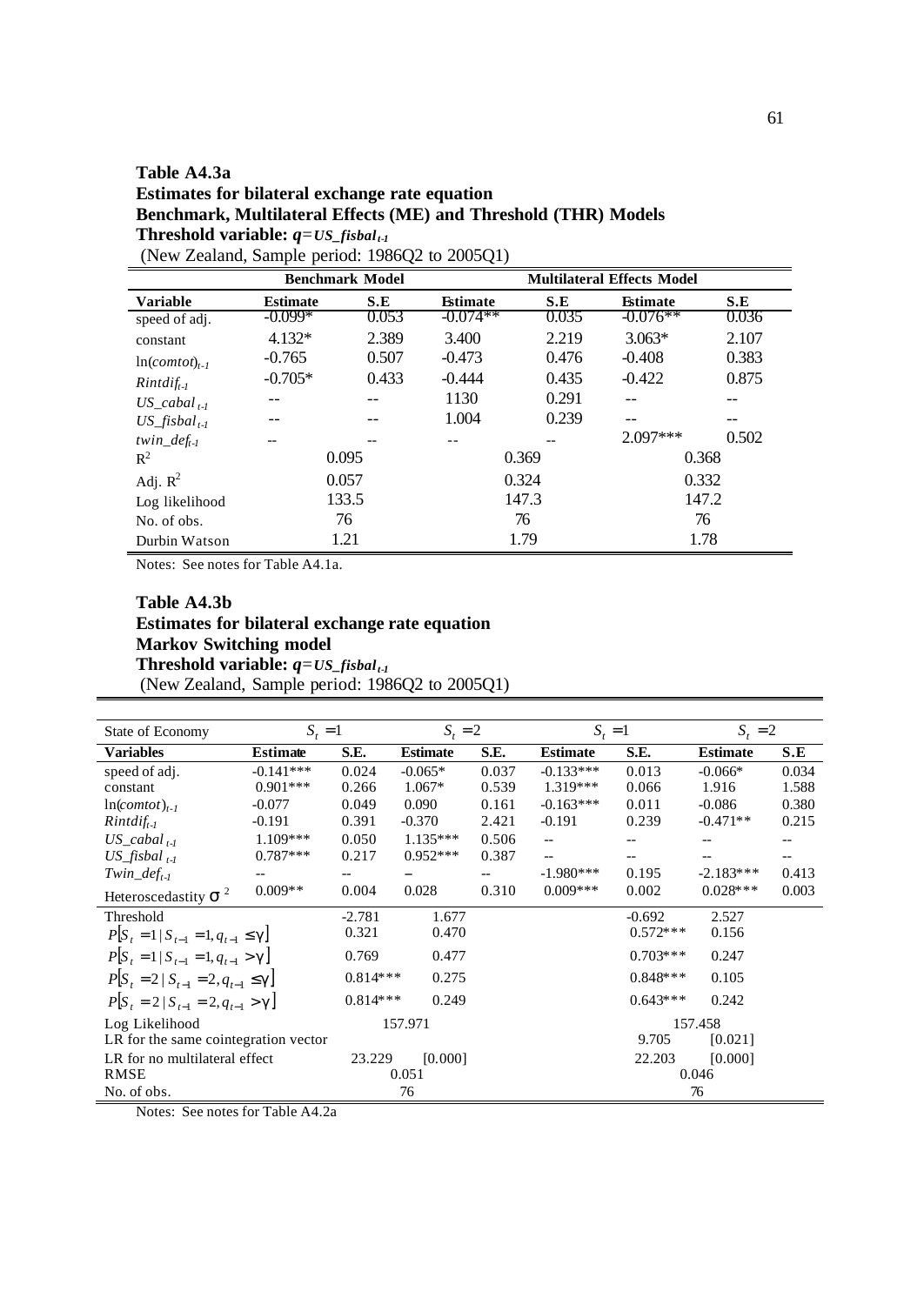# **Table A4.4a Out-of-sample forecasting (dynamic) using actual values for the explanatory variables** Canada Estimation period: 1973Q1 to 2003Q4 Forecasting period: 2004Q1 to 2005Q1

| Model                      | <b>RMSE</b> | <b>Theil Coefficient</b> |
|----------------------------|-------------|--------------------------|
| Benchmark model            | 0.0440      | 0.0856                   |
| Multilateral effects model | 0.0361      | 0.0747                   |
| Threshold model            | 0.0375      | 0.0782                   |

**Table A4.4b Out-of-sample forecasting (dynamic) using actual values for the explanatory variables**  Australia Estimation period: 1985Q1 to 2003Q4 Forecasting period: 2004Q1 to 2005Q1

| Model                      | <b>RMSE</b> | <b>Theil Coefficient</b> |
|----------------------------|-------------|--------------------------|
| Benchmark model            | 0.1066      | 0.1809                   |
| Multilateral effects model | 0.0550      | 0.1056                   |

**Table A4.4c Out-of-sample forecasting (dynamic) using actual values for the explanatory variables** New Zealand

Estimation period: 1986Q2 to 2003Q4 Forecasting period: 2004Q1 to 2005Q1

| Model                      | <b>RMSE</b> | <b>Theil Coefficient</b> |
|----------------------------|-------------|--------------------------|
| Benchmark model            | 0.1178      | 0.1348                   |
| Multilateral effects model | 0.1174      | 0.1715                   |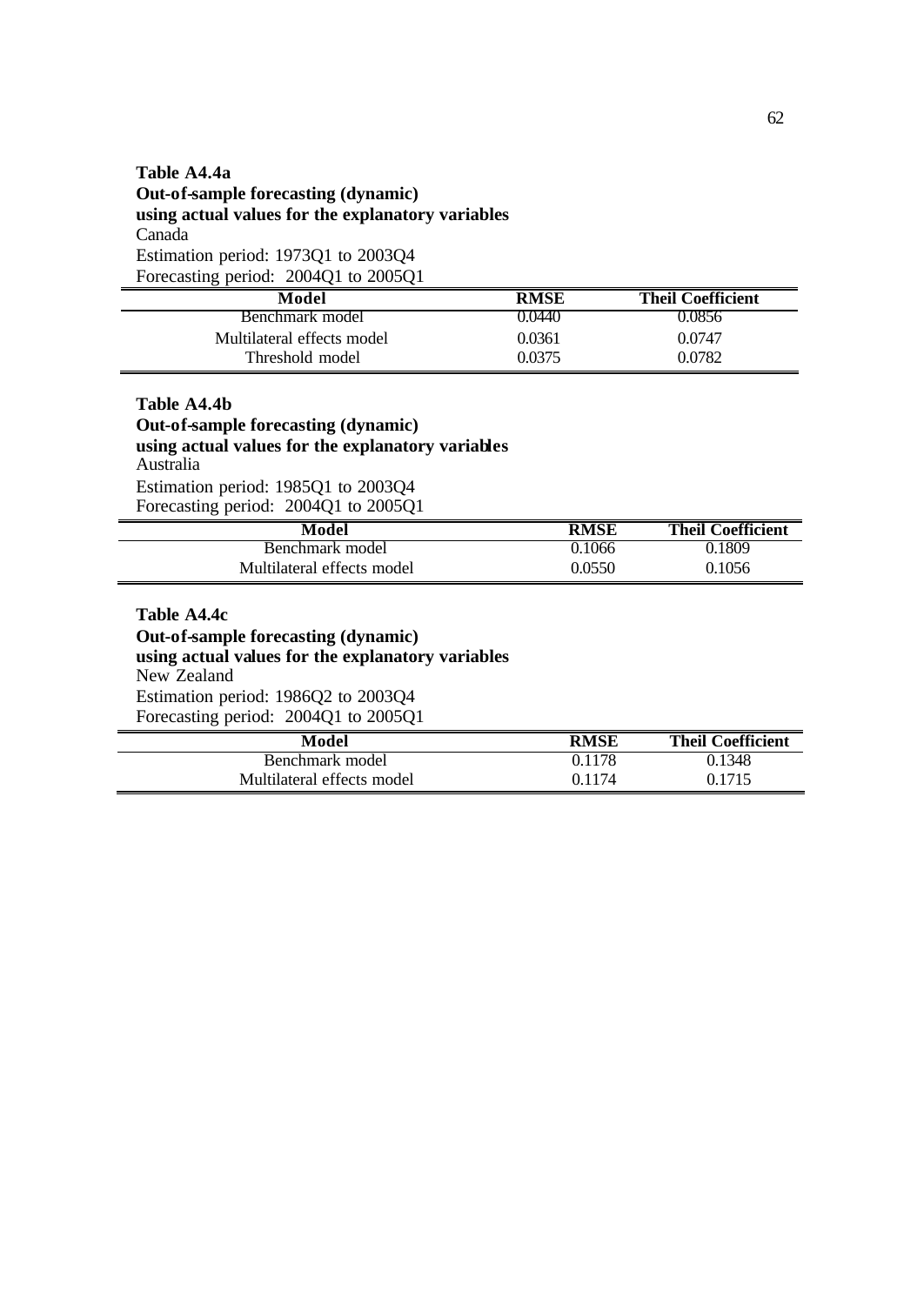**Figure A4.1a Multilateral variables in the two regimes as identified by the THR model using the U.S. fiscal deficit as the threshold variable** (Canada, Sample period 1973Q1 to 2005Q1)



Note: Shaded regions indicate periods of total government fiscal balance less than the -1.86 per cent threshold.

# **Figure A4.1b**

## **Multilateral variables in the two regimes as identified by the THR model using the U.S. twin deficits measure as the threshold variable** (Canada, Sample period 1973Q1 to 2005Q1)



Note: Shaded regions indicate periods of total government fiscal balance less than the -1.445 per cent threshold.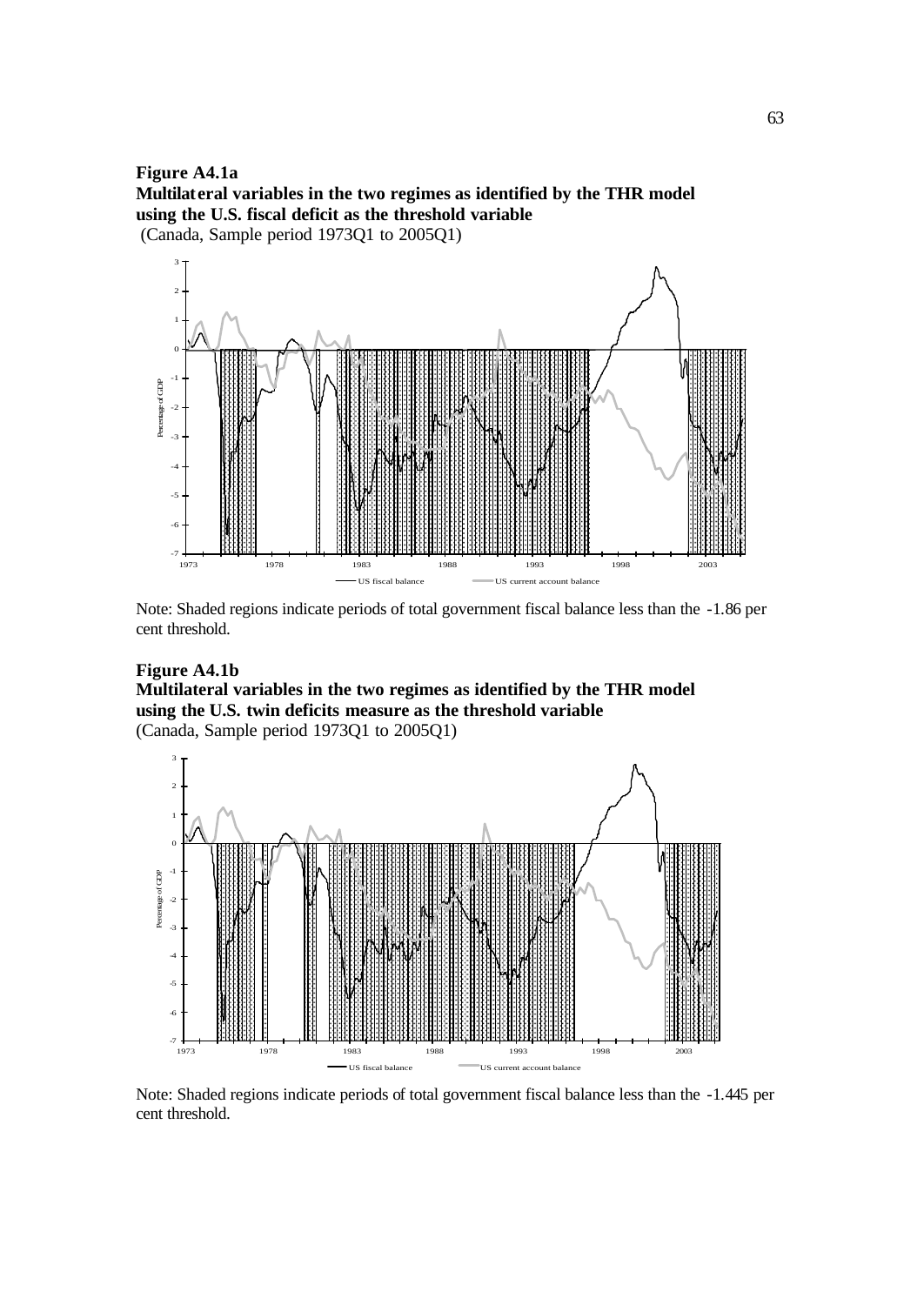**Figure A4.1c Multilateral variables in the two regimes as identified by the THR model using the U.S. fiscal deficit as the threshold variable** (Australia, Sample period 1985Q1 to 2005Q1)



Note: Shaded regions indicate periods of total government fiscal balance less than the -3.8 per cent threshold.

# **Figure A4.1d Multilateral variables in the two regimes as identified by the THR model using the U.S. fiscal deficit as the threshold variable**

(New Zealand, Sample period 1986Q2 to 2005Q1)



Note: Shaded regions indicate periods of total government fiscal balance less than the -3.86 per cent threshold.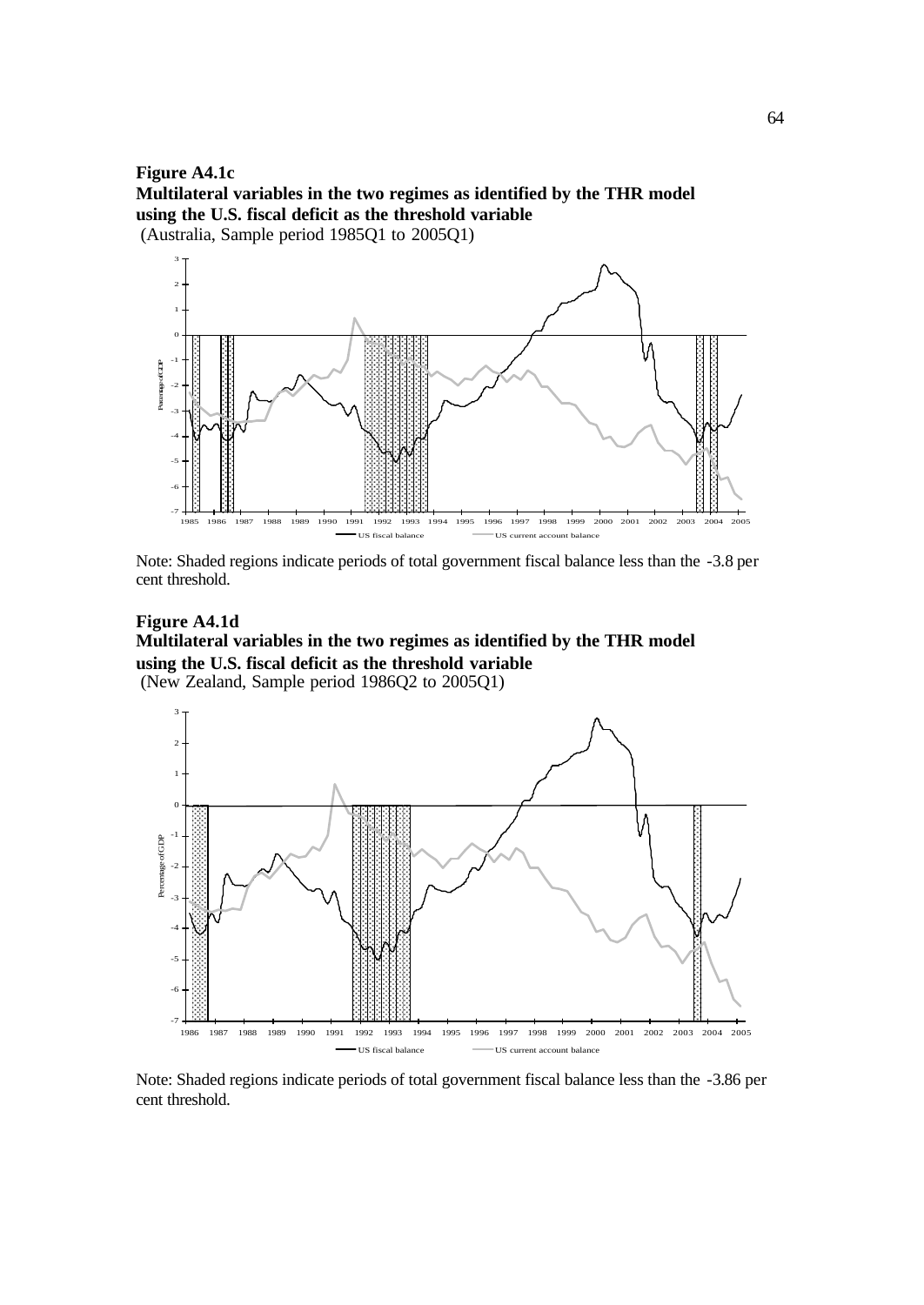**Figure A4.2a Dynamic simulations of competing models** (Canada, Sample period: 1973Q1 to 2005Q1)



**Figure A4.2b Dynamic simulations of competing models** (Australia, Sample period: 1985Q1 to 2005Q1)

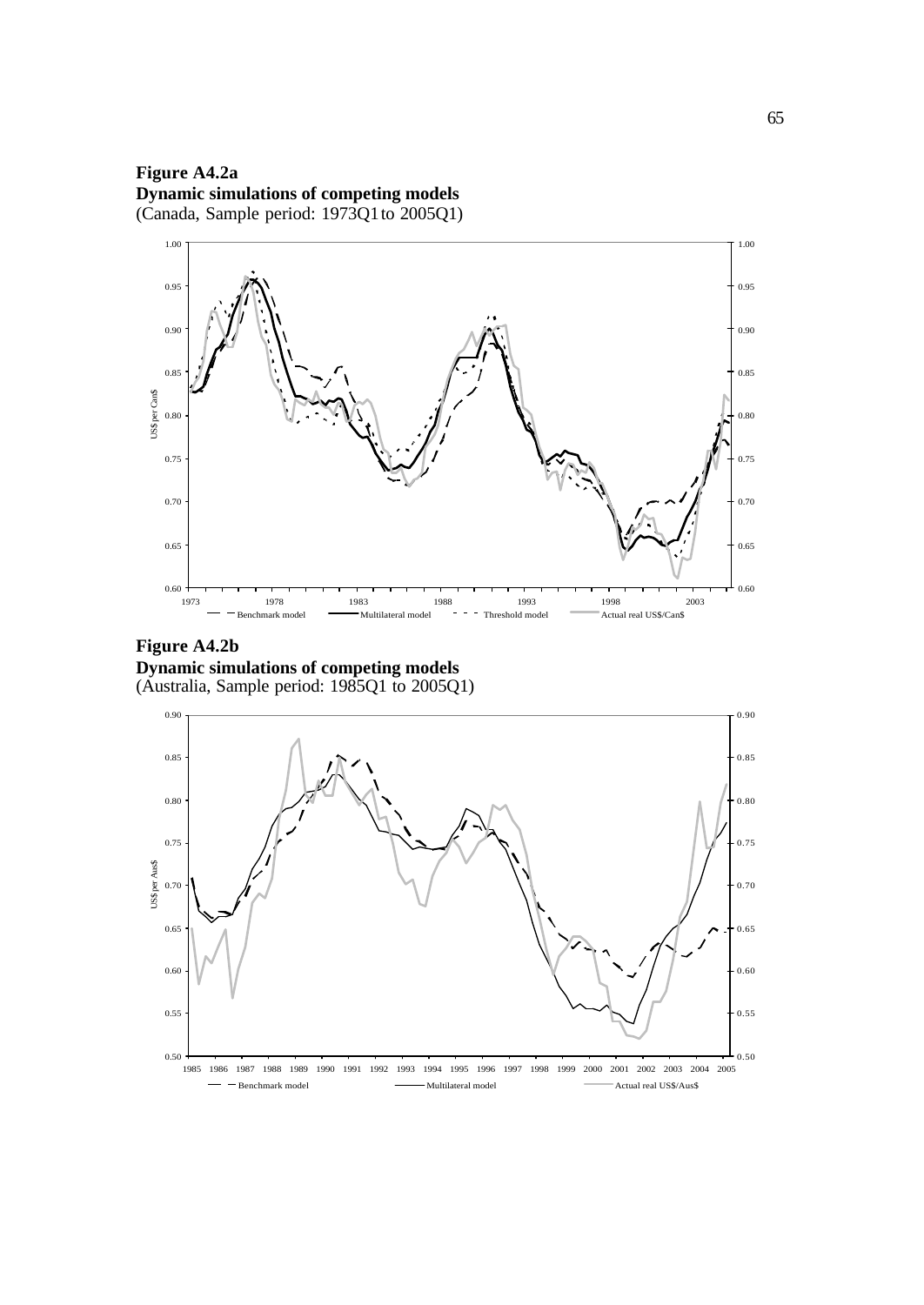**Figure A4.2c Dynamic simulations of competing models** (New Zealand, Sample period: 1986Q2 to 2005Q1)



# **Figure A4.3a Dynamic simulations of competing models Markov Switching model** (Canada, Sample period: 1973Q1 to 2005Q1)

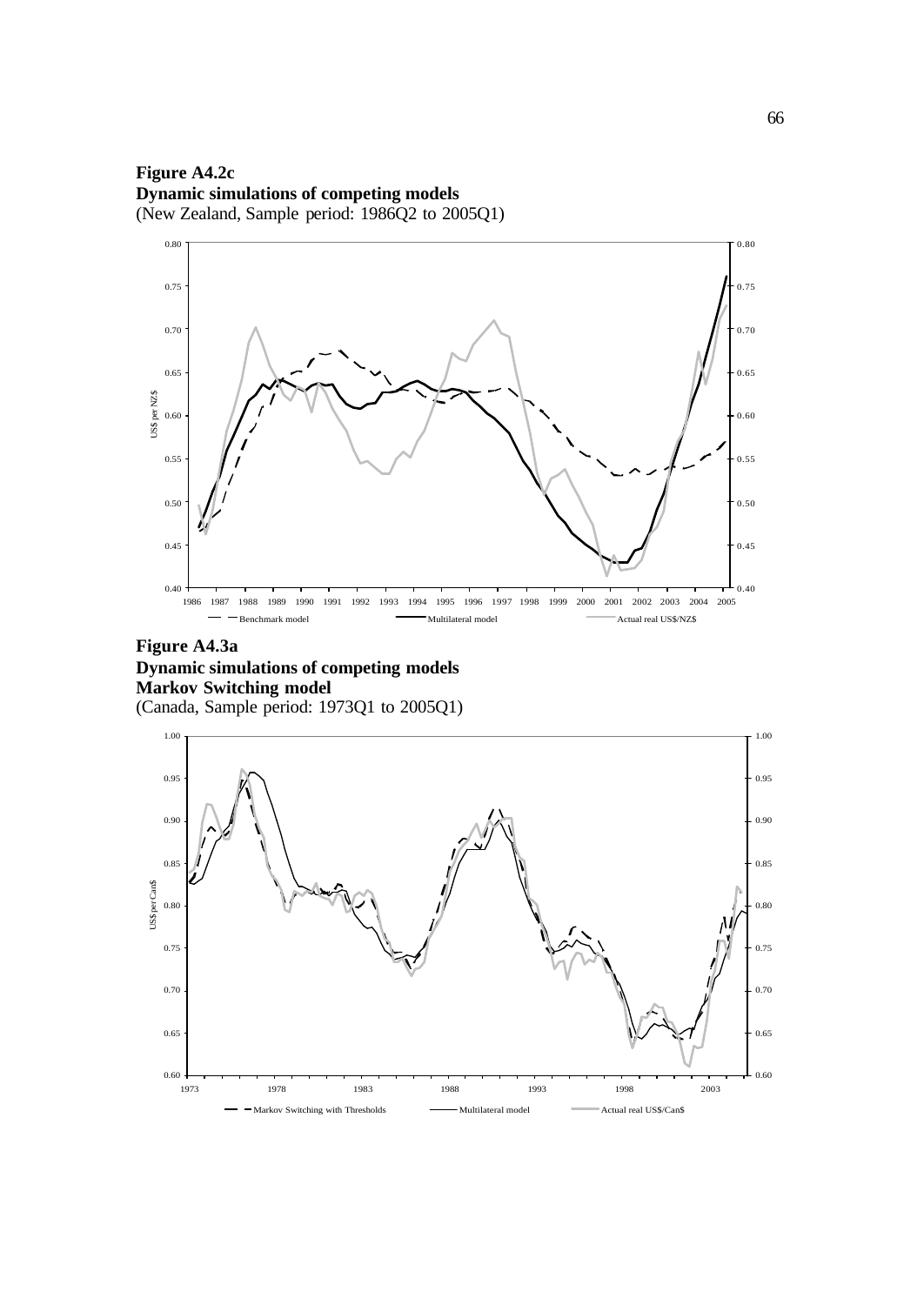# **Figure A4.3b Dynamic simulations of competing models Markov Switching model** (Australia, Sample period: 1985Q1 to 2005Q1)



### **Figure A4.3c Dynamic simulations of competing mo dels Markov Switching model** (New Zealand, Sample period: 1986Q2 to 2005Q1)

0.35 0.40 0.45 0.50 0.55  $\sum_{\substack{10 \ 25 \ 25 \ 10.55}}$ 0.65 0.70 0.75 0.80 1986 1987 1988 1989 1990 1991 1992 1993 1994 1995 1996 1997 1998 1999 2000 2001 2002 2003 2004 2005 0.35 0.40 0.45 0.50 0.55 0.60 0.65 0.70 0.75 0.80 Markov Switching with Thresholds Multilateral model Actual real US\$/NZ\$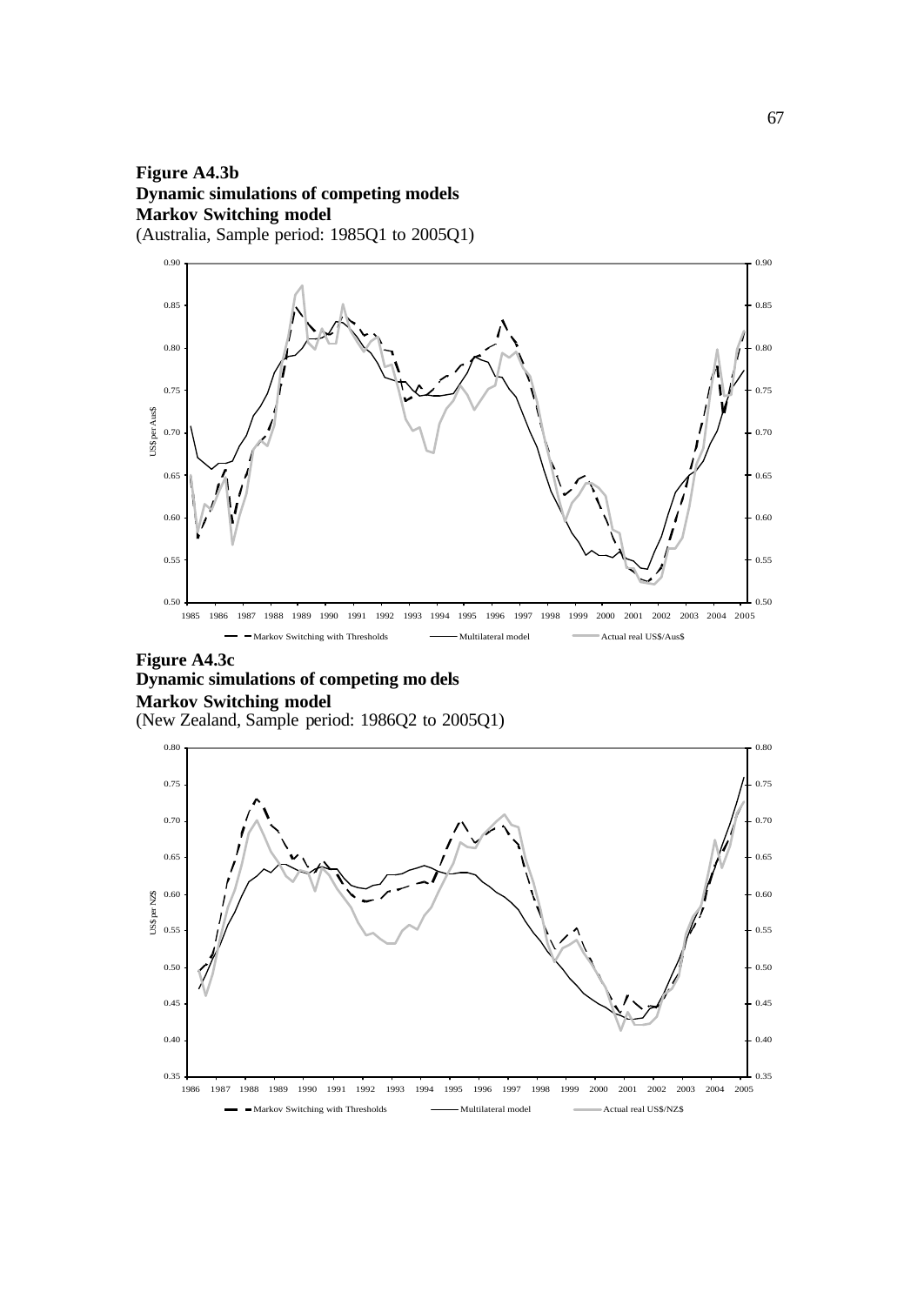# **Figure A4.4a Out-of-sample performance of competing models using actual values for explanatory variables** Canada Estimation period: 1973Q1 to 2003Q4

Forecasting period: 2004Q1 to 2005Q1

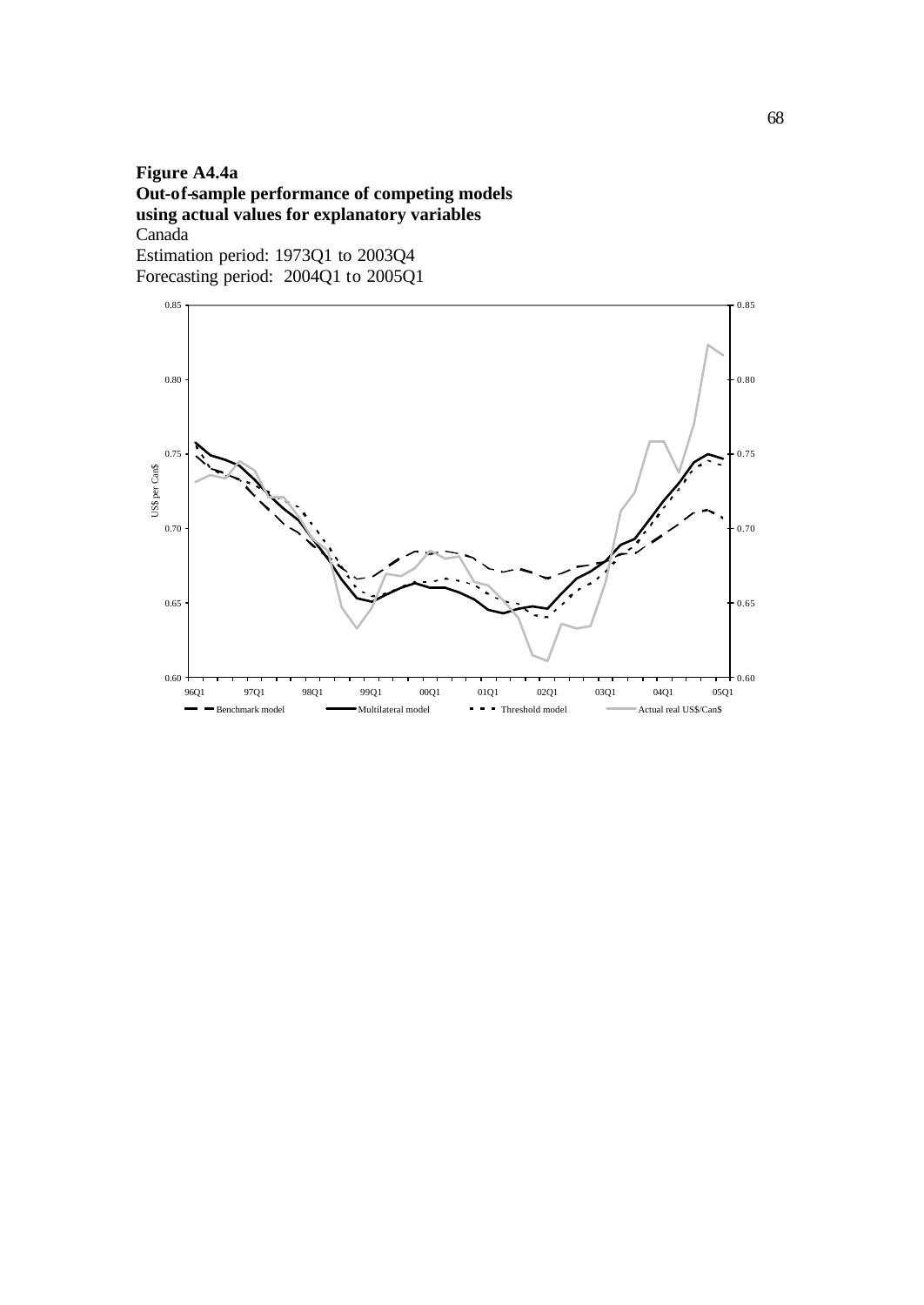# **Figure A4.4b Out-of-sample performance of competing models using actual values for explanatory variables** Australia Estimation period: 1985Q1 to 2003Q4

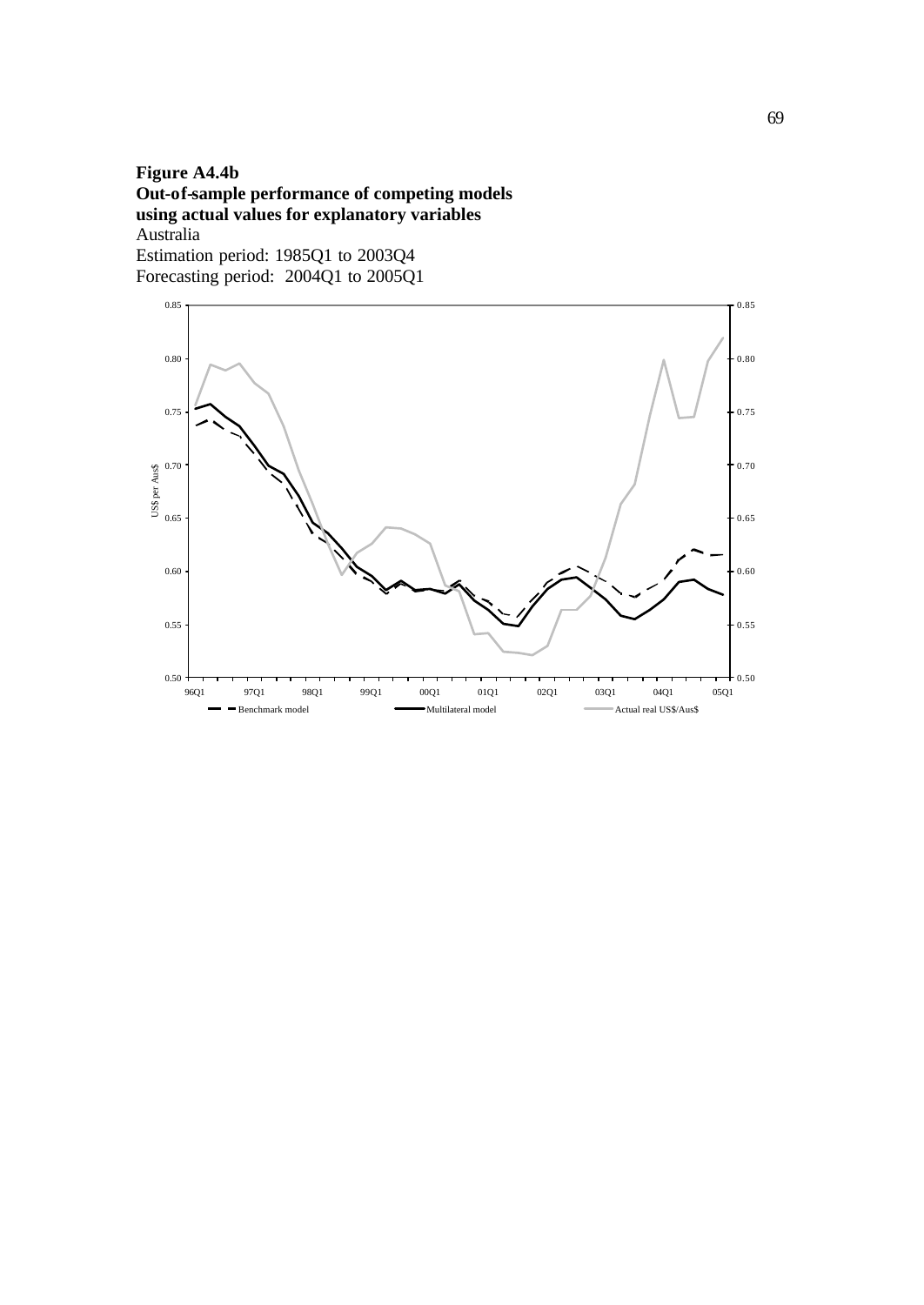**Figure A4.4c Out-of-sample performance of competing models using actual values for explanatory variables** New Zealand Estimation period: 1986Q2 to 2003Q4 Forecasting period: 2004Q1 to 2005Q1

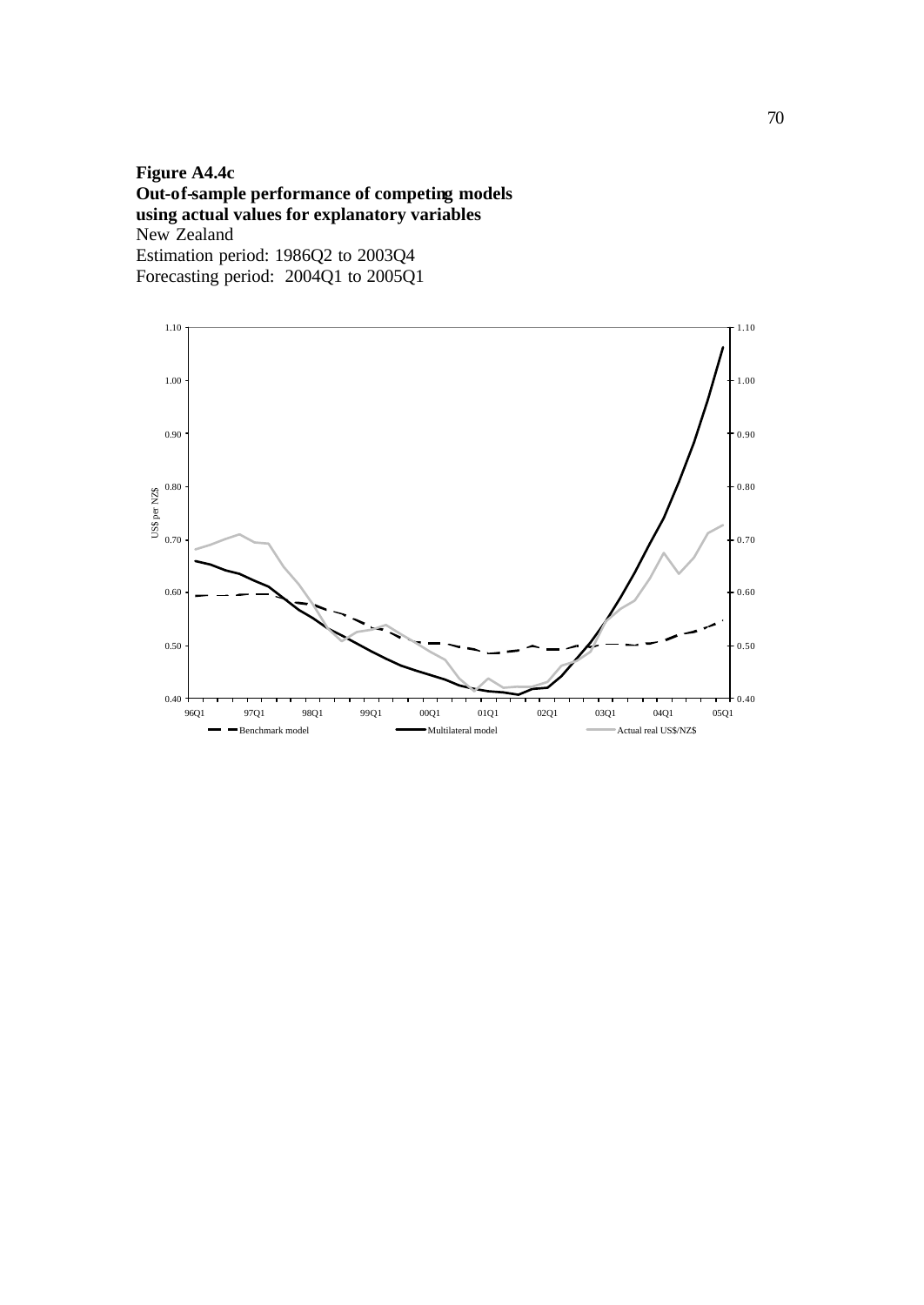# **Appendix 5 Construction of the likelihood function in the MSTV Model**

In order to construct the likelihood function in the MSTV model, we first need to derive the non-time-varying transition probability matrix  $\Gamma^*$ . Using both the time-varying transition probability matrix from equation (5) and the definition of the state variable  $S_t^*$ , we can derive the following expression for the probability of  $S_t^* = 2$  conditional on

$$
S_{t-1}^* = 2:
$$

$$
P[S_t^* = 2 | S_{t-1}^* = 2] = P[S_t^* = 2, q_t \le g | S_{t-1}^* = 2, q_{t-1} \le g]
$$
  
=  $P[q_t \le g | S_{t-1}^* = 2, q_{t-1} \le g]P[S_t^* = 2 | q_t \le g, S_{t-1}^* = 2, q_{t-1} \le g]$   
=  $F^q(g)P[S_t^* = 2 | S_{t-1}^* = 2, q_{t-1} \le g]$   
=  $F^q(g)n_2$ .

Similar expressions can also be derived for all the other relevant conditional probabilities

(i.e., 
$$
P[S_i^* = i | S_{i-1}^* = j]
$$
 for  $i, j = \{0,1,2,3\}$ .

In order to construct the likelihood function in the MSTV, we draw on Hamilton's (1989) filter to construct  $P[S_t^* | \Psi_{t-1}, X_t]$  for  $t = 1, 2, ..., T$ . Note that:

$$
P[S_t^* | \Psi_{t-1}, X_t] = \sum_{s_{t-1}^* = 0}^{3} P[S_t^*, S_{t-1}^* | \Psi_{t-1}, X_t]
$$
  
= 
$$
\sum_{s_{t-1}^* = 0}^{3} P[S_{t-1}^* | \Psi_{t-1}, X_t] P[S_t^* | S_{t-1}^*, \Psi_{t-1}, X_t] (A.5.1)
$$
  
= 
$$
\sum_{s_{t-1}^* = 0}^{3} P[S_{t-1}^* | \Psi_{t-1}] P[S_t^* | S_{t-1}^*],
$$

where the third equality holds due to the definition of the non-time-varying transition probability matrix  $\Gamma^*$  and Bayes' law. The latter implies that:

$$
P[S_{t-1}^* | \Psi_{t-1}] = P[S_{t-1}^* | \Psi_{t-1}, X_{t-1}] P[X_{t-1} | \Psi_{t-1}] / P[X_{t-1} | S_{t-1}^*, \Psi_{t-1}] = P[S_{t-1}^* | \Psi_{t-1}, X_{t-1}].
$$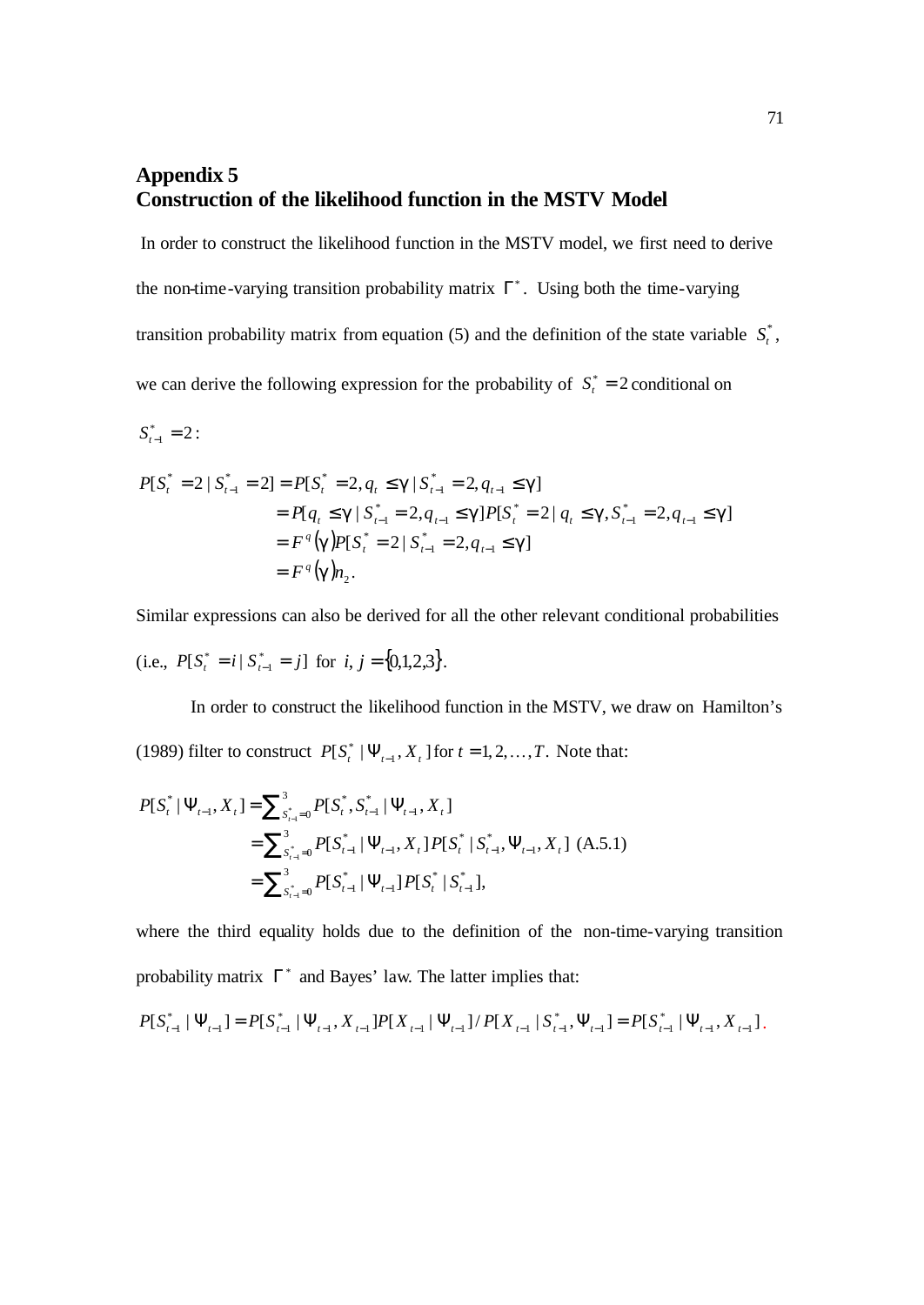And given  $P[S_{t-1}^* | \Psi_{t-1}]$  and  $\Gamma^*$ , eq.(A.5.1) therefore yields  $P[S_t^* | \Psi_{t-1}, X_t]$ . Then, given the data in  $y_t$ , we can update our inference on the current state of the economy according to the following updating formula:

$$
P[S_t^* | \Psi_t] = P[S_t^* | \Psi_{t-1}, y_t, X_t]
$$
  
= 
$$
\frac{f(y_t, S_t^* | \Psi_{t-1}, X_t)}{f(y_t | \Psi_{t-1}, X_t)}
$$
  
= 
$$
\frac{P[S_t^* | \Psi_{t-1}, X_t] f(y_t | S_t^*, \Psi_{t-1}, X_t)}{\sum_{S_t=0}^{3} P[S_t^* | \Psi_{t-1}, X_t] f(y_t | S_t^*, \Psi_{t-1}, X_t)}.
$$
 (A.5.2)

Using  $P[S_t^* | \Psi_{t-1}, X_t]$ ,  $f(y_t | S_t^*, \Psi_{t-1}, X_t)$ , and  $y_t$  as inputs, the formula in (A.5.2) updates our inference on the current state of the economy,  $P[S_i^* | \Psi_t]$ . Iterating eqs.  $(A.5.1)$  and  $(A.5.2)$  from  $t=1$  to T then generates the sequence of  $P[S_t^* | \Psi_t]$  for  $t = 1,2,..., T$ .

 Maximizing the log-likelihood function, we can then estimate the parameters of the MSTV model (i.e., $\mathbf{q}_1, \mathbf{q}_2, m_1, m_2, n_1, n_2, \mathbf{g}, \mathbf{s}_{e_1}, \mathbf{s}_{e_2}$ ). Before implementing the Maximum Likelihood (ML) estimation, however, we need to ensure that we have a consistent estimate of the cdf of the threshold variable  $q_t$ ,  $F^q$ (g).<sup>36</sup> Since our model satisfies the regularity conditions of the ML estimation, our ML estimates have standard asymptotic properties. 37

<sup>&</sup>lt;sup>36</sup> In this paper,  $F^q(\mathbf{g})$  is approximated by the cumulative normal distribution with the mean and standard deviation of  $q_{t-1}$ . One suitable way to estimate  $F^q$  is to use a nonparametric kernel density estimation.

<sup>&</sup>lt;sup>37</sup> Several caveats should be noted. First, we cannot test the null of no threshold effects. This is because, under the null, the model cannot be identified. One way to make it possible to test for the null might be to construct the LM-based test statistics developed by Hansen (1996). Second, the Markov-switching model developed in this paper nests a simple threshold model if we set  $m_1 = n_2 = 1$  and  $m_2 = n_1 = 0$ . However, we cannot test these restrictions with the LR statistics because these restrictions are on the boundary of the admissible range of variables  $m_1$ ,  $n_1$ ,  $m_2$ , and  $n_2$  (i.e., [0,1]).